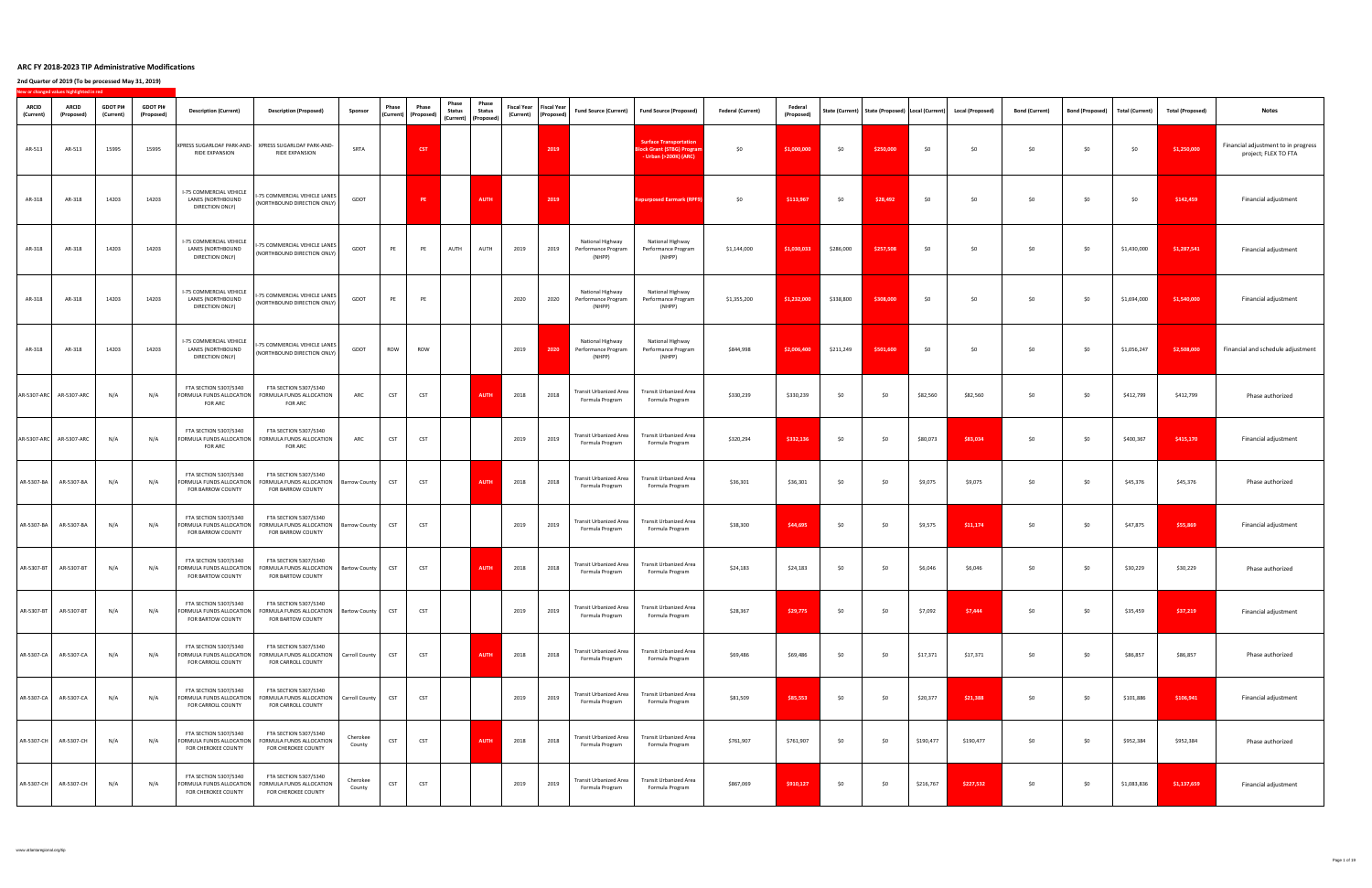|                           | New or changed values highlighted in red |                              |                               |                                                                                        |                                                                                                                                                                                  |                 |                                                              |                                        |                                                                        |        |                                                       |                                                  |                                                                    |                           |                              |       |       |             |                                                                         |                       |                        |                 |                         |                                                      |
|---------------------------|------------------------------------------|------------------------------|-------------------------------|----------------------------------------------------------------------------------------|----------------------------------------------------------------------------------------------------------------------------------------------------------------------------------|-----------------|--------------------------------------------------------------|----------------------------------------|------------------------------------------------------------------------|--------|-------------------------------------------------------|--------------------------------------------------|--------------------------------------------------------------------|---------------------------|------------------------------|-------|-------|-------------|-------------------------------------------------------------------------|-----------------------|------------------------|-----------------|-------------------------|------------------------------------------------------|
| <b>ARCID</b><br>(Current) | <b>ARCID</b><br>(Proposed)               | <b>GDOT PI#</b><br>(Current) | <b>GDOT PI#</b><br>(Proposed) | <b>Description (Current)</b>                                                           | <b>Description (Proposed)</b>                                                                                                                                                    | Sponsor         | <b>Phase</b><br>$\vert$ (Current) $\vert$ (Proposed) $\vert$ | Phase<br><b>Phase</b><br><b>Status</b> | Phase<br><b>Status</b><br>$\vert$ (Current) $\vert$ (Proposed) $\vert$ |        | Fiscal Year   Fiscal Year  <br>(Current)   (Proposed) | <b>Fund Source (Current)</b>                     | Fund Source (Proposed)                                             | <b>Federal (Current)</b>  | <b>Federal</b><br>(Proposed) |       |       |             | State (Current)   State (Proposed)   Local (Current)   Local (Proposed) | <b>Bond (Current)</b> | <b>Bond (Proposed)</b> | Total (Current) | <b>Total (Proposed)</b> | <b>Notes</b>                                         |
| AR-5307-CL                | AR-5307-CL                               | N/A                          | N/A                           | <b>FTA SECTION 5307/5340</b><br>FORMULA FUNDS ALLOCATION<br>FOR CLAYTON COUNTY         | <b>FTA SECTION 5307/5340</b><br>FORMULA FUNDS ALLOCATION<br>FOR CLAYTON COUNTY                                                                                                   | Clayton County  | <b>CST</b>                                                   | <b>CST</b>                             | <b>AUTH</b>                                                            | 2018   | 2018                                                  | Transit Urbanized Area<br>Formula Program        | <b>Transit Urbanized Area</b><br>Formula Program                   | \$0                       | \$0                          | \$0   | \$0   | \$0         | \$0                                                                     | \$0\$                 | \$0                    | \$0\$           | \$0                     | Phase authorized                                     |
| AR-5307-CL                | AR-5307-CL                               | N/A                          | N/A                           | <b>FTA SECTION 5307/5340</b><br>FORMULA FUNDS ALLOCATION<br>FOR CLAYTON COUNTY         | <b>FTA SECTION 5307/5340</b><br>FORMULA FUNDS ALLOCATION<br>FOR CLAYTON COUNTY                                                                                                   | Clayton County  |                                                              | <b>CST</b>                             |                                                                        | 2021   | 2021                                                  | <b>Transit Urbanized Area</b><br>Formula Program | <b>Transit Urbanized Area</b><br>Formula Program                   | \$0                       | \$0                          | \$0   | \$0   | \$0         | \$0                                                                     | \$0                   | \$0                    | \$0             | \$0                     | Item retired / activities covered by<br><b>MARTA</b> |
|                           | AR-5307-CO   AR-5307-CO                  | T000583                      | T000583                       | <b>FTA SECTION 5307/5340</b><br>FORMULA FUNDS ALLOCATION<br><b>FOR COBB COUNTY</b>     | <b>FTA SECTION 5307/5340</b><br>FORMULA FUNDS ALLOCATION<br><b>FOR COBB COUNTY</b>                                                                                               | Cobb County     | <b>CST</b>                                                   | <b>CST</b>                             | <b>AUTH</b>                                                            | 2018   | 2018                                                  | <b>Transit Urbanized Area</b><br>Formula Program | <b>Transit Urbanized Area</b><br>Formula Program                   | \$4,741,288               | \$5,463,371                  | \$0   | \$0   | \$1,185,322 | \$1,365,843                                                             | \$0\$                 | \$0\$                  | \$5,926,610     | \$6,829,214             | <b>Financial adjustment; phase authorized</b>        |
|                           |                                          |                              |                               | <b>FTA SECTION 5307/5340</b><br>FOR COBB COUNTY                                        | <b>FTA SECTION 5307/5340</b><br>AR-5307-CO   AR-5307-CO   T000583   T000583  FORMULA FUNDS ALLOCATION   FORMULA FUNDS ALLOCATION   Cobb County   CST  <br><b>FOR COBB COUNTY</b> |                 |                                                              | <b>CST</b>                             |                                                                        | $2019$ | 2019                                                  | Formula Program                                  | Transit Urbanized Area   Transit Urbanized Area<br>Formula Program | $$5,289,569$ $$5,601,539$ |                              | \$0\$ | \$0   |             | $$1,322,392$ $$1,400,385$                                               | \$0                   | \$0                    | \$6,611,961     | \$7,001,924             | Financial adjustment                                 |
|                           | AR-5307-COA   AR-5307-COA                | N/A                          | N/A                           | <b>FTA SECTION 5307/5340</b><br>FORMULA FUNDS ALLOCATION<br><b>FOR CITY OF ATLANTA</b> | <b>FTA SECTION 5307/5340</b><br>FORMULA FUNDS ALLOCATION<br>FOR CITY OF ATLANTA                                                                                                  | City of Atlanta |                                                              | <b>CST</b>                             |                                                                        |        | 2019                                                  |                                                  | <b>Transit Urbanized Area</b><br><b>Formula Program</b>            |                           | \$262,162                    |       | \$0   |             | \$64,541                                                                |                       | \$0                    | \$0             | \$326,703               | Financial and schedule adjustment                    |
| AR-5307-<br>CPACS         | AR-5307-CPACS                            | N/A                          |                               | <b>FTA SECTION 5307/5340</b><br>FORMULA FUNDS ALLOCATION<br><b>FOR CPACS</b>           | <b>FTA SECTION 5307/5340</b><br>FORMULA FUNDS ALLOCATION<br><b>FOR CPACS</b>                                                                                                     | <b>CPACS</b>    | <b>CST</b>                                                   |                                        |                                                                        |        | 2019                                                  |                                                  | <b>Transit Urbanized Area</b><br><b>Formula Program</b>            | \$0                       | \$42,179                     | \$0   | \$0\$ | \$0         | \$10,545                                                                | \$0\$                 | \$0                    | \$0             | \$52,724                | Financial and schedule adjustment                    |
|                           | AR-5307-CW   AR-5307-CW                  | N/A                          | N/A                           | <b>FTA SECTION 5307/5340</b><br>FORMULA FUNDS ALLOCATION<br>FOR COWETA COUNTY          | <b>FTA SECTION 5307/5340</b><br>FORMULA FUNDS ALLOCATION<br><b>FOR COWETA COUNTY</b>                                                                                             | Coweta County   | <b>CST</b>                                                   | <b>CST</b>                             | <b>AUTH</b>                                                            | 2018   | 2018                                                  | <b>Transit Urbanized Area</b><br>Formula Program | <b>Transit Urbanized Area</b><br>Formula Program                   | \$274,726                 | \$274,726                    | \$0   | \$0   | \$68,681    | \$68,681                                                                | \$0\$                 | \$0                    | \$343,407       | \$343,407               | Phase authorized                                     |
|                           | AR-5307-CW   AR-5307-CW                  | N/A                          | N/A                           | <b>FTA SECTION 5307/5340</b><br>FORMULA FUNDS ALLOCATION<br>FOR COWETA COUNTY          | <b>FTA SECTION 5307/5340</b><br>FORMULA FUNDS ALLOCATION<br>FOR COWETA COUNTY                                                                                                    | Coweta County   |                                                              | <b>CST</b>                             |                                                                        | 2019   | 2019                                                  | <b>Transit Urbanized Area</b><br>Formula Program | <b>Transit Urbanized Area</b><br>Formula Program                   | \$322,261                 | \$338,250                    | \$0   | \$0   | \$80,565    | \$84,563                                                                | \$0\$                 | \$0                    | \$402,826       | \$422,813               | Financial adjustment                                 |
| AR-5307-DA                | AR-5307-DA                               | N/A                          | N/A                           | FTA SECTION 5307/5340<br>FORMULA FUNDS ALLOCATION<br>FOR DAWSON COUNTY                 | <b>FTA SECTION 5307/5340</b><br>FORMULA FUNDS ALLOCATION<br>FOR DAWSON COUNTY                                                                                                    | Dawson County   | <b>CST</b>                                                   | <b>CST</b>                             | <b>AUTH</b>                                                            | 2018   | 2018                                                  | Transit Urbanized Area<br>Formula Program        | <b>Transit Urbanized Area</b><br>Formula Program                   | \$12,671                  | \$12,671                     | \$0   | \$0   | \$3,168     | \$3,168                                                                 | \$0                   | \$0                    | \$15,839        | \$15,839                | Phase authorized                                     |
|                           | AR-5307-DA   AR-5307-DA                  | N/A                          | N/A                           | <b>FTA SECTION 5307/5340</b><br>FORMULA FUNDS ALLOCATION<br>FOR DAWSON COUNTY          | <b>FTA SECTION 5307/5340</b><br>FORMULA FUNDS ALLOCATION<br>FOR DAWSON COUNTY                                                                                                    | Dawson County   | <b>CST</b>                                                   | <b>CST</b>                             |                                                                        | 2019   | 2019                                                  | <b>Transit Urbanized Area</b><br>Formula Program | <b>Transit Urbanized Area</b><br>Formula Program                   | \$14,864                  | \$15,601                     | \$0   | \$0\$ | \$3,716     | \$3,900                                                                 | \$0                   | \$0                    | \$18,580        | \$19,501                | Financial adjustment                                 |
|                           | AR-5307-DO   AR-5307-DO                  | N/A                          | N/A                           | <b>FTA SECTION 5307/5340</b><br>FORMULA FUNDS ALLOCATION<br>FOR DOUGLAS COUNTY         | <b>FTA SECTION 5307/5340</b><br>FORMULA FUNDS ALLOCATION<br>FOR DOUGLAS COUNTY                                                                                                   | Douglas County  | <b>CST</b>                                                   | <b>CST</b>                             | <b>AUTH</b>                                                            | 2018   | 2018                                                  | Transit Urbanized Area<br>Formula Program        | <b>Transit Urbanized Area</b><br>Formula Program                   | \$785,403                 | \$785,403                    | \$0   | \$0   | \$196,351   | \$196,351                                                               | \$0\$                 | \$0                    | \$981,754       | \$981,754               | Phase authorized                                     |
|                           | AR-5307-DO   AR-5307-DO                  | N/A                          | N/A                           | <b>FTA SECTION 5307/5340</b><br>FORMULA FUNDS ALLOCATION<br>FOR DOUGLAS COUNTY         | <b>FTA SECTION 5307/5340</b><br>FORMULA FUNDS ALLOCATION<br>FOR DOUGLAS COUNTY                                                                                                   | Douglas County  | <b>CST</b>                                                   | <b>CST</b>                             |                                                                        | 2019   | 2019                                                  | <b>Transit Urbanized Area</b><br>Formula Program | <b>Transit Urbanized Area</b><br>Formula Program                   | \$1,041,953               | \$872,712                    | \$0   | \$0   | \$260,488   | \$218,178                                                               | \$0\$                 | \$0                    | \$1,302,441     | \$1,090,890             | Financial adjustment                                 |
| AR-5307-FA                | AR-5307-FA                               | N/A                          | N/A                           | FTA SECTION 5307/5340<br>FORMULA FUNDS ALLOCATION<br>FOR FAYETTE COUNTY                | <b>FTA SECTION 5307/5340</b><br>FORMULA FUNDS ALLOCATION<br>FOR FAYETTE COUNTY                                                                                                   | Fayette County  | <b>CST</b>                                                   | <b>CST</b>                             | <b>AUTH</b>                                                            | 2018   | 2018                                                  | <b>Transit Urbanized Area</b><br>Formula Program | <b>Transit Urbanized Area</b><br>Formula Program                   | \$292,771                 | \$292,771                    | \$0   | \$0   | \$73,193    | \$73,193                                                                | \$0\$                 | \$0\$                  | \$365,964       | \$365,964               | Phase authorized                                     |
| AR-5307-FA                | AR-5307-FA                               | N/A                          | N/A                           | <b>FTA SECTION 5307/5340</b><br>FORMULA FUNDS ALLOCATION<br>FOR FAYETTE COUNTY         | <b>FTA SECTION 5307/5340</b><br>FORMULA FUNDS ALLOCATION<br>FOR FAYETTE COUNTY                                                                                                   | Fayette County  |                                                              | <b>CST</b>                             |                                                                        | 2019   | 2019                                                  | Transit Urbanized Area<br>Formula Program        | <b>Transit Urbanized Area</b><br>Formula Program                   | \$343,428                 | \$360,468                    | \$0   | \$0   | \$85,857    | \$90,117                                                                | \$0\$                 | \$0\$                  | \$429,285       | \$450,585               | Financial adjustment                                 |
| AR-5307-FT                | AR-5307-FT                               | N/A                          | N/A                           | <b>FTA SECTION 5307/5340</b><br>FORMULA FUNDS ALLOCATION<br>FOR FORSYTH COUNTY         | <b>FTA SECTION 5307/5340</b><br>FORMULA FUNDS ALLOCATION<br>FOR FORSYTH COUNTY                                                                                                   | Forsyth County  | <b>CST</b>                                                   | <b>CST</b>                             | AUTH                                                                   | 2018   | 2018                                                  | <b>Transit Urbanized Area</b><br>Formula Program | <b>Transit Urbanized Area</b><br>Formula Program                   | \$523,347                 | \$523,347                    | \$0   | \$0   | \$130,837   | \$130,837                                                               | \$0\$                 | \$0                    | \$654,184       | \$654,184               | Phase authorized                                     |
| AR-5307-FT                | AR-5307-FT                               | N/A                          | N/A                           | <b>FTA SECTION 5307/5340</b><br>FORMULA FUNDS ALLOCATION<br>FOR FORSYTH COUNTY         | <b>FTA SECTION 5307/5340</b><br>FORMULA FUNDS ALLOCATION<br>FOR FORSYTH COUNTY                                                                                                   | Forsyth County  | <b>CST</b>                                                   | <b>CST</b>                             |                                                                        | 2019   | 2019                                                  | <b>Transit Urbanized Area</b><br>Formula Program | <b>Transit Urbanized Area</b><br>Formula Program                   | \$613,899                 | \$644,359                    | \$0   | \$0   | \$153,475   | \$161,090                                                               | \$0\$                 | \$0                    | \$767,374       | \$805,449               | Financial adjustment                                 |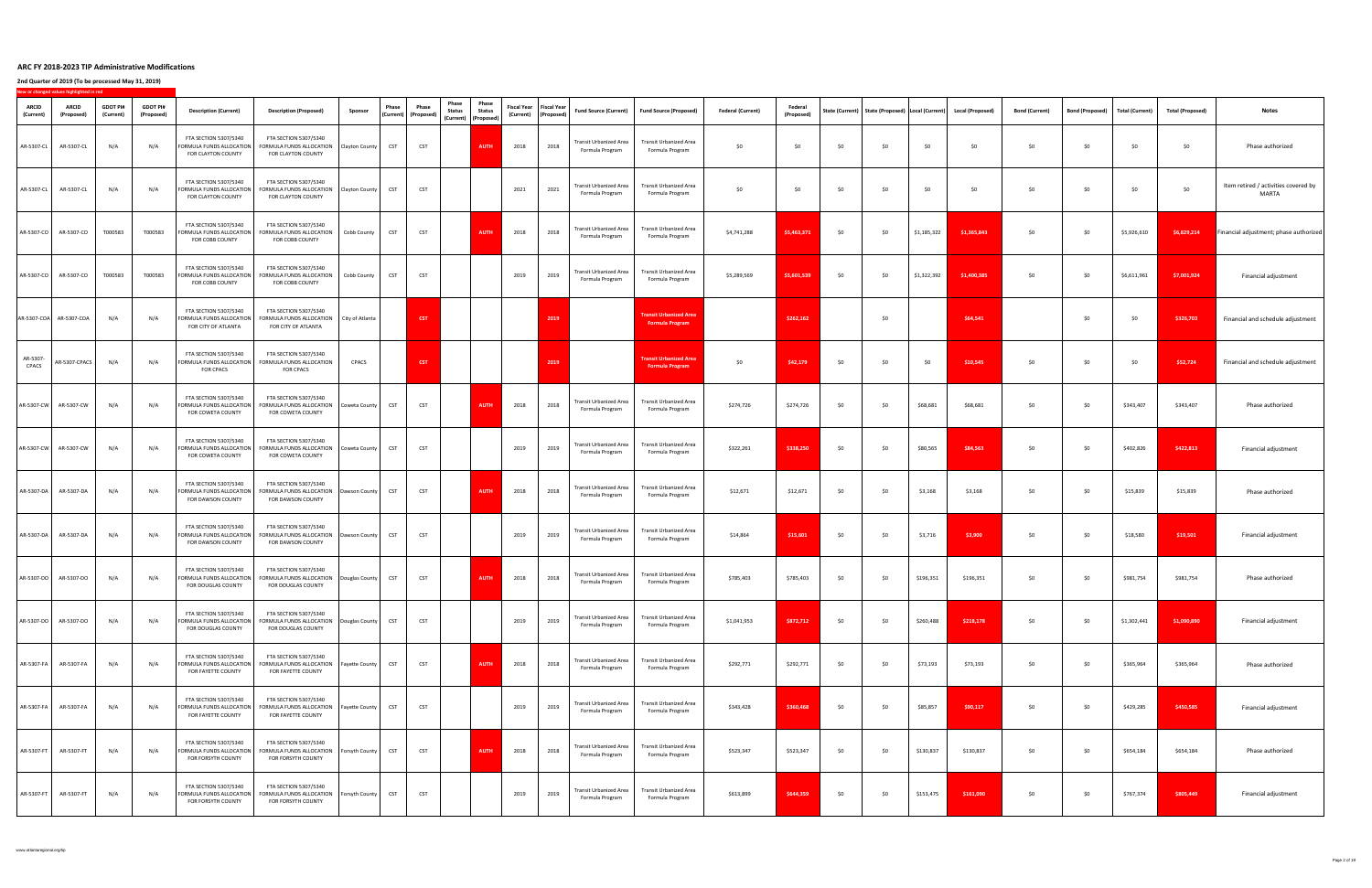|                           | New or changed values highlighted in red |                              |                               |                                                                                            |                                                                                                                                                                                                                                                                      |                        |                                                       |              |                                                                                                  |                       |                                                       |                                                  |                                                                    |                          |                              |             |           |              |                                                                         |                       |                        |                 |                         |                      |
|---------------------------|------------------------------------------|------------------------------|-------------------------------|--------------------------------------------------------------------------------------------|----------------------------------------------------------------------------------------------------------------------------------------------------------------------------------------------------------------------------------------------------------------------|------------------------|-------------------------------------------------------|--------------|--------------------------------------------------------------------------------------------------|-----------------------|-------------------------------------------------------|--------------------------------------------------|--------------------------------------------------------------------|--------------------------|------------------------------|-------------|-----------|--------------|-------------------------------------------------------------------------|-----------------------|------------------------|-----------------|-------------------------|----------------------|
| <b>ARCID</b><br>(Current) | <b>ARCID</b><br>(Proposed)               | <b>GDOT PI#</b><br>(Current) | <b>GDOT PI#</b><br>(Proposed) | <b>Description (Current)</b>                                                               | <b>Description (Proposed)</b>                                                                                                                                                                                                                                        | Sponsor                | Phase<br>$\vert$ (Current) $\vert$ (Proposed) $\vert$ | <b>Phase</b> | Phase<br>Phase<br><b>Status</b><br><b>Status</b><br>$\vert$ (Current) $\vert$ (Proposed) $\vert$ |                       | Fiscal Year   Fiscal Year  <br>(Current)   (Proposed) | <b>Fund Source (Current)</b>                     | Fund Source (Proposed)                                             | <b>Federal (Current)</b> | <b>Federal</b><br>(Proposed) |             |           |              | State (Current)   State (Proposed)   Local (Current)   Local (Proposed) | <b>Bond (Current)</b> | <b>Bond (Proposed)</b> | Total (Current) | <b>Total (Proposed)</b> | <b>Notes</b>         |
| AR-5307-<br><b>GRTA</b>   | AR-5307-GRTA                             | 15973                        | 15973                         | <b>FTA SECTION 5307/5340</b><br><b>FORMULA FUNDS ALLOCATION</b><br><b>FOR GRTA</b>         | <b>FTA SECTION 5307/5340</b><br>FORMULA FUNDS ALLOCATION<br><b>FOR GRTA</b>                                                                                                                                                                                          | <b>GRTA</b>            | <b>CST</b>                                            | <b>CST</b>   |                                                                                                  | 2019                  | 2019                                                  | <b>Transit Urbanized Area</b><br>Formula Program | <b>Transit Urbanized Area</b><br>Formula Program                   | \$5,255,478              | \$3,880,164                  | \$1,313,869 | \$970,041 | \$0          | \$0                                                                     | \$0                   | \$0                    | \$6,569,347     | \$4,850,205             | Financial adjustment |
|                           | AR-5307-GW   AR-5307-GW                  | N/A                          | N/A                           | <b>FTA SECTION 5307/5340</b><br>FORMULA FUNDS ALLOCATION<br>FOR GWINNETT COUNTY            | <b>FTA SECTION 5307/5340</b><br>FORMULA FUNDS ALLOCATION<br>FOR GWINNETT COUNTY                                                                                                                                                                                      | Gwinnett<br>County     | <b>CST</b>                                            | <b>CST</b>   | <b>AUTH</b>                                                                                      | 2018                  | 2018                                                  | <b>Transit Urbanized Area</b><br>Formula Program | <b>Transit Urbanized Area</b><br>Formula Program                   | \$4,702,455              | \$4,702,455                  | \$0         | \$0       | \$1,175,614  | \$1,175,614                                                             | \$0\$                 | \$0                    | \$5,878,069     | \$5,878,069             | Phase authorized     |
|                           | AR-5307-GW   AR-5307-GW                  | N/A                          | N/A                           | <b>FTA SECTION 5307/5340</b><br>FORMULA FUNDS ALLOCATION<br>FOR GWINNETT COUNTY            | <b>FTA SECTION 5307/5340</b><br><b>FORMULA FUNDS ALLOCATION</b><br>FOR GWINNETT COUNTY                                                                                                                                                                               | Gwinnett<br>County     | <b>CST</b>                                            | <b>CST</b>   |                                                                                                  | 2019                  | 2019                                                  | <b>Transit Urbanized Area</b><br>Formula Program | <b>Transit Urbanized Area</b><br>Formula Program                   | \$5,437,936              | \$5,467,963                  | \$0         | \$0       | \$1,359,484  | \$1,366,991                                                             | \$0                   | \$0                    | \$6,797,420     | \$6,834,954             | Financial adjustment |
|                           | AR-5307-HA   AR-5307-HA   N/A            |                              | N/A                           | <b>FTA SECTION 5307/5340</b><br>FOR HALL COUNTY                                            | <b>FTA SECTION 5307/5340</b><br>  FORMULA FUNDS ALLOCATION   FORMULA FUNDS ALLOCATION   Hall County  <br>FOR HALL COUNTY                                                                                                                                             |                        | CST                                                   | <b>CST</b>   |                                                                                                  | <b>AUTH</b> 2018 2018 |                                                       | Formula Program                                  | Transit Urbanized Area   Transit Urbanized Area<br>Formula Program | \$43,200                 | \$43,200                     |             | \$0       | \$10,800     | \$10,800                                                                | \$0\$                 | \$0                    | \$54,000        | \$54,000                | Phase authorized     |
|                           |                                          | N/A                          | N/A                           | <b>FTA SECTION 5307/5340</b><br>FORMULA FUNDS ALLOCATION<br><b>FOR HALL COUNTY</b>         | <b>FTA SECTION 5307/5340</b><br><b>FORMULA FUNDS ALLOCATION</b><br>FOR HALL COUNTY                                                                                                                                                                                   | <b>Hall County</b>     | <b>CST</b>                                            | <b>CST</b>   |                                                                                                  | 2019                  | 2019                                                  | <b>Transit Urbanized Area</b><br>Formula Program | <b>Transit Urbanized Area</b><br>Formula Program                   | \$50,675                 | \$53,190                     | \$0         | \$0       | \$12,669     | \$13,298                                                                | \$0\$                 | \$0                    | \$63,344        | \$66,488                | Financial adjustment |
| AR-5307-HE                | AR-5307-HE                               | N/A                          | N/A                           | <b>FTA SECTION 5307/5340</b><br><b>FORMULA FUNDS ALLOCATION</b><br><b>FOR HENRY COUNTY</b> | FTA SECTION 5307/5340<br>FORMULA FUNDS ALLOCATION<br>FOR HENRY COUNTY                                                                                                                                                                                                | Henry County           | <b>CST</b>                                            | <b>CST</b>   | <b>AUTH</b>                                                                                      | 2018                  | 2018                                                  | <b>Transit Urbanized Area</b><br>Formula Program | <b>Transit Urbanized Area</b><br>Formula Program                   | \$776,541                | \$776,541                    | \$0         | \$0       | \$194,135    | \$194,135                                                               | \$0\$                 | \$0                    | \$970,676       | \$970,676               | Phase authorized     |
| AR-5307-HE                | AR-5307-HE                               | N/A                          | N/A                           | FTA SECTION 5307/5340<br>FORMULA FUNDS ALLOCATION<br><b>FOR HENRY COUNTY</b>               | <b>FTA SECTION 5307/5340</b><br>FORMULA FUNDS ALLOCATION<br>FOR HENRY COUNTY                                                                                                                                                                                         | Henry County           | <b>CST</b>                                            | <b>CST</b>   |                                                                                                  | 2019                  | 2019                                                  | Transit Urbanized Area<br>Formula Program        | <b>Transit Urbanized Area</b><br>Formula Program                   | \$853,554                | \$905,467                    | \$0         | \$0       | \$213,389    | \$226,367                                                               | \$0\$                 | \$0                    | \$1,066,943     | \$1,131,834             | Financial adjustment |
| AR-5307-JA                | AR-5307-JA                               | N/A                          | N/A                           | FTA SECTION 5307/5340<br>FORMULA FUNDS ALLOCATION<br>FOR JACKSON COUNTY                    | <b>FTA SECTION 5307/5340</b><br>FORMULA FUNDS ALLOCATION<br>FOR JACKSON COUNTY                                                                                                                                                                                       | Jackson County         | <b>CST</b>                                            | <b>CST</b>   | <b>AUTH</b>                                                                                      | 2018                  | 2018                                                  | <b>Transit Urbanized Area</b><br>Formula Program | <b>Transit Urbanized Area</b><br>Formula Program                   | \$19,595                 | \$19,595                     | \$0         | \$0       | \$4,899      | \$4,899                                                                 | \$0\$                 | \$0                    | \$24,494        | \$24,494                | Phase authorized     |
| AR-5307-JA                | AR-5307-J/                               | N/A                          | N/A                           | FTA SECTION 5307/5340<br>FORMULA FUNDS ALLOCATION<br>FOR JACKSON COUNTY                    | FTA SECTION 5307/5340<br>FORMULA FUNDS ALLOCATION<br><b>FOR JACKSON COUNTY</b>                                                                                                                                                                                       | Jackson County         | <b>CST</b>                                            | <b>CST</b>   |                                                                                                  | 2019                  | 2019                                                  | Transit Urbanized Area<br>Formula Program        | <b>Transit Urbanized Area</b><br>Formula Program                   | \$22,986                 | \$24,126                     | \$0         | \$0       | \$5,746      | \$6,032                                                                 | \$0\$                 | \$0\$                  | \$28,732        | \$30,158                | Financial adjustment |
| AR-5307-M                 | AR-5307-M                                | N/A                          | N/A                           | FTA SECTION 5307/5340                                                                      | <b>FTA SECTION 5307/5340</b><br>  FORMULA FUNDS ALLOCATION   FORMULA FUNDS ALLOCATION<br>FOR MARTA AND FLEXED FHWA FOR MARTA AND FLEXED FHWA<br>FUNDS PURPOSED FOR SECTION FUNDS PURPOSED FOR SECTION<br>  5307/5340 ELIGIBLE PROJECTS   5307/5340 ELIGIBLE PROJECTS | <b>MARTA</b>           | <b>CST</b>                                            | <b>CST</b>   | <b>AUTH</b>                                                                                      | 2018                  | 2018                                                  | Transit Urbanized Area<br>Formula Program        | <b>Transit Urbanized Area</b><br>Formula Program                   | \$45,939,431             | \$45,939,431                 | \$0         | \$0       | \$11,484,858 | \$11,484,858                                                            | \$0                   | \$0                    | \$57,424,289    | \$57,424,289            | Phase authorized     |
| AR-5307-M                 | AR-5307-M                                | N/A                          | N/A                           | <b>FTA SECTION 5307/5340</b>                                                               | FTA SECTION 5307/5340<br>FORMULA FUNDS ALLOCATION   FORMULA FUNDS ALLOCATION<br> FOR MARTA AND FLEXED FHWA  FOR MARTA AND FLEXED FHWA<br>FUNDS PURPOSED FOR SECTION FUNDS PURPOSED FOR SECTION<br>  5307/5340 ELIGIBLE PROJECTS   5307/5340 ELIGIBLE PROJECTS        | <b>MARTA</b>           | <b>CST</b>                                            | <b>CST</b>   |                                                                                                  | 2019                  | 2019                                                  | <b>Transit Urbanized Area</b><br>Formula Program | <b>Transit Urbanized Area</b><br>Formula Program                   | \$46,235,952             | \$49,701,643                 | \$0         | -\$0      | \$11,558,988 | \$12,425,411                                                            | \$0                   | \$0                    | \$57,794,940    | \$62,127,054            | Financial adjustment |
| AR-5307-NE                | AR-5307-NE                               | N/A                          | N/A                           | FTA SECTION 5307/5340<br>FORMULA FUNDS ALLOCATION<br>FOR NEWTON COUNTY                     | <b>FTA SECTION 5307/5340</b><br>FORMULA FUNDS ALLOCATION<br>FOR NEWTON COUNTY                                                                                                                                                                                        | Newton County          | <b>CST</b>                                            | <b>CST</b>   | <b>AUTH</b>                                                                                      | 2018                  | 2018                                                  | Transit Urbanized Area<br>Formula Program        | <b>Transit Urbanized Area</b><br>Formula Program                   | \$232,456                | \$232,456                    | \$0         | \$0       | \$58,114     | \$58,114                                                                | \$0                   | \$0                    | \$290,570       | \$290,570               | Phase authorized     |
|                           | AR-5307-NE   AR-5307-NE                  | N/A                          | N/A                           | <b>FTA SECTION 5307/5340</b><br>FORMULA FUNDS ALLOCATION<br>FOR NEWTON COUNTY              | FTA SECTION 5307/5340<br>FORMULA FUNDS ALLOCATION<br>FOR NEWTON COUNTY                                                                                                                                                                                               | Newton County          | <b>CST</b>                                            | <b>CST</b>   |                                                                                                  | 2019                  | 2019                                                  | Transit Urbanized Area<br>Formula Program        | <b>Transit Urbanized Area</b><br>Formula Program                   | \$272,677                | \$286,206                    | \$0         | \$0       | \$68,169     | \$71,552                                                                | \$0\$                 | \$0                    | \$340,846       | \$357,758               | Financial adjustment |
| AR-5307-PA                | AR-5307-PA                               | N/A                          | N/A                           | <b>FTA SECTION 5307/5340</b><br>FORMULA FUNDS ALLOCATION<br>FOR PAULDING COUNTY            | <b>FTA SECTION 5307/5340</b><br>FORMULA FUNDS ALLOCATION<br>FOR PAULDING COUNTY                                                                                                                                                                                      | <b>Paulding County</b> | <b>CST</b>                                            | <b>CST</b>   | <b>AUTH</b>                                                                                      | 2018                  | 2018                                                  | Transit Urbanized Area<br>Formula Program        | <b>Transit Urbanized Area</b><br>Formula Program                   | \$370,502                | \$370,502                    | \$0         | \$0       | \$92,625     | \$92,625                                                                | \$0                   | \$0                    | \$463,127       | \$463,127               | Phase authorized     |
| AR-5307-PA                | AR-5307-PA                               | N/A                          | N/A                           | <b>FTA SECTION 5307/5340</b><br><b>FORMULA FUNDS ALLOCATION</b><br>FOR PAULDING COUNTY     | <b>FTA SECTION 5307/5340</b><br>FORMULA FUNDS ALLOCATION   Paulding County<br>FOR PAULDING COUNTY                                                                                                                                                                    |                        | <b>CST</b>                                            | <b>CST</b>   |                                                                                                  | 2019                  | 2019                                                  | <b>Transit Urbanized Area</b><br>Formula Program | <b>Transit Urbanized Area</b><br>Formula Program                   | \$434,608                | \$456,172                    | \$0         | \$0       | \$108,652    | \$114,043                                                               | \$0\$                 | \$0                    | \$543,260       | \$570,215               | Financial adjustment |
| AR-5307-PI                | AR-5307-P                                | N/A                          | N/A                           | <b>FTA SECTION 5307/5340</b><br>FORMULA FUNDS ALLOCATION<br>FOR PIKE COUNTY                | FTA SECTION 5307/5340<br>FORMULA FUNDS ALLOCATION<br>FOR PIKE COUNTY                                                                                                                                                                                                 | Pike County            | <b>CST</b>                                            | <b>CST</b>   | <b>AUTH</b>                                                                                      | 2018                  | 2018                                                  | <b>Transit Urbanized Area</b><br>Formula Program | <b>Transit Urbanized Area</b><br>Formula Program                   | \$532                    | \$532                        | \$0         | \$0       | \$133        | \$133                                                                   | \$0                   | \$0                    | \$665           | \$665                   | Phase authorized     |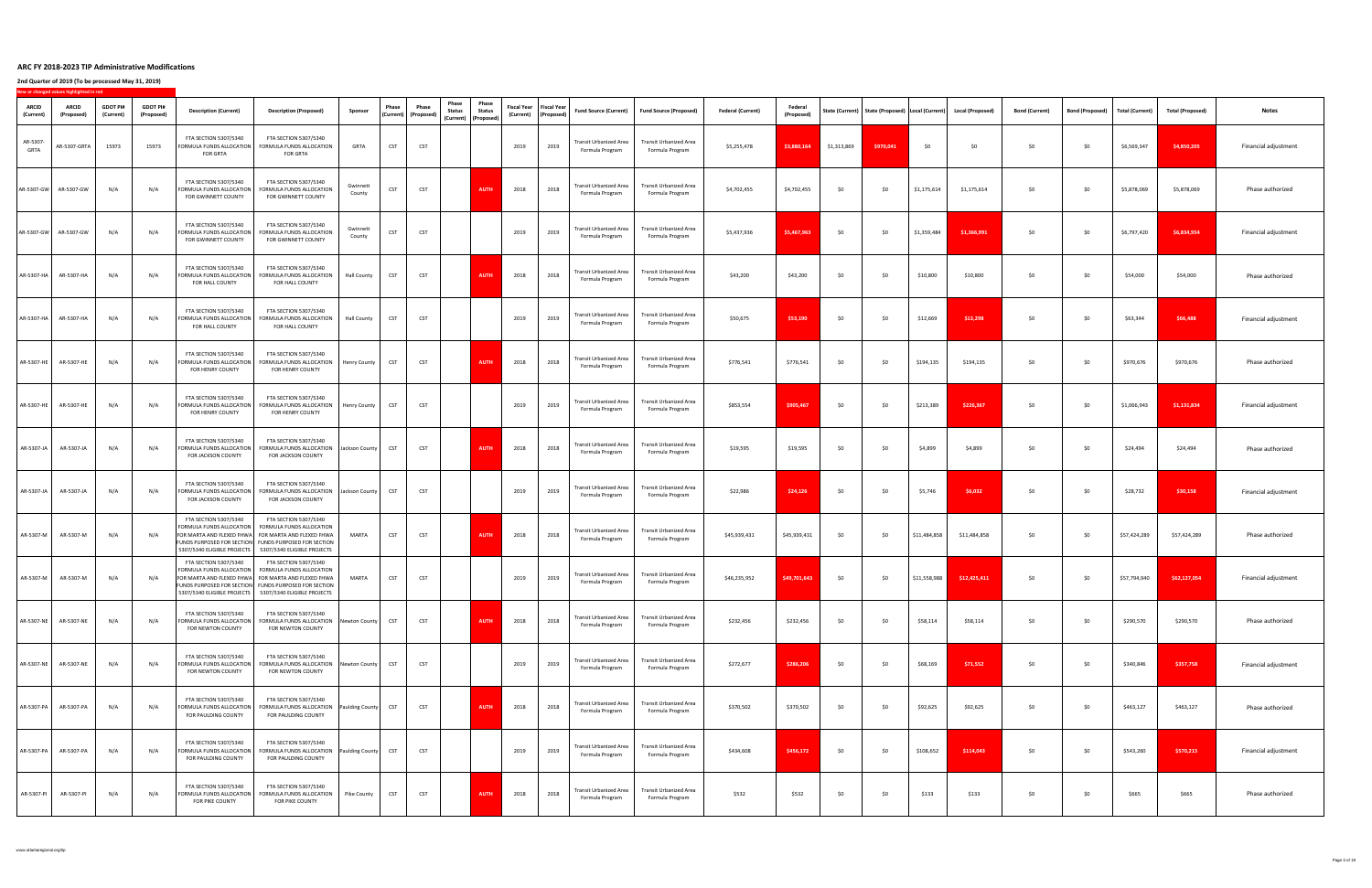|                           | New or changed values highlighted in red |                              |                               |                                                                                                                                    |                                                                                                                                                                                               |                      |                                                              |            |                                                                                                 |             |                                                       |                                                                             |                                                                             |                          |                              |      |     |              |                                                                         |                       |                        |                 |                         |                                                         |
|---------------------------|------------------------------------------|------------------------------|-------------------------------|------------------------------------------------------------------------------------------------------------------------------------|-----------------------------------------------------------------------------------------------------------------------------------------------------------------------------------------------|----------------------|--------------------------------------------------------------|------------|-------------------------------------------------------------------------------------------------|-------------|-------------------------------------------------------|-----------------------------------------------------------------------------|-----------------------------------------------------------------------------|--------------------------|------------------------------|------|-----|--------------|-------------------------------------------------------------------------|-----------------------|------------------------|-----------------|-------------------------|---------------------------------------------------------|
| <b>ARCID</b><br>(Current) | <b>ARCID</b><br>(Proposed)               | <b>GDOT PI#</b><br>(Current) | <b>GDOT PI#</b><br>(Proposed) | <b>Description (Current)</b>                                                                                                       | <b>Description (Proposed)</b>                                                                                                                                                                 | Sponsor              | <b>Phase</b><br>$\vert$ (Current) $\vert$ (Proposed) $\vert$ | Phase      | <b>Phase</b><br>Phase<br><b>Status</b><br><b>Status</b><br>$\vert$ (Current) $\vert$ (Proposed) |             | Fiscal Year   Fiscal Year  <br>(Current)   (Proposed) | <b>Fund Source (Current)</b>                                                | <b>Fund Source (Proposed)</b>                                               | <b>Federal (Current)</b> | <b>Federal</b><br>(Proposed) |      |     |              | State (Current)   State (Proposed)   Local (Current)   Local (Proposed) | <b>Bond (Current)</b> | <b>Bond (Proposed)</b> | Total (Current) | <b>Total (Proposed)</b> | <b>Notes</b>                                            |
| AR-5307-PI                | AR-5307-P                                | N/A                          | N/A                           | <b>FTA SECTION 5307/5340</b><br>FORMULA FUNDS ALLOCATION<br>FOR PIKE COUNTY                                                        | <b>FTA SECTION 5307/5340</b><br>FORMULA FUNDS ALLOCATION<br>FOR PIKE COUNTY                                                                                                                   | Pike County          | <b>CST</b>                                                   | <b>CST</b> |                                                                                                 | 2019        | 2019                                                  | Transit Urbanized Area<br>Formula Program                                   | <b>Transit Urbanized Area</b><br>Formula Program                            | \$624                    | \$655                        | \$0  | \$0 | \$156        | \$164                                                                   | \$0\$                 | \$0                    | \$780           | \$819                   | Financial adjustment                                    |
|                           | AR-5307-RO   AR-5307-RO                  | N/A                          | N/A                           | <b>FTA SECTION 5307/5340</b><br>FORMULA FUNDS ALLOCATION<br>FOR ROCKDALE COUNTY                                                    | <b>FTA SECTION 5307/5340</b><br>FORMULA FUNDS ALLOCATION<br>FOR ROCKDALE COUNTY                                                                                                               | Rockdale County      | <b>CST</b>                                                   | <b>CST</b> | <b>AUTH</b>                                                                                     | 2018        | 2018                                                  | <b>Transit Urbanized Area</b><br>Formula Program                            | <b>Transit Urbanized Area</b><br>Formula Program                            | \$260,824                | \$260,824                    | \$0  | \$0 | \$65,206     | \$65,206                                                                | \$0                   | \$0                    | \$326,030       | \$326,030               | Phase authorized                                        |
| AR-5307-RO                | AR-5307-RO                               | N/A                          | N/A                           | <b>FTA SECTION 5307/5340</b><br>FORMULA FUNDS ALLOCATION<br>FOR ROCKDALE COUNTY                                                    | <b>FTA SECTION 5307/5340</b><br>FORMULA FUNDS ALLOCATION   Rockdale County<br>FOR ROCKDALE COUNTY                                                                                             |                      | <b>CST</b>                                                   | <b>CST</b> |                                                                                                 | 2019        | 2019                                                  | Transit Urbanized Area<br>Formula Program                                   | <b>Transit Urbanized Area</b><br>Formula Program                            | \$305,954                | \$321,135                    | \$0  | \$0 | \$76,488     | \$80,284                                                                | \$0                   | \$0\$                  | \$382,442       | \$401,419               | Financial adjustment                                    |
|                           | AR-5307-RTC   AR-5307-RTC                | N/A                          | N/A                           | <b>FTA SECTION 5307/5340</b><br>FOR REGIONAL TRANSIT<br><b>COMMITTEE</b>                                                           | <b>FTA SECTION 5307/5340</b><br>  FORMULA FUNDS ALLOCATION   FORMULA FUNDS ALLOCATION<br>FOR REGIONAL TRANSIT<br><b>COMMITTEE</b>                                                             | <b>RTC</b>           | CST                                                          | <b>CST</b> |                                                                                                 | Delete 2017 | 2017                                                  | Formula Program                                                             | Transit Urbanized Area   Transit Urbanized Area<br>Formula Program          | \$950,000                | \$950,000                    | − ל∩ | \$0 | \$237,500    | \$237,500                                                               | \$0\$                 | \$0                    | $$1,187,500$    |                         | $$1,187,500$   Item retired / activities covered by ATL |
| AR-5307-SP                | AR-5307-SP                               | N/A                          | N/A                           | <b>FTA SECTION 5307/5340</b><br>FORMULA FUNDS ALLOCATIO<br>FOR SPALDING COUNTY                                                     | <b>FTA SECTION 5307/5340</b><br>FORMULA FUNDS ALLOCATION Spalding County<br>FOR SPALDING COUNTY                                                                                               |                      | <b>CST</b>                                                   | <b>CST</b> | <b>AUTH</b>                                                                                     | 2018        | 2018                                                  | <b>Transit Urbanized Area</b><br>Formula Program                            | <b>Transit Urbanized Area</b><br>Formula Program                            | \$139,311                | \$139,311                    | \$0  | \$0 | \$34,828     | \$34,828                                                                | \$0\$                 | \$0                    | \$174,139       | \$174,139               | Phase authorized                                        |
| AR-5307-SP                | AR-5307-SP                               | N/A                          |                               | <b>FTA SECTION 5307/5340</b><br>FORMULA FUNDS ALLOCATION<br>FOR SPALDING COUNTY                                                    | <b>FTA SECTION 5307/5340</b><br>FORMULA FUNDS ALLOCATION Spalding County<br>FOR SPALDING COUNTY                                                                                               |                      | <b>CST</b>                                                   | <b>CST</b> |                                                                                                 | 2019        | 2019                                                  | <b>Transit Urbanized Area</b><br>Formula Program                            | <b>Transit Urbanized Area</b><br>Formula Program                            | \$163,415                | \$171,523                    | \$0  | \$0 | \$40,854     | \$42,881                                                                | \$0\$                 | \$0                    | \$204,269       | \$214,404               | Financial adjustment                                    |
|                           | AR-5307-WA   AR-5307-WA                  | N/A                          | N/A                           | FTA SECTION 5307/5340<br>FORMULA FUNDS ALLOCATION<br>FOR WALTON COUNTY                                                             | <b>FTA SECTION 5307/5340</b><br>FORMULA FUNDS ALLOCATION<br>FOR WALTON COUNTY                                                                                                                 | I Walton County      | <b>CST</b>                                                   | <b>CST</b> | <b>AUTH</b>                                                                                     | 2018        | 2018                                                  | <b>Transit Urbanized Area</b><br>Formula Program                            | <b>Transit Urbanized Area</b><br>Formula Program                            | \$87,201                 | \$87,201                     | \$0  | \$0 | \$21,800     | \$21,800                                                                | \$0\$                 | \$0\$                  | \$109,001       | \$109,001               | Phase authorized                                        |
|                           | AR-5307-WA   AR-5307-WA                  | N/A                          |                               | <b>FTA SECTION 5307/5340</b><br>FORMULA FUNDS ALLOCATION<br>FOR WALTON COUNTY                                                      | FTA SECTION 5307/5340<br>FORMULA FUNDS ALLOCATION<br>FOR WALTON COUNTY                                                                                                                        | <b>Walton County</b> |                                                              | <b>CST</b> |                                                                                                 | 2019        | 2019                                                  | <b>Transit Urbanized Area</b><br>Formula Program                            | <b>Transit Urbanized Area</b><br>Formula Program                            | \$102,289                | \$107,364                    | \$0  | \$0 | \$25,572     | \$26,841                                                                | \$0\$                 | \$0                    | \$127,861       | \$134,205               | Financial adjustment                                    |
| AR-5310                   | AR-5310                                  | N/A                          | N/A                           | LUMP SUM                                                                                                                           | FTA SECTION 5310 TRANSIT FOR FTA SECTION 5310 TRANSIT FOR<br>ELDERLY AND PERSONS WITH   ELDERLY AND PERSONS WITH<br>DISABILITIES FUNDS - REGIONAL   DISABILITIES FUNDS - REGIONAL<br>LUMP SUM | Georgia DHS          | <b>CST</b>                                                   | <b>CST</b> | <b>AUTH</b>                                                                                     | 2018        | 2018                                                  | <b>Enhanced Mobility of</b><br>Seniors and Individuals<br>with Disabilities | <b>Enhanced Mobility of</b><br>Seniors and Individuals with<br>Disabilities | \$3,131,351              | \$3,131,351                  | \$0  | \$0 | \$782,838    | \$782,838                                                               | \$0                   | \$0\$                  | \$3,914,189     | \$3,914,189             | Phase authorized                                        |
| AR-5311                   | AR-5311                                  | N/A                          | N/A                           | FTA SECTION 5311<br>NONURBANIZED AREA SECTION<br>5311 TRANSIT FORMULA<br>PROGRAM FUNDS - REGIONAL<br>LUMP SUM                      | FTA SECTION 5311<br>NONURBANIZED AREA SECTION<br>5311 TRANSIT FORMULA<br><b>PROGRAM FUNDS - REGIONAL</b><br>LUMP SUM                                                                          | <b>TBD</b>           | <b>CST</b>                                                   | <b>CST</b> | <b>AUTH</b>                                                                                     | 2018        | 2018                                                  | Area Formula                                                                | Transit Nonurbanized   Transit Nonurbanized Area<br>Formula                 | \$1,838,321              | \$1,838,321                  | \$0  | \$0 | \$110,787    | \$110,787                                                               | \$0                   | \$0\$                  | \$1,949,108     | \$1,949,108             | Phase authorized                                        |
| AR-5311                   | AR-5311                                  | N/A                          | N/A                           | FTA SECTION 5311<br>NONURBANIZED AREA SECTION<br>5311 TRANSIT FORMULA<br>PROGRAM FUNDS - REGIONAL<br>LUMP SUM                      | FTA SECTION 5311<br>NONURBANIZED AREA SECTION<br>5311 TRANSIT FORMULA<br><b>PROGRAM FUNDS - REGIONAL</b><br>LUMP SUM                                                                          | <b>TBD</b>           | <b>CST</b>                                                   | <b>CST</b> |                                                                                                 | 2019        | 2019                                                  | <b>Transit Nonurbanized</b><br>Area Formula                                 | Transit Nonurbanized Area<br>Formula                                        | \$760,000                | \$1,161,399                  | \$0  | \$0 | \$190,000    | \$346,001                                                               | \$0                   | \$0                    | \$950,000       | \$1,507,400             | Financial adjustment                                    |
| AR-5337A                  | AR-5337A                                 | N/A                          | N/A                           | FTA SECTION 5337 HIGH<br><b>INTENSITY FIXED GUIDEWAY</b><br>STATE OF GOOD REPAIR<br>FORMULA FUNDS - REGIONAL<br>LUMP SUM FOR MARTA | FTA SECTION 5337 HIGH<br><b>INTENSITY FIXED GUIDEWAY</b><br>STATE OF GOOD REPAIR FORMULA<br>FUNDS - REGIONAL LUMP SUM<br><b>FOR MARTA</b>                                                     | <b>MARTA</b>         | <b>CST</b>                                                   | <b>CST</b> | <b>AUTH</b>                                                                                     | 2018        | 2018                                                  | State of Good Repair<br>Grants                                              | State of Good Repair Grants                                                 | \$57,429,452             | \$57,429,452                 | \$0  | \$0 | \$14,357,363 | \$14,357,363                                                            | \$0\$                 | \$0                    | \$71,786,815    | \$71,786,815            | Phase authorized                                        |
| AR-5337A                  | AR-5337A                                 | N/A                          | N/A                           | FTA SECTION 5337 HIGH<br><b>INTENSITY FIXED GUIDEWAY</b><br>STATE OF GOOD REPAIR<br>FORMULA FUNDS - REGIONAL<br>LUMP SUM FOR MARTA | FTA SECTION 5337 HIGH<br>INTENSITY FIXED GUIDEWAY<br><b>STATE OF GOOD REPAIR FORMULA</b><br>FUNDS - REGIONAL LUMP SUM<br><b>FOR MARTA</b>                                                     | <b>MARTA</b>         | <b>CST</b>                                                   | <b>CST</b> |                                                                                                 | 2019        | 2019                                                  | <b>State of Good Repair</b><br>Grants                                       | State of Good Repair Grants                                                 | \$48,969,526             | \$55,464,725                 | \$0  | \$0 | \$12,242,382 | \$13,866,181                                                            | \$0\$                 | \$0                    | \$61,211,908    | \$69,330,906            | Financial adjustment                                    |
|                           | AR-5337B-CO   AR-5337B-CO                | N/A                          | N/A                           | HIGH INTENSITY MOTORBUS<br>STATE OF GOOD REPAIR<br><b>FORMULA FUNDS FOR COBE</b><br><b>COUNTY</b>                                  | HIGH INTENSITY MOTORBUS<br>STATE OF GOOD REPAIR FORMULA Cobb County<br><b>FUNDS FOR COBB COUNTY</b>                                                                                           |                      | <b>CST</b>                                                   | <b>CST</b> | <b>AUTH</b>                                                                                     | 2018        | 2018                                                  | State of Good Repair<br>Grants                                              | State of Good Repair Grants                                                 | \$569,719                | \$569,719                    | \$0  | \$0 | \$142,430    | \$142,430                                                               | \$0                   | \$0\$                  | \$712,149       | \$712,149               | Phase authorized                                        |
|                           | AR-5337B-CO   AR-5337B-CO                | N/A                          | N/A                           | HIGH INTENSITY MOTORBUS<br>STATE OF GOOD REPAIR<br><b>FORMULA FUNDS FOR COBE</b><br><b>COUNTY</b>                                  | <b>HIGH INTENSITY MOTORBUS</b><br>STATE OF GOOD REPAIR FORMULA Cobb County<br><b>FUNDS FOR COBB COUNTY</b>                                                                                    |                      | <b>CST</b>                                                   | <b>CST</b> |                                                                                                 | 2019        | 2019                                                  | <b>State of Good Repair</b><br>Grants                                       | State of Good Repair Grants                                                 | \$473,628                | \$510,022                    | \$0  | \$0 | \$118,407    | \$127,506                                                               | \$0\$                 | \$0                    | \$592,035       | \$637,528               | Financial adjustment                                    |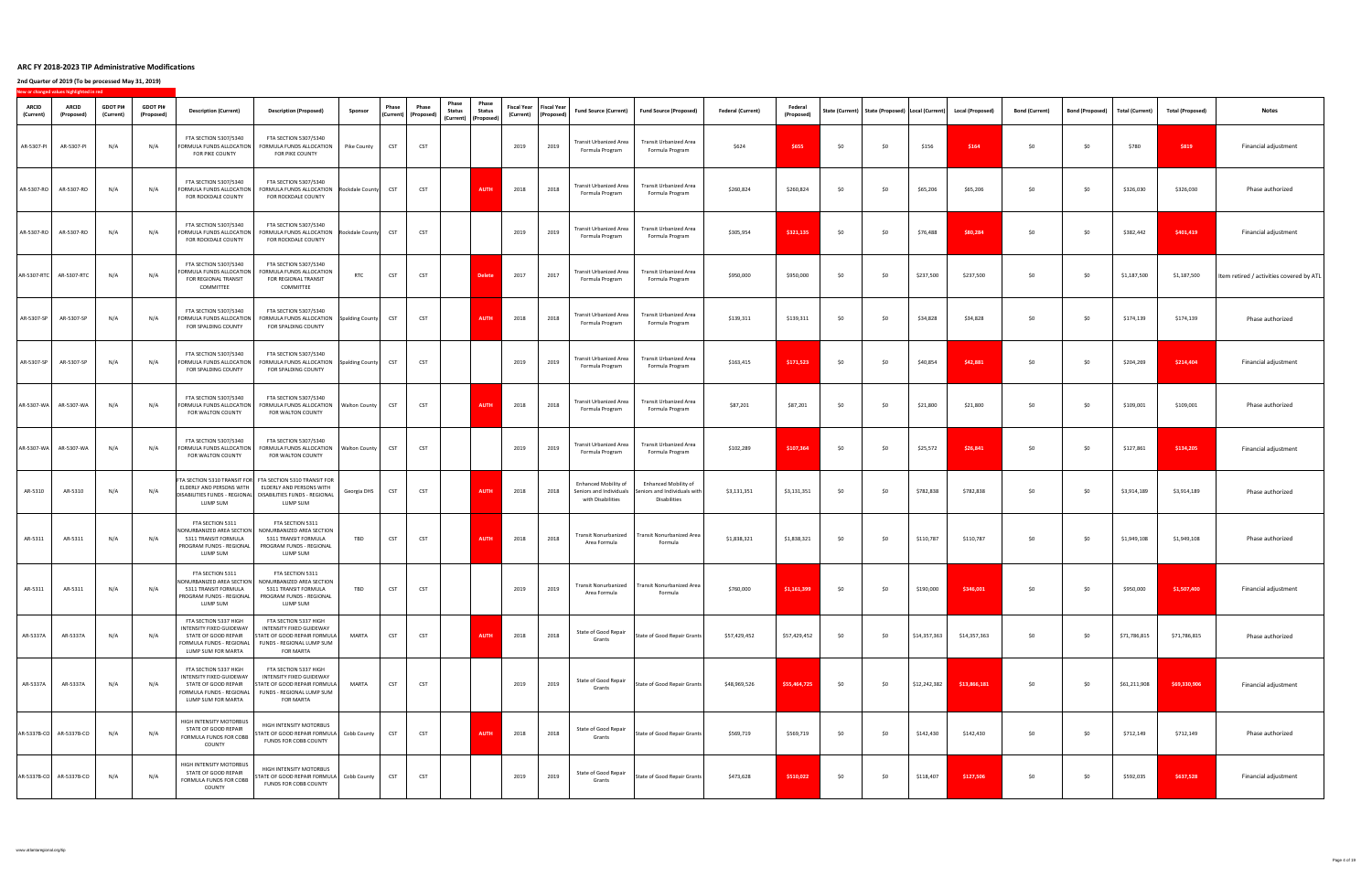|                           | New or changed values highlighted in red |                              |                               |                                                                                                              |                                                                                                                                                      |                            |              |                                                              |                        |                                                                        |      |                                                       |                                          |                                                                                             |                          |                              |           |           |           |                                                                         |                       |                        |                 |                         |                                                             |
|---------------------------|------------------------------------------|------------------------------|-------------------------------|--------------------------------------------------------------------------------------------------------------|------------------------------------------------------------------------------------------------------------------------------------------------------|----------------------------|--------------|--------------------------------------------------------------|------------------------|------------------------------------------------------------------------|------|-------------------------------------------------------|------------------------------------------|---------------------------------------------------------------------------------------------|--------------------------|------------------------------|-----------|-----------|-----------|-------------------------------------------------------------------------|-----------------------|------------------------|-----------------|-------------------------|-------------------------------------------------------------|
| <b>ARCID</b><br>(Current) | <b>ARCID</b><br>(Proposed)               | <b>GDOT PI#</b><br>(Current) | <b>GDOT PI#</b><br>(Proposed) | <b>Description (Current)</b>                                                                                 | <b>Description (Proposed)</b>                                                                                                                        | Sponsor                    | <b>Phase</b> | <b>Phase</b><br>$\vert$ (Current) $\vert$ (Proposed) $\vert$ | Phase<br><b>Status</b> | Phase<br><b>Status</b><br>$\vert$ (Current) $\vert$ (Proposed) $\vert$ |      | Fiscal Year   Fiscal Year  <br>(Current)   (Proposed) | <b>Fund Source (Current)</b>             | Fund Source (Proposed)                                                                      | <b>Federal (Current)</b> | <b>Federal</b><br>(Proposed) |           |           |           | State (Current)   State (Proposed)   Local (Current)   Local (Proposed) | <b>Bond (Current)</b> | <b>Bond (Proposed)</b> | Total (Current) | <b>Total (Proposed)</b> | <b>Notes</b>                                                |
| AR-5337B-<br><b>GRTA</b>  | AR-5337B-GRTA                            | N/A                          | N/A                           | HIGH INTENSITY MOTORBUS<br>STATE OF GOOD REPAIR<br>FORMULA FUNDS FOR GRTA                                    | <b>HIGH INTENSITY MOTORBUS</b><br>STATE OF GOOD REPAIR FORMULA<br><b>FUNDS FOR GRTA</b>                                                              | <b>GRTA</b>                | <b>CST</b>   | <b>CST</b>                                                   |                        | <b>AUTH</b>                                                            | 2018 | 2018                                                  | <b>State of Good Repair</b><br>Grants    | State of Good Repair Grants                                                                 | \$1,769,131              | \$1,769,131                  | \$442,283 | \$442,283 | \$0       | \$0                                                                     | \$0                   | \$0\$                  | \$2,211,414     | \$2,211,414             | Phase authorized                                            |
| AR-5337B-<br><b>GRTA</b>  | AR-5337B-GRTA                            | N/A                          | N/A                           | HIGH INTENSITY MOTORBUS<br>STATE OF GOOD REPAIR<br><b>FORMULA FUNDS FOR GRTA</b>                             | <b>HIGH INTENSITY MOTORBUS</b><br>STATE OF GOOD REPAIR FORMULA<br><b>FUNDS FOR GRTA</b>                                                              | <b>GRTA</b>                | <b>CST</b>   | <b>CST</b>                                                   |                        |                                                                        | 2019 | 2019                                                  | <b>State of Good Repair</b><br>Grants    | State of Good Repair Grants                                                                 | \$1,455,529              | \$1,367,190                  | \$363,882 | \$341,798 | \$0\$     | \$0                                                                     | \$0                   | \$0\$                  | \$1,819,411     | \$1,708,988             | Financial adjustment                                        |
|                           | AR-5337B-GW AR-5337B-GW                  | 0015526                      | 0015526                       | <b>HIGH INTENSITY MOTORBUS</b><br>STATE OF GOOD REPAIR<br><b>FORMULA FUNDS FOR</b><br><b>GWINNETT COUNTY</b> | HIGH INTENSITY MOTORBUS<br><b>ISTATE OF GOOD REPAIR FORMULA</b><br>FUNDS FOR GWINNETT COUNTY                                                         | Gwinnett<br>County         | <b>CST</b>   | <b>CST</b>                                                   |                        | <b>AUTH</b>                                                            | 2018 | 2018                                                  | State of Good Repair<br>Grants           | State of Good Repair Grants                                                                 | \$1,710,620              | \$1,710,620                  | \$0       | \$0       | \$427,655 | \$427,655                                                               | \$0                   | \$0\$                  | \$2,138,275     | \$2,138,275             | Phase authorized                                            |
|                           | $AR-5337B-GW$ $AR-5337B-GW$              | 0015526                      | 0015526                       | HIGH INTENSITY MOTORBUS<br>STATE OF GOOD REPAIR<br><b>FORMULA FUNDS FOR</b><br><b>GWINNETT COUNTY</b>        | HIGH INTENSITY MOTORBUS<br>STATE OF GOOD REPAIR FORMULA<br>FUNDS FOR GWINNETT COUNTY                                                                 | $\vert$ Gwinnett<br>County | <b>CST</b>   | <b>CST</b>                                                   |                        |                                                                        | 2019 | 2019                                                  | <b>State of Good Repair</b><br>Grants    | State of Good Repair Grants                                                                 | \$1,726,134              | \$1,240,419                  | 50        | \$0       | \$431,534 | \$310,105                                                               | <b>SO</b>             | \$0\$                  | \$2,157,668     | \$1,550,524             | Financial adjustment                                        |
|                           | AR-5337B-GW AR-5337B-GW                  | 0015526                      | 0015526                       | HIGH INTENSITY MOTORBUS<br>STATE OF GOOD REPAIR<br><b>FORMULA FUNDS FOR</b><br><b>GWINNETT COUNTY</b>        | HIGH INTENSITY MOTORBUS<br>STATE OF GOOD REPAIR FORMULA<br>FUNDS FOR GWINNETT COUNTY                                                                 | Gwinnett<br>County         |              | <b>CST</b>                                                   |                        |                                                                        |      | 2019                                                  |                                          | <b>Surface Transportation</b><br><b>Block Grant (STBG) Program</b><br>- Urban (>200K) (ARC) | \$0                      | \$540,000                    | \$0       | \$0       | \$0       | \$135,000                                                               |                       |                        | \$0             | \$675,000               | Financial adjustment to in progress<br>project; FLEX TO FTA |
|                           | $AR-5337B-M$ $AR-5337B-M$                | N/A                          | N/A                           | HIGH INTENSITY MOTORBUS<br>STATE OF GOOD REPAIR<br>FORMULA FUNDS FOR MARTA                                   | <b>HIGH INTENSITY MOTORBUS</b><br>STATE OF GOOD REPAIR FORMULA<br><b>FUNDS FOR MARTA</b>                                                             | <b>MARTA</b>               | <b>CST</b>   | <b>CST</b>                                                   |                        | <b>AUTH</b>                                                            | 2018 | 2018                                                  | <b>State of Good Repair</b><br>Grants    | State of Good Repair Grants                                                                 | \$545,198                | \$545,198                    | \$0       | \$0       | \$136,300 | \$136,300                                                               | \$0                   | \$0\$                  | \$681,498       | \$681,498               | Phase authorized                                            |
|                           | $AR-5337B-M$ $AR-5337B-M$                | N/A                          | N/A                           | HIGH INTENSITY MOTORBUS<br>STATE OF GOOD REPAIR<br>FORMULA FUNDS FOR MARTA                                   | <b>HIGH INTENSITY MOTORBUS</b><br>STATE OF GOOD REPAIR FORMULA<br><b>FUNDS FOR MARTA</b>                                                             | <b>MARTA</b>               | <b>CST</b>   | <b>CST</b>                                                   |                        |                                                                        | 2019 | 2019                                                  | State of Good Repair<br>Grants           | State of Good Repair Grants                                                                 | \$386,238                | \$539,562                    | \$0       | \$0       | \$96,560  | \$134,891                                                               | \$0                   | \$0\$                  | \$482,798       | \$674,453               | Financial adjustment                                        |
|                           | $AR-5339-CH$ $AR-5339-CH$                | N/A                          |                               | <b>FUNDS FOR CHEROKEE COUNTY</b>                                                                             | FTA SECTION 5339 BUS AND $\parallel$ FTA SECTION 5339 BUS AND BUS<br>BUS FACILITIES PROGRAM   FACILITIES PROGRAM FUNDS FOR<br><b>CHEROKEE COUNTY</b> | Cherokee<br>County         |              | <b>CST</b>                                                   |                        | <b>AUTH</b>                                                            | 2018 | 2018                                                  | Program                                  | Bus and Bus Facilities   Bus and Bus Facilities<br>Program                                  | $$137,233$ $$137,233$    |                              | $\zeta$   |           | \$34,308  | \$34,308                                                                |                       |                        | \$171,541       | \$171,541               | Phase authorized                                            |
| AR-5339-CH                | AR-5339-CH                               | N/A                          | N/A                           | <b>BUS FACILITIES PROGRAM</b><br><b>FUNDS FOR CHEROKEE COUNTY</b>                                            | FTA SECTION 5339 BUS AND   FTA SECTION 5339 BUS AND BUS<br>FACILITIES PROGRAM FUNDS FOR<br><b>CHEROKEE COUNTY</b>                                    | Cherokee<br>County         | <b>CST</b>   | <b>CST</b>                                                   |                        |                                                                        | 2019 | 2019                                                  | <b>Bus and Bus Facilities</b><br>Program | <b>Bus and Bus Facilities</b><br>Program                                                    | \$99,520                 | \$122,394                    | \$0       | \$0       | \$24,880  | \$30,599                                                                | \$0                   | \$0                    | \$124,400       | \$152,993               | Financial adjustment                                        |
| AR-5339-CO                | AR-5339-CO                               | N/A                          | N/A                           | <b>BUS FACILITIES PROGRAM</b><br><b>FUNDS FOR COBB COUNTY</b>                                                | FTA SECTION 5339 BUS AND FTA SECTION 5339 BUS AND BUS<br>  FACILITIES PROGRAM FUNDS FOR   Cobb County  <br><b>COBB COUNTY</b>                        |                            |              | <b>CST</b>                                                   |                        | <b>AUTH</b>                                                            | 2018 | 2018                                                  | <b>Bus and Bus Facilities</b><br>Program | <b>Bus and Bus Facilities</b><br>Program                                                    | \$830,905                | \$830,905                    | \$0       | \$0       | \$207,726 | \$207,726                                                               | \$0                   | \$0\$                  | \$1,038,631     | \$1,038,631             | Phase authorized                                            |
| AR-5339-CO                | AR-5339-CO                               | N/A                          | N/A                           | BUS FACILITIES PROGRAM<br><b>FUNDS FOR COBB COUNTY</b>                                                       | FTA SECTION 5339 BUS AND   FTA SECTION 5339 BUS AND BUS<br>  FACILITIES PROGRAM FUNDS FOR   Cobb County<br><b>COBB COUNTY</b>                        |                            |              | <b>CST</b>                                                   |                        |                                                                        | 2019 | 2019                                                  | <b>Bus and Bus Facilities</b><br>Program | <b>Bus and Bus Facilities</b><br>Program                                                    | \$602,660                | \$741,800                    | \$0       | \$0       | \$150,665 | \$185,450                                                               | \$0                   | \$0\$                  | \$753,325       | \$927,250               | Financial adjustment                                        |
| AR-5339-<br><b>CPACS</b>  | AR-5339-CPACS                            | N/A                          | N/A                           | <b>BUS FACILITIES PROGRAM</b><br><b>FUNDS FOR CPACS</b>                                                      | FTA SECTION 5339 BUS AND   FTA SECTION 5339 BUS AND BUS<br>  FACILITIES PROGRAM FUNDS FOR  <br><b>CPACS</b>                                          | <b>CPACS</b>               |              | <b>CST</b>                                                   |                        |                                                                        |      | 2019                                                  |                                          | <b>Bus and Bus Facilities</b><br>Program                                                    |                          | \$6,438                      |           | \$0       |           | \$1,610                                                                 |                       | \$0\$                  | \$0             | \$8,048                 | Financial and schedule adjustment                           |
|                           | AR-5339-CW   AR-5339-CW                  | N/A                          | N/A                           | <b>BUS FACILITIES PROGRAM</b><br>FUNDS FOR COWETA COUNTY                                                     | FTA SECTION 5339 BUS AND   FTA SECTION 5339 BUS AND BUS<br>  FACILITIES PROGRAM FUNDS FOR   Coweta County  <br><b>COWETA COUNTY</b>                  |                            | <b>CST</b>   | <b>CST</b>                                                   |                        | <b>AUTH</b>                                                            | 2018 | 2018                                                  | <b>Bus and Bus Facilities</b><br>Program | <b>Bus and Bus Facilities</b><br>Program                                                    | \$50,818                 | \$50,818                     | \$0       | \$0       | \$12,705  | \$12,705                                                                | \$0                   | \$0\$                  | \$63,523        | \$63,523                | Phase authorized                                            |
|                           | AR-5339-CW   AR-5339-CW                  | N/A                          | N/A                           | <b>BUS FACILITIES PROGRAM</b><br>FUNDS FOR COWETA COUNTY                                                     | FTA SECTION 5339 BUS AND   FTA SECTION 5339 BUS AND BUS<br>  FACILITIES PROGRAM FUNDS FOR   Coweta County  <br><b>COWETA COUNTY</b>                  |                            |              | <b>CST</b>                                                   |                        |                                                                        | 2019 | 2019                                                  | <b>Bus and Bus Facilities</b><br>Program | <b>Bus and Bus Facilities</b><br>Program                                                    | \$37,134                 | \$46,539                     | \$0       | \$0       | \$9,284   | \$11,635                                                                | \$0                   | \$0                    | \$46,418        | \$58,174                | Financial adjustment                                        |
|                           | AR-5339-DO   AR-5339-DO                  | N/A                          | N/A                           | <b>BUS FACILITIES PROGRAM</b><br><b>FUNDS FOR DOUGLAS COUNTY</b>                                             | FTA SECTION 5339 BUS AND   FTA SECTION 5339 BUS AND BUS<br>  FACILITIES PROGRAM FUNDS FOR   Douglas County  <br><b>DOUGLAS COUNTY</b>                |                            | <b>CST</b>   | <b>CST</b>                                                   |                        | <b>AUTH</b>                                                            | 2018 | 2018                                                  | <b>Bus and Bus Facilities</b><br>Program | <b>Bus and Bus Facilities</b><br>Program                                                    | \$139,669                | \$139,669                    | \$0       | \$0       | \$34,917  | \$34,917                                                                | \$0                   | \$0                    | \$174,586       | \$174,586               | Phase authorized                                            |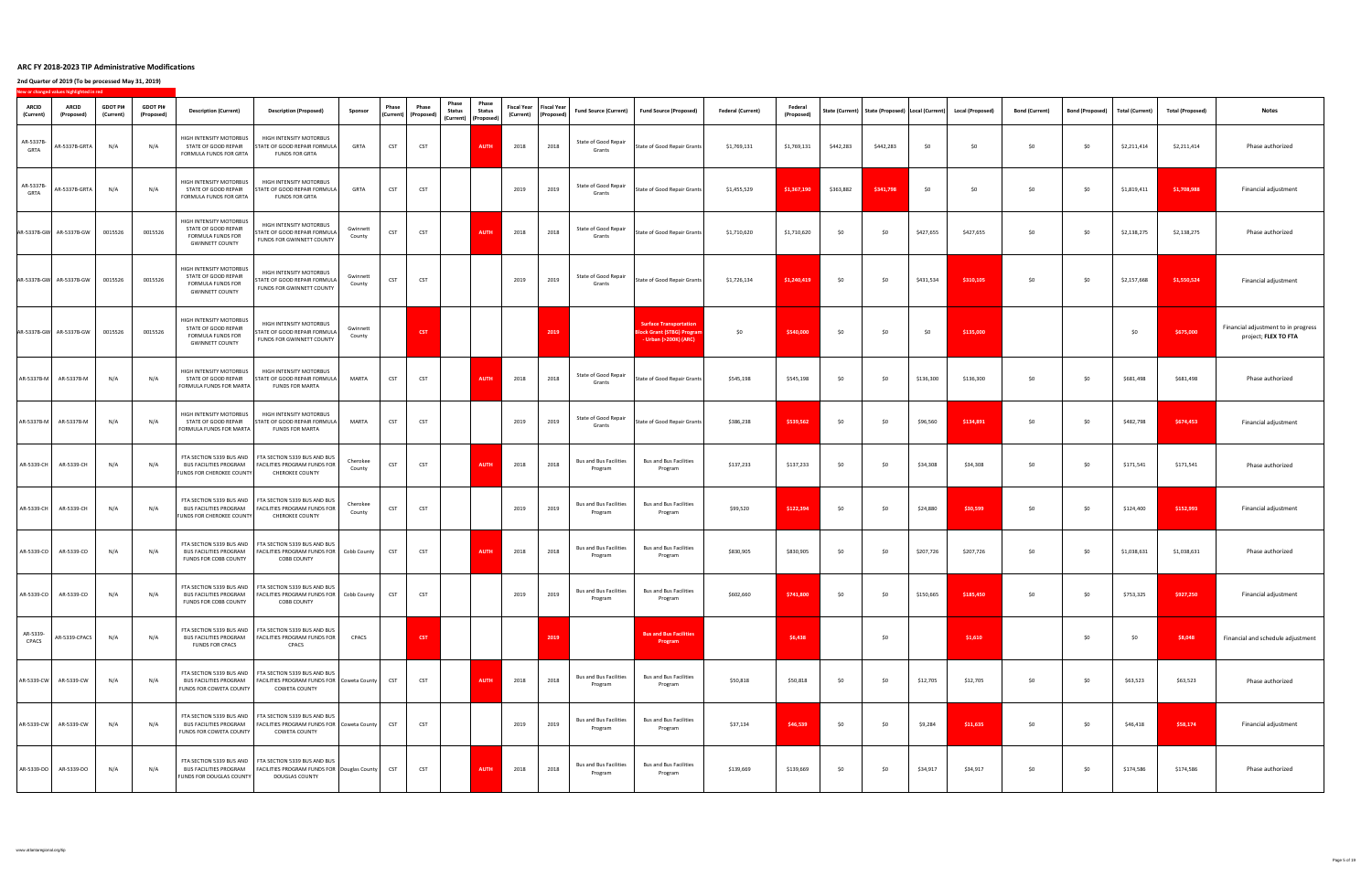|                           | New or changed values highlighted in red |                              |                               |                                                                                                                      |                                                                                                                                                          |                                              |              |                                                              |                                                                               |                        |                  |                                                                    |                                          |                                                                                             |                          |                              |             |                                                                         |             |             |                       |                                   |             |                         |                                                             |
|---------------------------|------------------------------------------|------------------------------|-------------------------------|----------------------------------------------------------------------------------------------------------------------|----------------------------------------------------------------------------------------------------------------------------------------------------------|----------------------------------------------|--------------|--------------------------------------------------------------|-------------------------------------------------------------------------------|------------------------|------------------|--------------------------------------------------------------------|------------------------------------------|---------------------------------------------------------------------------------------------|--------------------------|------------------------------|-------------|-------------------------------------------------------------------------|-------------|-------------|-----------------------|-----------------------------------|-------------|-------------------------|-------------------------------------------------------------|
| <b>ARCID</b><br>(Current) | <b>ARCID</b><br>(Proposed)               | <b>GDOT PI#</b><br>(Current) | <b>GDOT PI#</b><br>(Proposed) | <b>Description (Current)</b>                                                                                         | <b>Description (Proposed)</b>                                                                                                                            | Sponsor                                      | <b>Phase</b> | <b>Phase</b><br>$\vert$ (Current) $\vert$ (Proposed) $\vert$ | <b>Phase</b><br><b>Status</b><br>$\vert$ (Current) $\vert$ (Proposed) $\vert$ | Phase<br><b>Status</b> |                  | <b>Fiscal Year</b>   Fiscal Year  <br>(Current) $ $ (Proposed) $ $ |                                          | Fund Source (Current)   Fund Source (Proposed)                                              | <b>Federal (Current)</b> | <b>Federal</b><br>(Proposed) |             | State (Current)   State (Proposed)   Local (Current)   Local (Proposed) |             |             | <b>Bond (Current)</b> | Bond (Proposed)   Total (Current) |             | <b>Total (Proposed)</b> | <b>Notes</b>                                                |
| AR-5339-DO                | AR-5339-DO                               | N/A                          | N/A                           | <b>BUS FACILITIES PROGRAM</b><br><b>FUNDS FOR DOUGLAS COUNTY</b>                                                     | FTA SECTION 5339 BUS AND   FTA SECTION 5339 BUS AND BUS<br>  FACILITIES PROGRAM FUNDS FOR   Douglas County  <br><b>DOUGLAS COUNTY</b>                    |                                              |              | <b>CST</b>                                                   |                                                                               |                        | 2019             | 2019                                                               | <b>Bus and Bus Facilities</b><br>Program | <b>Bus and Bus Facilities</b><br>Program                                                    | \$118,329                | \$126,988                    | \$0         | \$0                                                                     | \$29,582    | \$31,747    | \$0                   | \$0\$                             | \$147,911   | \$158,735               | Financial adjustment                                        |
| AR-5339-<br><b>GRTA</b>   | AR-5339-GRTA                             | N/A                          | N/A                           | <b>BUS FACILITIES PROGRAM</b><br><b>FUNDS FOR GRTA</b>                                                               | FTA SECTION 5339 BUS AND   FTA SECTION 5339 BUS AND BUS<br>  FACILITIES PROGRAM FUNDS FOR  <br><b>GRTA</b>                                               | <b>GRTA</b>                                  | <b>CST</b>   | <b>CST</b>                                                   |                                                                               | <b>AUTH</b>            | 2018             | 2018                                                               | <b>Bus and Bus Facilities</b><br>Program | <b>Bus and Bus Facilities</b><br>Program                                                    | \$700,320                | \$700,320                    | \$175,080   | \$175,080                                                               | \$0         | \$0         | \$0                   | \$0\$                             | \$875,400   | \$875,400               | Phase authorized                                            |
| AR-5339-<br><b>GRTA</b>   | AR-5339-GRTA                             | N/A                          |                               | <b>BUS FACILITIES PROGRAM</b><br><b>FUNDS FOR GRTA</b>                                                               | FTA SECTION 5339 BUS AND   FTA SECTION 5339 BUS AND BUS<br>  FACILITIES PROGRAM FUNDS FOR  <br><b>GRTA</b>                                               | <b>GRTA</b>                                  | <b>CST</b>   | <b>CST</b>                                                   |                                                                               |                        | 2019             | 2019                                                               | <b>Bus and Bus Facilities</b><br>Program | <b>Bus and Bus Facilities</b><br>Program                                                    | \$516,782                | \$578,509                    | \$129,196   | \$144,627                                                               | \$0         | . ላገ        | \$0                   | \$0                               | \$645,978   | \$723,136               | Financial adjustment                                        |
|                           | AR-5339-GW   AR-5339-GW   N/A            |                              | N/A                           | <b>BUS FACILITIES PROGRAM</b><br><b>FUNDS FOR GWINNETT</b><br><b>COUNTY</b>                                          | FTA SECTION 5339 BUS AND   FTA SECTION 5339 BUS AND BUS  <br>  FACILITIES PROGRAM FUNDS FOR<br><b>GWINNETT COUNTY</b>                                    | Gwinnett<br>County                           | $CST$        | <b>CST</b>                                                   |                                                                               |                        | <b>AUTH</b> 2018 | 2018                                                               | Bus and Bus Facilities  <br>Program      | <b>Bus and Bus Facilities</b><br>Program                                                    | \$798,321                | \$798,321                    | <∩          | \$0\$                                                                   | \$199,580   | \$199,580   | \$0                   | \$0                               | \$997,901   | \$997,901               | Phase authorized                                            |
|                           |                                          | N/A                          | N/A                           | FTA SECTION 5339 BUS AND <sup>1</sup><br><b>BUS FACILITIES PROGRAM</b><br><b>FUNDS FOR GWINNETT</b><br><b>COUNTY</b> | FTA SECTION 5339 BUS AND BUS<br>FACILITIES PROGRAM FUNDS FOR<br><b>GWINNETT COUNTY</b>                                                                   | Gwinnett<br>County                           | <b>CST</b>   | <b>CST</b>                                                   |                                                                               |                        | 2019             | 2019                                                               | <b>Bus and Bus Facilities</b><br>Program | <b>Bus and Bus Facilities</b><br>Program                                                    | \$596,134                | \$710,496                    | \$0         | \$0                                                                     | \$149,034   | \$177,624   | \$0                   | \$0\$                             | \$745,168   | \$888,120               | Financial adjustment                                        |
| AR-5339-HA                | AR-5339-HA                               | N/A                          |                               | <b>BUS FACILITIES PROGRAM</b><br><b>FUNDS FOR HALL COUNTY</b>                                                        | FTA SECTION 5339 BUS AND   FTA SECTION 5339 BUS AND BUS<br>  FACILITIES PROGRAM FUNDS FOR   Hall County<br><b>HALL COUNTY</b>                            |                                              | <b>CST</b>   | <b>CST</b>                                                   |                                                                               | <b>AUTH</b>            | 2018             | 2018                                                               | <b>Bus and Bus Facilities</b><br>Program | <b>Bus and Bus Facilities</b><br>Program                                                    | \$8,013                  | \$8,013                      | \$0         | \$0                                                                     | \$2,003     | \$2,003     | \$0                   | \$0\$                             | \$10,016    | \$10,016                | Phase authorized                                            |
| AR-5339-HA                | AR-5339-HA                               | N/A                          | N/A                           | <b>BUS FACILITIES PROGRAM</b><br>FUNDS FOR HALL COUNTY                                                               | FTA SECTION 5339 BUS AND   FTA SECTION 5339 BUS AND BUS<br>  FACILITIES PROGRAM FUNDS FOR  <br><b>HALL COUNTY</b>                                        | <b>Hall County</b>                           |              | <b>CST</b>                                                   |                                                                               |                        | 2019             | 2019                                                               | <b>Bus and Bus Facilities</b><br>Program | <b>Bus and Bus Facilities</b><br>Program                                                    | \$5,855                  | \$7,338                      | \$0         | \$0                                                                     | \$1,464     | \$1,835     | \$0                   | \$0\$                             | \$7,319     | \$9,173                 | Financial adjustment                                        |
| AR-5339-HE                | AR-5339-HE                               | N/A                          |                               | FUNDS FOR HENRY COUNTY                                                                                               | FTA SECTION 5339 BUS AND   FTA SECTION 5339 BUS AND BUS<br>BUS FACILITIES PROGRAM   FACILITIES PROGRAM FUNDS FOR   Henry County  <br><b>HENRY COUNTY</b> |                                              |              | <b>CST</b>                                                   |                                                                               | <b>AUTH</b>            | 2018             | 2018                                                               | <b>Bus and Bus Facilities</b><br>Program | <b>Bus and Bus Facilities</b><br>Program                                                    | \$145,045                | \$145,045                    | \$0         | \$0                                                                     | \$36,261    | \$36,261    | \$0                   | \$0\$                             | \$181,306   | \$181,306               | Phase authorized                                            |
| AR-5339-HE                | AR-5339-HI                               | N/A                          | N/A                           | <b>BUS FACILITIES PROGRAM</b><br><b>FUNDS FOR HENRY COUNTY</b>                                                       | FTA SECTION 5339 BUS AND   FTA SECTION 5339 BUS AND BUS<br>  FACILITIES PROGRAM FUNDS FOR   Henry County<br><b>HENRY COUNTY</b>                          |                                              |              | <b>CST</b>                                                   |                                                                               |                        | 2019             | 2019                                                               | <b>Bus and Bus Facilities</b><br>Program | <b>Bus and Bus Facilities</b><br>Program                                                    | \$102,559                | \$126,645                    | \$0         | \$0                                                                     | \$25,640    | \$34,661    | \$0                   | \$0\$                             | \$128,199   | \$161,306               | Financial adjustment                                        |
| AR-5339-M                 | AR-5339-M                                | N/A                          | N/A                           | <b>BUS FACILITIES PROGRAM</b><br><b>FUNDS FOR MARTA</b>                                                              | FTA SECTION 5339 BUS AND   FTA SECTION 5339 BUS AND BUS<br>  FACILITIES PROGRAM FUNDS FOR  <br>MARTA                                                     | <b>MARTA</b>                                 | <b>CST</b>   | <b>CST</b>                                                   |                                                                               | <b>AUTH</b>            | 2018             | 2018                                                               | <b>Bus and Bus Facilities</b><br>Program | <b>Bus and Bus Facilities</b><br>Program                                                    | \$4,371,064              | \$4,371,064                  | \$0         | \$0                                                                     | \$1,092,766 | \$1,092,766 | \$0                   | \$0\$                             | \$5,463,830 | \$5,463,830             | Phase authorized                                            |
| AR-5339-M                 | AR-5339-M                                | N/A                          | N/A                           | <b>BUS FACILITIES PROGRAM</b><br><b>FUNDS FOR MARTA</b>                                                              | FTA SECTION 5339 BUS AND   FTA SECTION 5339 BUS AND BUS<br>  FACILITIES PROGRAM FUNDS FOR  <br>MARTA                                                     | MARTA                                        | <b>CST</b>   | <b>CST</b>                                                   |                                                                               |                        | 2019             | 2019                                                               | <b>Bus and Bus Facilities</b><br>Program | <b>Bus and Bus Facilities</b><br>Program                                                    | \$3,105,427              | \$4,032,037                  | \$0         | \$0                                                                     | \$776,357   | \$1,008,009 | \$0                   | \$0                               | \$3,881,784 | \$5,040,046             | Financial adjustment                                        |
| AR-551                    | AR-551                                   | 15527                        | 15527                         | <b>COBB EXPRESS BUS</b><br>REHABILITATION                                                                            | <b>COBB EXPRESS BUS</b><br>REHABILITATION                                                                                                                | Cobb<br>Community<br>Transit, Cobb<br>County |              | <b>CST</b>                                                   |                                                                               |                        |                  | 2019                                                               |                                          | <b>Surface Transportation</b><br><b>Block Grant (STBG) Program</b><br>- Urban (>200K) (ARC) | \$0                      | \$1,000,000                  | \$0         | \$0                                                                     | \$0         | \$250,000   | \$0                   | \$0                               | \$0         | \$1,250,000             | Financial adjustment to in progress<br>project; FLEX TO FTA |
| <b>AR-ML-200</b>          | <b>AR-ML-200</b>                         | 0001758                      | 0001758                       | TOP END 285 - I-285 NORTH<br><b>EXPRESS LANES AND</b><br>COLLECTOR/DISTRIBUTOR LANE<br><b>IMPROVEMENTS</b>           | TOP END 285 - I-285 NORTH<br><b>EXPRESS LANES AND</b><br><b>COLLECTOR/DISTRIBUTOR LANE</b><br><b>IMPROVEMENTS</b>                                        | <b>GDOT</b>                                  |              | PE                                                           |                                                                               |                        | 2020             | 2020                                                               | Act (HB 170)                             | Transportation Funding   Transportation Funding Act<br>(HB 170)                             | \$0                      | \$0                          | \$4,500,000 | \$7,100,000                                                             | \$0\$       | \$0         | \$0                   | \$0                               | \$4,500,000 | \$7,100,000             | Financial adjustment                                        |
| AR-ML-200                 | <b>AR-ML-200</b>                         | 0001758                      | 0001758                       | TOP END 285 - I-285 NORTH<br><b>EXPRESS LANES AND</b><br>COLLECTOR/DISTRIBUTOR LANE<br><b>IMPROVEMENTS</b>           | TOP END 285 - I-285 NORTH<br><b>EXPRESS LANES AND</b><br>COLLECTOR/DISTRIBUTOR LANE<br><b>IMPROVEMENTS</b>                                               | GDOT                                         | <b>ROW</b>   | <b>ROW</b>                                                   |                                                                               |                        | 2020             | 2020                                                               | 42229                                    | 42229                                                                                       | \$0                      | \$0                          | \$0         | \$0                                                                     | \$0         | \$0         | \$201,600             | \$100,000,000                     | \$201,600   | \$100,000,000           | Financial adjustment                                        |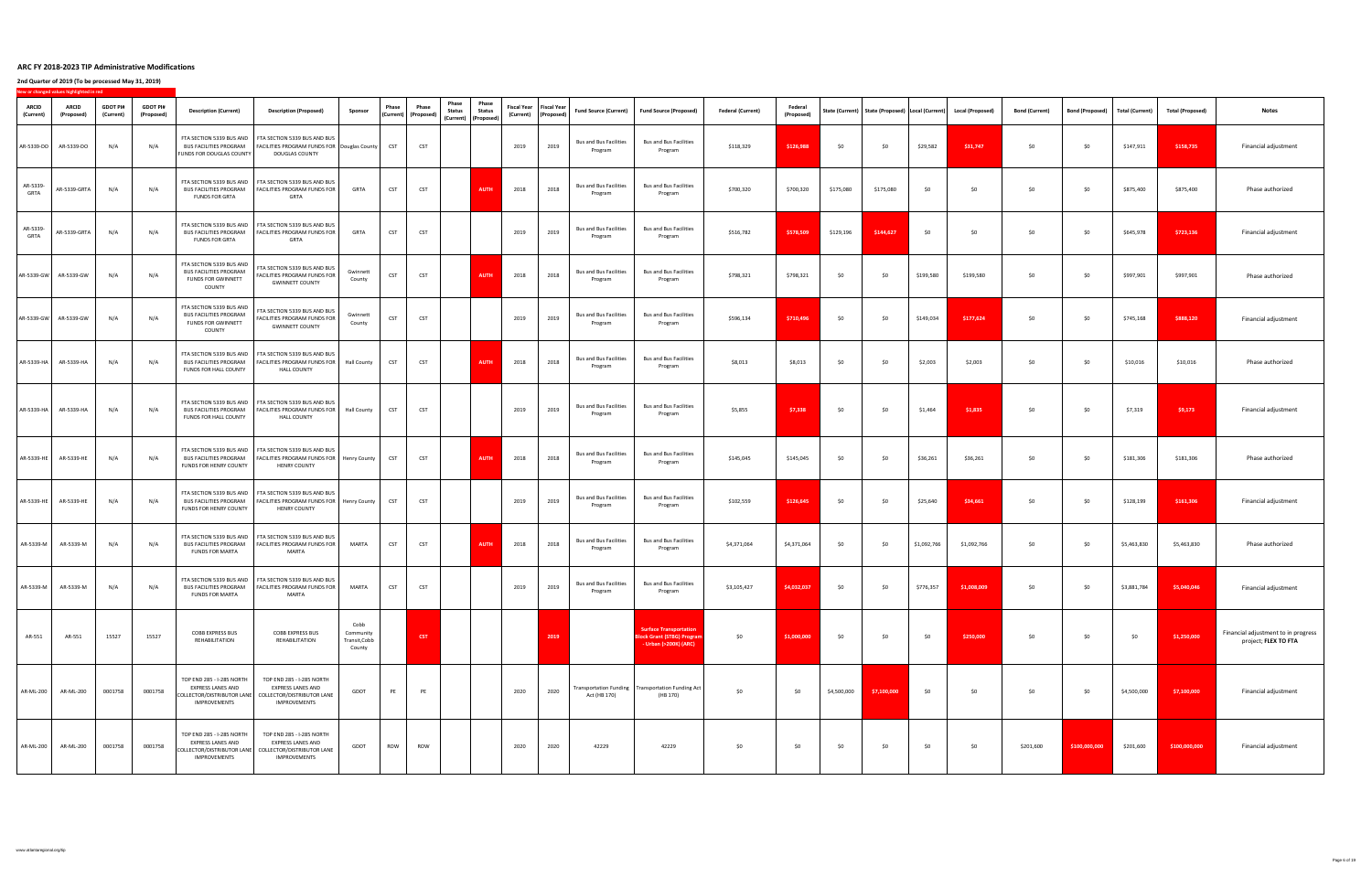|                           | New or changed values highlighted in red |                              |                               |                                                 |                                                                                                                          |                 |            |                                                       |                                                                               |                               |                           |                        |                                                                                                |                                                                                                         |                                                                                                                                    |                              |                                                                            |              |           |                                                                        |                       |                                   |                   |                         |                                                                                             |
|---------------------------|------------------------------------------|------------------------------|-------------------------------|-------------------------------------------------|--------------------------------------------------------------------------------------------------------------------------|-----------------|------------|-------------------------------------------------------|-------------------------------------------------------------------------------|-------------------------------|---------------------------|------------------------|------------------------------------------------------------------------------------------------|---------------------------------------------------------------------------------------------------------|------------------------------------------------------------------------------------------------------------------------------------|------------------------------|----------------------------------------------------------------------------|--------------|-----------|------------------------------------------------------------------------|-----------------------|-----------------------------------|-------------------|-------------------------|---------------------------------------------------------------------------------------------|
| <b>ARCID</b><br>(Current) | <b>ARCID</b><br>(Proposed)               | <b>GDOT PI#</b><br>(Current) | <b>GDOT PI#</b><br>(Proposed) | <b>Description (Current)</b>                    | <b>Description (Proposed)</b>                                                                                            | Sponsor         | Phase      | Phase<br>$\vert$ (Current) $\vert$ (Proposed) $\vert$ | <b>Phase</b><br><b>Status</b><br>$\vert$ (Current) $\vert$ (Proposed) $\vert$ | <b>Phase</b><br><b>Status</b> | Fiscal Year   Fiscal Year | (Current)   (Proposed) |                                                                                                | Fund Source (Current)   Fund Source (Proposed)                                                          | <b>Federal (Current)</b>                                                                                                           | <b>Federal</b><br>(Proposed) |                                                                            |              |           | State (Current)   State (Proposed)  Local (Current)   Local (Proposed) | <b>Bond (Current)</b> | Bond (Proposed)   Total (Current) |                   | <b>Total (Proposed)</b> | <b>Notes</b>                                                                                |
| AR-ML-210                 | AR-ML-210                                | 13917                        | 13917                         | I-285 WEST EXPRESS LANES                        | I-285 WEST EXPRESS LANES                                                                                                 | GDOT            |            | <b>PE</b>                                             |                                                                               |                               |                           | 2019                   |                                                                                                | <b>Surface Transportation</b><br><b>Block Grant (STBG) Program</b><br>- Urban (>200K) (ARC)             | \$0                                                                                                                                | \$1,700,000                  | \$0                                                                        | \$425,000    | \$0       | \$0                                                                    | \$0                   | \$0                               | \$0               | \$2,125,000             | Financial adjustment (retirement of<br>Z230 FY 2019 balance)                                |
| <b>AR-ML-210</b>          | AR-ML-210                                | 13917                        | 13917                         | I-285 WEST EXPRESS LANES                        | I-285 WEST EXPRESS LANES                                                                                                 | GDOT            |            | <b>PE</b>                                             |                                                                               | <b>AUTH</b>                   |                           | 2019                   |                                                                                                | <b>National Highway</b><br><b>Performance Program</b><br>(NHPP)                                         | \$0                                                                                                                                | \$3,200,000                  | \$0                                                                        | \$800,000    | \$0       | \$0                                                                    | \$0                   | \$0                               | \$0               | \$4,000,000             | Financial adjustment for in progress PE<br>activities                                       |
| AR-ML-210                 | AR-ML-210                                | 13917                        | 13917                         | I-285 WEST EXPRESS LANES                        | I-285 WEST EXPRESS LANES                                                                                                 | GDOT            | <b>ROW</b> | <b>ROW</b>                                            |                                                                               |                               | 2019                      | 2020                   | National Highway<br>Performance Program<br>(NHPP)                                              | National Highway<br>Performance Program<br>(NHPP)                                                       | \$2,197,201                                                                                                                        | \$3,797,201                  | \$549,300                                                                  | \$949,300    | \$0       | \$0                                                                    | \$0                   | \$0\$                             | \$2,746,501       | \$4,746,502             | Financial and schedule adjustment                                                           |
| AR-ML-240                 | AR-ML-240                                | 13914                        | 13914                         | <b>I-285 EAST EXPRESS LANES</b>                 | I-285 EAST EXPRESS LANES                                                                                                 | GDOT            |            | <b>PE</b>                                             |                                                                               | <b>AUTH</b>                   |                           | 2019                   |                                                                                                | <b>Repurposed Earmark (RPF9)</b>                                                                        | \$0                                                                                                                                | \$365,670                    | \$0\$                                                                      | \$91,418     | \$0\$     | \$0\$                                                                  | \$0\$                 | \$0                               | \$0               | \$457,088               | Financial adjustment                                                                        |
| AR-ML-240                 | <b>AR-ML-240</b>                         | 13914                        | 13914                         | <b>I-285 EAST EXPRESS LANES</b>                 | <b>I-285 EAST EXPRESS LANES</b>                                                                                          | GDOT            | PE         | PE                                                    |                                                                               |                               | 2020                      | 2020                   | Act (HB 170)                                                                                   | Transportation Funding   Transportation Funding Act  <br>(HB 170)                                       | \$0                                                                                                                                | \$0                          | \$13,000,000                                                               | \$14,000,000 | \$0       | \$0                                                                    | \$0                   | \$0                               | \$13,000,000      | \$14,000,000            | Financial adjustment                                                                        |
| AR-ML-300                 | AR-ML-300                                | 0001757                      | 0001757                       | SR 400 EXPRESS LANES                            | SR 400 EXPRESS LANES                                                                                                     | GDOT            | PE         | PE                                                    |                                                                               |                               | 2020                      | 2020                   | National Highway<br>Performance Program<br>(NHPP)                                              | National Highway<br>Performance Program<br>(NHPP)                                                       | \$6,720,000                                                                                                                        |                              | $\begin{array}{c c} \text{ $61,920,000} & \text{ $51,680,000} \end{array}$ | \$480,000    | \$0       | \$0                                                                    | \$0                   | \$0                               | \$8,400,000       | \$2,400,000             | Financial adjustment                                                                        |
| AR-ML-300                 | AR-ML-300                                | 0001757                      | 0001757                       | SR 400 EXPRESS LANES                            | SR 400 EXPRESS LANES                                                                                                     | GDOT            | <b>ROW</b> | <b>ROW</b>                                            |                                                                               |                               | 2019                      | 2019                   | National Highway<br>Performance Program<br>(NHPP)                                              | National Highway<br>Performance Program<br>(NHPP)                                                       | \$21,375,000                                                                                                                       |                              | $$16,000,000$ \$7,125,000                                                  | \$4,000,000  | \$0       | \$0                                                                    | \$0                   | \$0                               | \$28,500,000      | \$20,000,000            | Financial adjustment                                                                        |
| AR-ML-300                 | <b>AR-ML-300</b>                         | 0001757                      | 0001757                       | SR 400 EXPRESS LANES                            | SR 400 EXPRESS LANES                                                                                                     | GDOT            | <b>ROW</b> | <b>ROW</b>                                            |                                                                               |                               | 2020                      | 2020                   | National Highway<br>Performance Program<br>(NHPP)                                              | National Highway<br>Performance Program<br>(NHPP)                                                       | \$20,480,000                                                                                                                       |                              | \$16,000,000 \$5,120,000                                                   | \$4,000,000  | \$0       | \$0\$                                                                  | \$0                   | \$0                               | \$25,600,000      | \$20,000,000            | Financial adjustment                                                                        |
| AR-ML-300                 | <b>AR-ML-300</b>                         | 0001757                      | 0001757                       | SR 400 EXPRESS LANES                            | SR 400 EXPRESS LANES                                                                                                     | GDOT            |            | <b>ROW</b>                                            |                                                                               |                               |                           | 2021                   | National Highway<br>Performance Program<br>(NHPP)                                              | National Highway<br>Performance Program<br>(NHPP)                                                       | \$0                                                                                                                                | \$11,200,000                 | \$0                                                                        | \$2,800,000  | \$0       | \$0                                                                    | \$0                   | \$0                               | \$0               | \$14,000,000            | Financial adjustment for ongoing ROW<br>activities                                          |
|                           | DK-AR-241 DK-AR-241 13915                |                              | 13915                         | <b>I-285 INTERCHANGE</b><br><b>IMPROVEMENTS</b> | <b>I-285 INTERCHANGE</b><br><b>IMPROVEMENTS</b>                                                                          | <b>GDOT</b>     |            | <b>PE</b>                                             |                                                                               | <b>AUTH</b>                   |                           | 2019                   |                                                                                                | <b>Repurposed Earmark (RPF9)</b>                                                                        | $\begin{array}{ccccccccccccc}\n & & & & & \texttt{S227,530} & & & \texttt{S0} & & & \texttt{S56,883} & & \texttt{S0}\n\end{array}$ |                              |                                                                            |              |           | \$0                                                                    | \$0                   | \$0                               | $\frac{1}{2}$ \$0 | \$284,413               | Financial adjustment                                                                        |
| <b>DK-AR-241</b>          | <b>DK-AR-241</b>                         | 13915                        | 13915                         | I-285 INTERCHANGE<br>IMPROVEMENTS               | I-285 INTERCHANGE<br>IMPROVEMENTS                                                                                        | GDOT            | <b>ROW</b> | ROW                                                   |                                                                               |                               | 2020                      | 2020                   | National Highway<br>Performance Program<br>(NHPP)                                              | National Highway<br>Performance Program<br>(NHPP)                                                       | \$10,400,000                                                                                                                       | \$14,400,000                 | \$2,600,000                                                                | \$3,600,000  | \$0       | \$0                                                                    | \$0                   | \$0                               | \$13,000,000      | \$18,000,000            | Financial adjustment (FY 2019 ROW<br>phase consolidated into existing FY<br>2020 ROW phase) |
| AT-241                    | AT-241                                   | 10323                        | 10323                         |                                                 | $\mid$ SR 260 (GLENWOOD AVENUE) $\mid$ SR 260 (GLENWOOD AVENUE)<br>  INTERSECTION REALIGNMENT   INTERSECTION REALIGNMENT | City of Atlanta | <b>CST</b> | <b>CST</b>                                            |                                                                               | <b>AUTH</b>                   | 2019                      | 2019                   | <b>Surface Transportation</b><br><b>Block Grant (STBG)</b><br>Program - Urban (>200K)<br>(ARC) | <b>Surface Transportation</b><br>Block Grant (STBG) Program  <br>Urban (>200K) (ARC)                    | \$1,333,981                                                                                                                        | \$1,639,462                  | \$0                                                                        | \$0          | \$715,347 | \$409,866                                                              | \$0                   | \$0                               | \$2,049,328       | \$2,049,328             | Financial adjustment                                                                        |
| AT-241                    | AT-241                                   | 10323                        | 10323                         | INTERSECTION REALIGNMENT                        | $\mid$ SR 260 (GLENWOOD AVENUE) $\mid$ SR 260 (GLENWOOD AVENUE)<br>INTERSECTION REALIGNMENT                              | City of Atlanta | UTL        | UTL                                                   |                                                                               | <b>AUTH</b>                   | 2019                      | 2019                   | Local<br>Funds                                                                                 | Surface Transportation<br>Jurisdiction/Municipality Block Grant (STBG) Program<br>- Urban (>200K) (ARC) | \$0                                                                                                                                | \$531,049                    | \$0                                                                        | \$0          | \$663,811 | \$132,762                                                              | \$0                   | \$0                               | \$663,811         | \$663,811               | Financial adjustment                                                                        |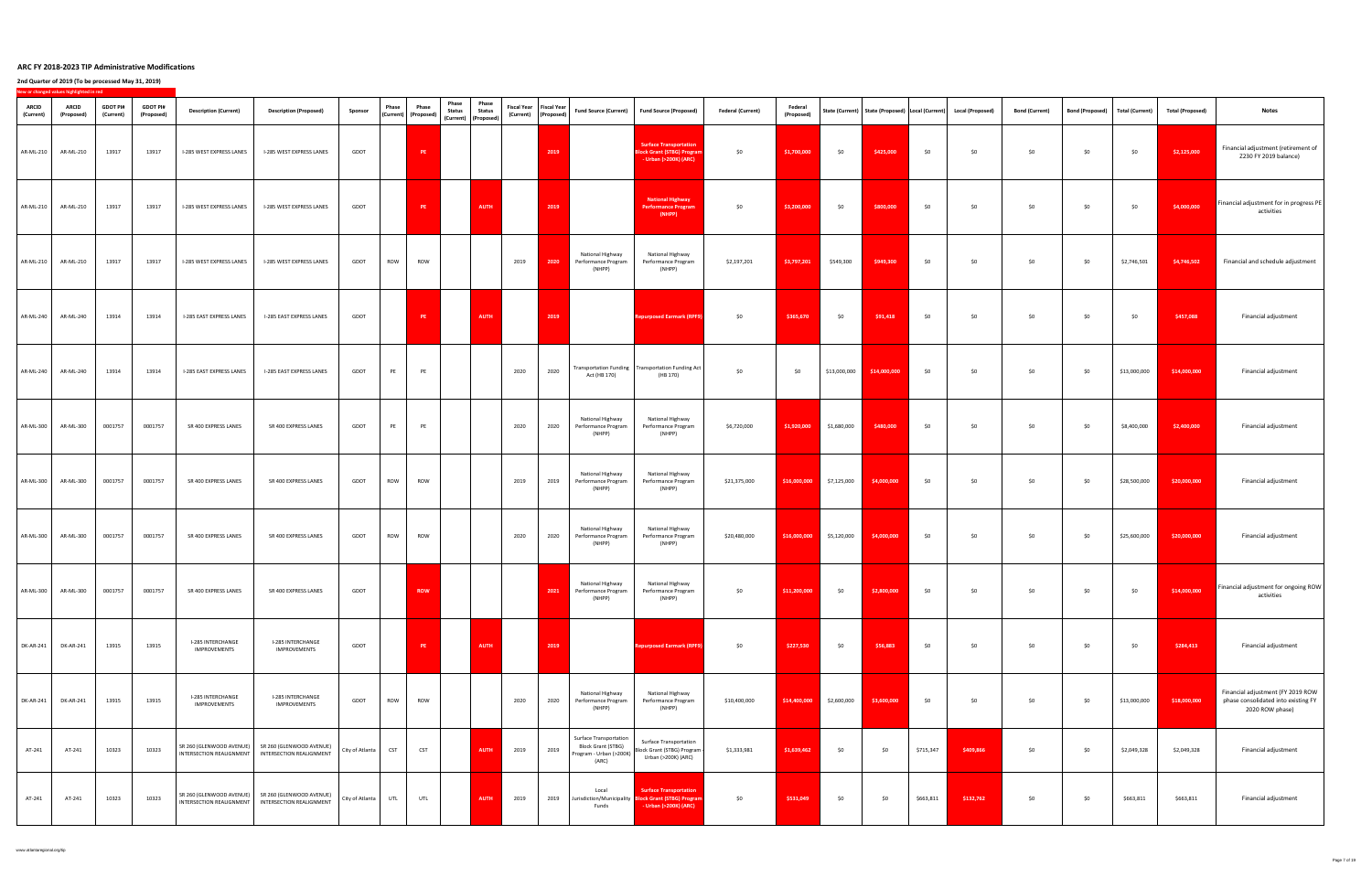|                           | New or changed values highlighted in red |                              |                               |                                                                         |                                                                                                                                        |                                                                                                |                                                                              |                                                                                                                               |      |                                                       |                                                                                                |                                                                                                      |                          |                              |           |           |              |                                                                         |                       |                        |                        |                         |                                        |
|---------------------------|------------------------------------------|------------------------------|-------------------------------|-------------------------------------------------------------------------|----------------------------------------------------------------------------------------------------------------------------------------|------------------------------------------------------------------------------------------------|------------------------------------------------------------------------------|-------------------------------------------------------------------------------------------------------------------------------|------|-------------------------------------------------------|------------------------------------------------------------------------------------------------|------------------------------------------------------------------------------------------------------|--------------------------|------------------------------|-----------|-----------|--------------|-------------------------------------------------------------------------|-----------------------|------------------------|------------------------|-------------------------|----------------------------------------|
| <b>ARCID</b><br>(Current) | <b>ARCID</b><br>(Proposed)               | <b>GDOT PI#</b><br>(Current) | <b>GDOT PI#</b><br>(Proposed) | <b>Description (Current)</b>                                            | <b>Description (Proposed)</b>                                                                                                          | Sponsor                                                                                        | <b>Phase</b><br><b>Phase</b><br>$\vert$ (Current) $\vert$ (Proposed) $\vert$ | <b>Phase</b><br>Phase<br><b>Status</b><br><b>Status</b><br>$\vert$ (Current) $\vert$ (Proposed) <sup><math>\vert</math></sup> |      | Fiscal Year   Fiscal Year  <br>(Current)   (Proposed) | <b>Fund Source (Current)</b>                                                                   | Fund Source (Proposed)                                                                               | <b>Federal (Current)</b> | <b>Federal</b><br>(Proposed) |           |           |              | State (Current)   State (Proposed)   Local (Current)   Local (Proposed) | <b>Bond (Current)</b> | <b>Bond (Proposed)</b> | <b>Total (Current)</b> | <b>Total (Proposed)</b> | <b>Notes</b>                           |
| AT-243                    | AT-243                                   | 7952                         | 7952                          | SR 154 (MEMORIAL DRIVE)<br><b>CORRIDOR IMPROVEMENTS</b>                 | SR 154 (MEMORIAL DRIVE)<br><b>CORRIDOR IMPROVEMENTS</b>                                                                                | City of Atlanta   ROW                                                                          | <b>ROW</b>                                                                   |                                                                                                                               | 2019 | 2021                                                  |                                                                                                | Federal Earmark Funding   Federal Earmark Funding                                                    | \$139,840                | \$139,840                    | \$0       | \$0       | \$34,960     | \$34,960                                                                | \$0\$                 | \$0\$                  | \$174,800              | \$174,800               | Schedule adjustment                    |
| AT-243                    | AT-243                                   | 7952                         | 7952                          | SR 154 (MEMORIAL DRIVE)<br><b>CORRIDOR IMPROVEMENTS</b>                 | SR 154 (MEMORIAL DRIVE)<br><b>CORRIDOR IMPROVEMENTS</b>                                                                                | City of Atlanta                                                                                | <b>CST</b><br><b>CST</b>                                                     |                                                                                                                               | 2019 | 2022                                                  |                                                                                                | Federal Earmark Funding   Federal Earmark Funding                                                    | \$950,000                | \$950,000                    | \$0       | \$0       | \$359,219    | \$359,219                                                               | \$0                   | \$0                    | \$1,309,219            | \$1,309,219             | Schedule adjustment                    |
| AT-269                    | AT-269                                   | 12586                        | 12586                         | <b>PONCE DE LEON AVENUE</b><br>BELTLINE PEDESTRIAN<br><b>CONNECTION</b> | PONCE DE LEON AVENUE /<br>BELTLINE PEDESTRIAN<br><b>CONNECTION</b>                                                                     | Atlanta BeltLine<br>Inc., City of<br>Atlanta                                                   | <b>CST</b><br><b>CST</b>                                                     |                                                                                                                               | 2019 | 2019                                                  | <b>Surface Transportation</b><br><b>Block Grant (STBG)</b><br>Program - Urban (>200K)<br>(ARC) | <b>Surface Transportation</b><br>Block Grant (STBG) Program  <br>Urban (>200K) (ARC)                 | \$3,483,207              | \$5,274,028                  | \$0       | \$0       | \$1,330,075  | \$1,318,507                                                             | \$0\$                 | \$0\$                  | \$4,813,282            | \$6,592,535             | Financial adjustment                   |
| AT-270                    | AT-270                                   | 6684                         | 6684                          | PEACHTREE CORRIDOR<br>  COMPLETE STREET RETROFIT -  <br>PHASE 3         | PEACHTREE CORRIDOR COMPLETE<br>STREET RETROFIT - PHASE 3                                                                               | <b>Buckhead</b><br>CID, City of $\Big \begin{array}{c} \text{CST} \end{array}\Big $<br>Atlanta | <b>CST</b>                                                                   |                                                                                                                               | 2021 | 2020                                                  | <b>Surface Transportation</b><br><b>Block Grant (STBG)</b><br>Program - Urban (>200K)<br>(ARC) | <b>Surface Transportation</b><br>Block Grant (STBG) Program $\left\{ \right.$<br>Urban (>200K) (ARC) | \$1,531,078              | \$1,531,078                  |           | \$0       | \$382,769    | \$382,769                                                               | \$0\$                 | \$0                    | \$1,913,847            | \$1,913,847             | Schedule adjustment                    |
| AT-270                    | AT-270                                   | 6684                         | 6684                          | PEACHTREE CORRIDOR<br><b>COMPLETE STREET RETROFIT</b><br>PHASE 3        | PEACHTREE CORRIDOR COMPLETE<br><b>STREET RETROFIT - PHASE 3</b>                                                                        | Buckhead<br>CID, City of<br>Atlanta                                                            | UTL<br>UTL                                                                   |                                                                                                                               | 2021 | 2020                                                  | Local<br>Jurisdiction/Municipality<br>Funds                                                    | Local<br>Jurisdiction/Municipality<br>Funds                                                          | \$0\$                    | \$0                          | \$0       | \$0       | \$1,526,400  | \$1,526,400                                                             | 50 <sup>°</sup>       | \$0\$                  | \$1,526,400            | \$1,526,400             | Schedule adjustment                    |
| AT-281                    | AT-281                                   | 12597                        | 12597                         | SR 154 (MEMORIAL DRIVE)<br>MULTIMODAL SAFETY<br><b>IMPROVEMENTS</b>     | SR 154 (MEMORIAL DRIVE)<br>MULTIMODAL SAFETY<br><b>IMPROVEMENTS</b>                                                                    | GDOT                                                                                           | <b>ROW</b><br>ROW                                                            |                                                                                                                               | 2019 | 2020                                                  | <b>Surface Transportation</b><br><b>Block Grant (STBG)</b><br>Program - Urban (>200K)<br>(ARC) | <b>Surface Transportation</b><br>Block Grant (STBG) Program  <br>Urban (>200K) (ARC)                 | \$269,600                | \$269,600                    | \$67,400  | \$67,400  | \$0          | \$0                                                                     | \$0\$                 | \$0                    | \$337,000              | \$337,000               | Schedule adjustment                    |
| AT-288                    | AT-288                                   | 12821                        | 12821                         | US 19 (14TH STREET) SIGNAL<br><b>UPGRADES</b>                           | US 41 (NORTHSIDE DRIVE) AND   US 41 (NORTHSIDE DRIVE) AND US<br>19 (14TH STREET) SIGNAL<br><b>UPGRADES</b>                             | GDOT                                                                                           | ROW<br><b>ROW</b>                                                            |                                                                                                                               | 2020 | 2020                                                  | <b>Air Quality Improvement</b><br>(CMAQ)                                                       | Congestion Mitigation &   Congestion Mitigation & Air  <br><b>Quality Improvement</b><br>(CMAQ)      | \$980,220                | \$980,220                    | \$110,000 | \$0       | \$0\$        | c∩ ≀                                                                    | \$0                   | \$0                    | \$1,090,220            | \$980,220               | Financial adjustment                   |
| AT-289                    | AT-289                                   | 12825                        | 12825                         | SR 237 (PIEDMONT ROAD)<br>SIGNAL UPGRADES                               | SR 237 (PIEDMONT ROAD) SIGNAL<br><b>UPGRADES</b>                                                                                       | <b>GDOT</b>                                                                                    | <b>CST</b><br><b>CST</b>                                                     | <b>AUTH</b>                                                                                                                   | 2019 | 2019                                                  | Air Quality Improvement<br>(CMAQ)                                                              | Congestion Mitigation &   Congestion Mitigation & Air  <br><b>Quality Improvement</b><br>(CMAQ)      | \$1,837,398              | \$2,861,980                  | \$459,349 | \$715,495 | \$0          | \$0                                                                     | \$0                   | \$0                    | \$2,296,747            | \$3,577,475             | Financial adjustment; phase authorized |
| AT-303                    | AT-303                                   | 15000                        | 15000                         | SR 237 (PIEDMONT ROAD)<br><b>WIDENING - PHASE 1</b>                     | SR 237 (PIEDMONT ROAD)<br><b>WIDENING - PHASE 1</b>                                                                                    | Buckhead<br>CID, City of<br>Atlanta                                                            | <b>ROW</b><br>ROW                                                            |                                                                                                                               | 2019 | 2020                                                  | Local<br>Jurisdiction/Municipality<br>Funds                                                    | Local<br>Jurisdiction/Municipality<br>Funds                                                          | \$0                      | \$0                          | \$0       | \$0       | \$10,000,000 | \$17,155,000                                                            | \$0                   | \$0\$                  | \$10,000,000           | \$17,155,000            | Financial and schedule adjustment      |
| AT-306                    | AT-306                                   | 15019                        | 15019                         | <b>15TH STREET EXTENSION</b>                                            | 15TH STREET EXTENSION                                                                                                                  | City of<br>Atlanta, Midtow<br>n Alliance                                                       | UTL<br>UTL                                                                   |                                                                                                                               | 2021 | 2021                                                  | Local<br>Jurisdiction/Municipality<br>Funds                                                    | Local<br>Jurisdiction/Municipality<br>Funds                                                          | \$0                      | \$0                          | \$0       | \$0       | \$25,000     | \$75,000                                                                | \$0                   | \$0                    | \$25,000               | \$75,000                | Financial adjustment                   |
| AT-306                    | AT-306                                   | 15019                        | 15019                         | <b>15TH STREET EXTENSION</b>                                            | 15TH STREET EXTENSION                                                                                                                  | City of<br>Atlanta, Midtow<br>n Alliance                                                       | <b>CST</b><br><b>CST</b>                                                     |                                                                                                                               | 2021 | 2021                                                  | Local<br>risdiction/Municipality<br>Funds                                                      | Local<br>Jurisdiction/Municipality<br>Funds                                                          | \$0\$                    | \$0                          | \$0       | \$0       | \$2,112,981  | \$2,867,371                                                             | \$0\$                 | \$0\$                  | \$2,112,981            | \$2,867,371             | Financial adjustment                   |
| AT-307A                   | AT-307A                                  | 15997                        | 15997                         | PATH 400 TRAIL EXTENSION                                                | PATH 400 TRAIL EXTENSION                                                                                                               | City of<br>Atlanta, Livable<br><b>Buckhead</b>                                                 | <b>DELETE</b><br>PE<br><b>PHASE</b>                                          | <b>AUTH</b>                                                                                                                   | 2019 |                                                       | Surface Transportation<br><b>Block Grant (STBG)</b><br>Program - Urban (>200K)<br>(ARC)        |                                                                                                      | \$632,000                | \$0                          | \$0       | \$0       | \$158,000    | \$0                                                                     | \$0\$                 | \$0                    | \$790,000              | \$0                     | Financial adjustment                   |
| AT-308                    | AT-308                                   | 15549                        | 15549                         | JR DRIVE) CORRIDOR<br><b>IMPROVEMENT INITIATIVE</b>                     | SR 139 (MARTIN LUTHER KING   SR 139 (MARTIN LUTHER KING JR<br>  DRIVE) CORRIDOR IMPROVEMENT   City of Atlanta  <br><b>INITIATIVE</b>   |                                                                                                | <b>PE</b>                                                                    | <b>AUTH</b>                                                                                                                   | 2019 | 2019                                                  | Local<br>Jurisdiction/Municipality<br>Funds                                                    | Local<br>Jurisdiction/Municipality<br>Funds                                                          | 50                       | \$0                          | \$0       | \$0       | \$1,904,570  | \$1,904,570                                                             | 50 <sup>°</sup>       | \$0                    | \$1,904,570            | \$1,904,570             | Phase authorized                       |
| AT-308                    | AT-308                                   | 15549                        | 15549                         | JR DRIVE) CORRIDOR<br><b>IMPROVEMENT INITIATIVE</b>                     | SR 139 (MARTIN LUTHER KING   SR 139 (MARTIN LUTHER KING JR<br>DRIVE) CORRIDOR IMPROVEMENT   City of Atlanta   ROW<br><b>INITIATIVE</b> |                                                                                                | <b>ROW</b>                                                                   | <b>AUTH</b>                                                                                                                   | 2019 | 2019                                                  | Local<br>Jurisdiction/Municipality<br>Funds                                                    | Local<br>Jurisdiction/Municipality<br>Funds                                                          | \$0                      | \$0                          | \$0       | \$0       | \$611,395    | \$611,395                                                               | \$0\$                 | \$0                    | \$611,395              | \$611,395               | Phase authorized                       |
| AT-308                    | AT-308                                   | 15549                        | 15549                         | JR DRIVE) CORRIDOR<br><b>IMPROVEMENT INITIATIVE</b>                     | SR 139 (MARTIN LUTHER KING   SR 139 (MARTIN LUTHER KING JR<br>DRIVE) CORRIDOR IMPROVEMENT<br><b>INITIATIVE</b>                         | City of Atlanta                                                                                | <b>CST</b><br><b>CST</b>                                                     | <b>AUTH</b>                                                                                                                   | 2019 | 2019                                                  |                                                                                                | TIGER Discretionary Grants TIGER Discretionary Grants                                                | \$10,000,000             | \$10,000,000                 | \$0       | \$0       | \$10,424,535 | \$10,424,535                                                            | \$0\$                 | \$0\$                  | \$20,424,535           | \$20,424,535            | Phase authorized                       |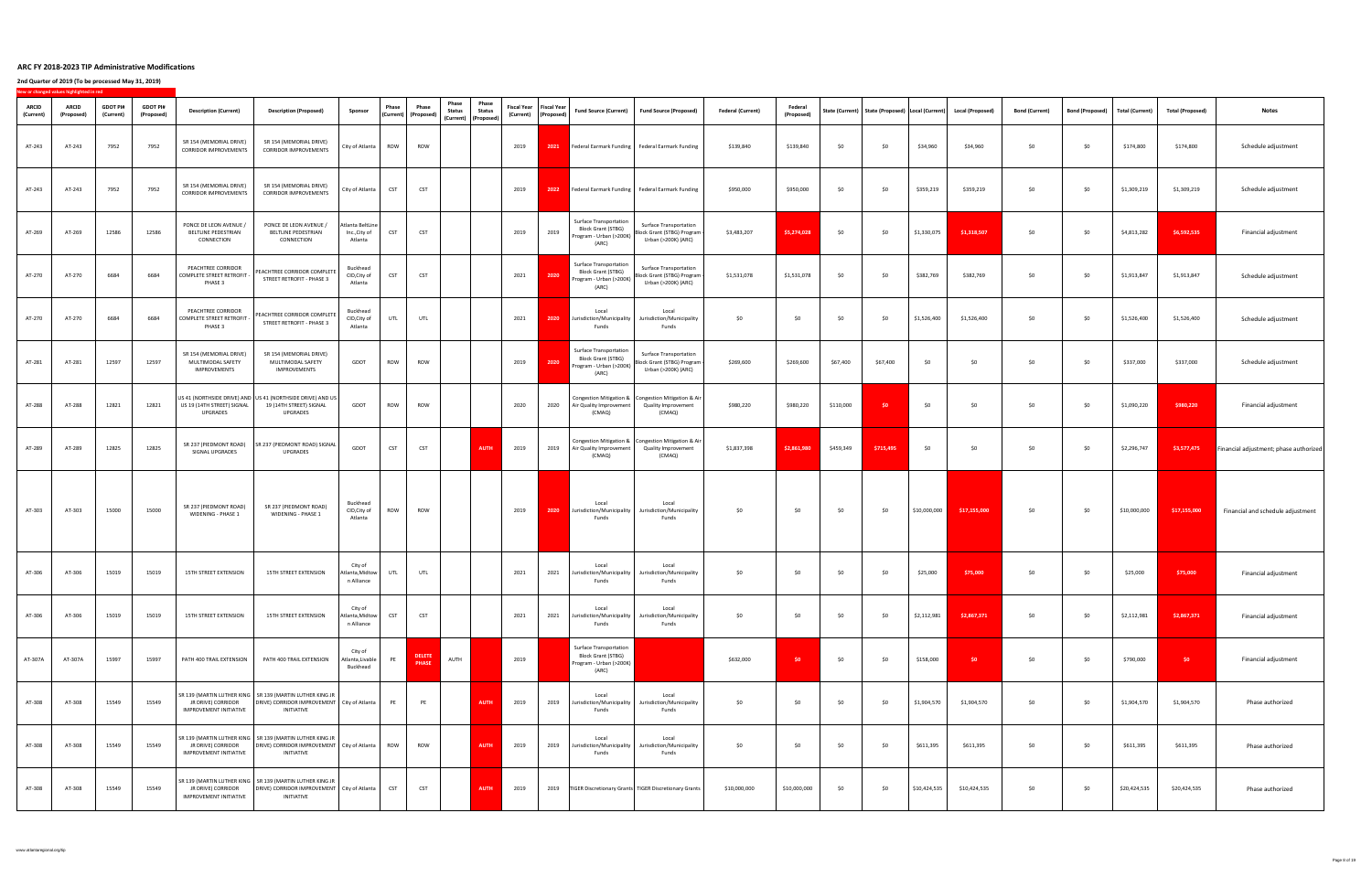|                           | New or changed values highlighted in red |                              |                               |                                                 |                                                                                        |                             |                                          |            |                                                                                     |                                                       |                  |                                                                                   |                                                                                         |                          |                       |             |                                                                                                                                                       |              |              |                       |                        |                 |                         |                                        |
|---------------------------|------------------------------------------|------------------------------|-------------------------------|-------------------------------------------------|----------------------------------------------------------------------------------------|-----------------------------|------------------------------------------|------------|-------------------------------------------------------------------------------------|-------------------------------------------------------|------------------|-----------------------------------------------------------------------------------|-----------------------------------------------------------------------------------------|--------------------------|-----------------------|-------------|-------------------------------------------------------------------------------------------------------------------------------------------------------|--------------|--------------|-----------------------|------------------------|-----------------|-------------------------|----------------------------------------|
| <b>ARCID</b><br>(Current) | <b>ARCID</b><br>(Proposed                | <b>GDOT PI#</b><br>(Current) | <b>GDOT PI#</b><br>(Proposed) | <b>Description (Current)</b>                    | <b>Description (Proposed)</b>                                                          | Sponsor                     | <b>Phase</b><br>  (Current)   (Proposed) | Phase      | <b>Phase</b><br>Phase<br><b>Status</b><br><b>Status</b><br>  (Current)   (Proposed) | Fiscal Year   Fiscal Year  <br>(Current)   (Proposed) |                  | <b>Fund Source (Current)</b>                                                      | <b>Fund Source (Proposed)</b>                                                           | <b>Federal (Current)</b> | Federal<br>(Proposed) |             | State (Current)   State (Proposed)   Local (Current)   Local (Proposed)                                                                               |              |              | <b>Bond (Current)</b> | <b>Bond (Proposed)</b> | Total (Current) | <b>Total (Proposed)</b> | <b>Notes</b>                           |
| AT-309                    | AT-309                                   | 15294                        | 15294                         | <b>BRIDGE REPLACEMENT</b>                       | MARTIN LUTHER KING JR DRIVE   MARTIN LUTHER KING JR DRIVE<br><b>BRIDGE REPLACEMENT</b> | City of Atlanta             | <b>CST</b>                               | <b>CST</b> |                                                                                     | 2022                                                  | 2022             | Local<br>Jurisdiction/Municipality<br>Funds                                       | Local<br>Jurisdiction/Municipality<br>Funds                                             | \$0\$                    | \$0                   | \$0         | \$0                                                                                                                                                   | \$28,421,500 | \$30,734,000 | \$0\$                 | \$0                    | \$28,421,500    | \$30,734,000            | Financial adjustment                   |
| AT-310                    | AT-310                                   | 15295                        | 15295                         | <b>CENTRAL AVENUE BRIDGE</b><br>REPLACEMENT     | CENTRAL AVENUE BRIDGE<br>REPLACEMENT                                                   | City of Atlanta             | <b>ROW</b>                               | <b>ROW</b> |                                                                                     | 2020                                                  | 2020             | Local<br>urisdiction/Municipality<br>Funds                                        | Local<br>Jurisdiction/Municipality<br>Funds                                             | \$0                      | \$0                   | \$0         | \$0                                                                                                                                                   | \$864,120    | \$8,620,000  |                       |                        | \$864,120       | \$8,620,000             | Financial adjustment                   |
| AT-310                    | AT-310                                   | 15295                        | 15295                         | <b>CENTRAL AVENUE BRIDGE</b><br>REPLACEMENT     | <b>CENTRAL AVENUE BRIDGE</b><br>REPLACEMENT                                            | City of Atlanta             | UTL                                      | UTL        |                                                                                     | 2022                                                  | 2022             | Act (HB 170)                                                                      | Transportation Funding   Transportation Funding Act  <br>(HB 170)                       | \$0                      | \$0                   | \$2,717,600 | \$2,625,000                                                                                                                                           | \$0          | \$0          | \$0\$                 | \$0\$                  | \$2,717,600     | \$2,625,000             | Financial adjustment                   |
| AT-310                    | AT-310                                   | 15295                        | 15295                         | <b>CENTRAL AVENUE BRIDGE</b><br>REPLACEMENT     | <b>CENTRAL AVENUE BRIDGE</b><br>REPLACEMENT                                            | City of Atlanta   CST   CST |                                          |            |                                                                                     |                                                       |                  | Act (HB 170)                                                                      | 2022 $\Big $ 2022 Transportation Funding Transportation Funding Act $\Big $<br>(HB 170) | $\sharp 0$               |                       |             | $\begin{array}{ c c c c c c } \hline \quad & \xi 0 & \quad \quad & \xi 9,719,900 & \quad \quad & \text{\bf \large{512,032,400}} \ \hline \end{array}$ | \$0          | — ר^         | 50                    | \$0                    | \$9,719,900     | \$12,032,400            | Financial adjustment                   |
| AT-310                    | AT-310                                   | 15295                        | 15295                         | <b>CENTRAL AVENUE BRIDGE</b><br>REPLACEMENT     | CENTRAL AVENUE BRIDGE<br>REPLACEMENT                                                   | City of Atlanta             | <b>CST</b>                               | <b>CST</b> |                                                                                     | 2022                                                  | 2022             | <b>Surface Transportation</b><br><b>Block Grant (STBG)</b><br>Program Flex (GDOT) | <b>Surface Transportation</b><br>Block Grant (STBG) Program<br>Flex (GDOT)              | \$9,250,000              | \$9,250,000           | \$0         | \$0                                                                                                                                                   | \$2,312,500  | \$2,832,819  | \$0                   | \$0                    | \$11,562,500    | \$12,082,819            | Financial adjustment                   |
| AT-312                    | AT-312                                   | 15298                        | 15298                         | WEST LAKE AVENUE BRIDGE<br>REPLACEMENT          | WEST LAKE AVENUE BRIDGE<br>REPLACEMENT                                                 | City of Atlanta $\vert$     | <b>ROW</b>                               | <b>ROW</b> |                                                                                     | 2019                                                  | 2021             | Local<br>Jurisdiction/Municipality<br>Funds                                       | Local<br>Jurisdiction/Municipality<br>Funds                                             | \$0                      | \$0                   | \$0         | \$0                                                                                                                                                   | \$425,000    | \$425,000    | \$0\$                 | \$0                    | \$425,000       | \$425,000               | Schedule adjustment                    |
| AT-312                    | AT-312                                   | 15298                        | 15298                         | WEST LAKE AVENUE BRIDGE<br>REPLACEMENT          | WEST LAKE AVENUE BRIDGE<br>REPLACEMENT                                                 | City of Atlanta             |                                          | UTL        |                                                                                     | 2020                                                  | 2022             | Local<br>Jurisdiction/Municipality<br>Funds                                       | Local<br>Jurisdiction/Municipality<br>Funds                                             | \$0                      | \$0                   | \$0         | \$0                                                                                                                                                   | \$340,000    | \$340,000    | \$0\$                 | \$0                    | \$340,000       | \$340,000               | Schedule adjustment                    |
| AT-312                    | AT-312                                   | 15298                        | 15298                         | WEST LAKE AVENUE BRIDGE<br>REPLACEMENT          | WEST LAKE AVENUE BRIDGE<br>REPLACEMENT                                                 | City of Atlanta             | <b>CST</b>                               | <b>CST</b> |                                                                                     | 2020                                                  | 2022             | Local<br>Jurisdiction/Municipality<br>Funds                                       | Local<br>Jurisdiction/Municipality<br>Funds                                             | \$0                      | \$0                   | \$0         | \$0                                                                                                                                                   | \$850,000    | \$850,000    | \$0                   | \$0                    | \$850,000       | \$850,000               | Schedule adjustment                    |
| AT-312                    | AT-312                                   | 15298                        | 15298                         | WEST LAKE AVENUE BRIDGE<br>REPLACEMENT          | WEST LAKE AVENUE BRIDGE<br>REPLACEMENT                                                 | City of Atlanta             | <b>CST</b>                               | <b>CST</b> |                                                                                     | 2020                                                  | 2022             | <b>Surface Transportation</b><br><b>Block Grant (STBG)</b><br>Program Flex (GDOT) | <b>Surface Transportation</b><br>Block Grant (STBG) Program<br>Flex (GDOT)              | \$1,700,000              | \$1,700,000           | \$425,000   | \$425,000                                                                                                                                             | \$0          | \$0          |                       |                        | \$2,125,000     | \$2,125,000             | Schedule adjustment                    |
| <b>BA-005C</b>            | <b>BA-005C</b>                           | 10555                        | 10555                         | 3 - NEW INTERCHANGE                             | WINDER WEST BYPASS: PHASE   WINDER WEST BYPASS: PHASE 3<br>NEW INTERCHANGE             | <b>Barrow County</b>        |                                          | PE         |                                                                                     |                                                       | 2020             |                                                                                   | <b>Transportation Funding Act</b><br>(HB 170)                                           | \$0                      | \$0                   | \$0         | \$180,000                                                                                                                                             | \$0          | \$0          |                       |                        | \$0             | \$180,000               | Financial adjustment                   |
| <b>BA-005C</b>            | <b>BA-005C</b>                           | 10555                        | 10555                         | 3 - NEW INTERCHANGE                             | WINDER WEST BYPASS: PHASE   WINDER WEST BYPASS: PHASE 3 -<br>NEW INTERCHANGE           | Barrow County               | ROW                                      | ROW        |                                                                                     | 2020                                                  | 2020             | Act (HB 170)                                                                      | Transportation Funding   Transportation Funding Act  <br>(HB 170)                       | \$0                      | \$0                   | \$2,541,000 | \$3,783,000                                                                                                                                           | \$0\$        | \$0          | \$0\$                 | \$0                    | \$2,541,000     | \$3,783,000             | Financial adjustment                   |
| BA-033A                   | <b>BA-033A</b>                           | 13988                        | 13988                         | SR 211 (OLD WINDER<br>HIGHWAY) WIDENING - PHASE | SR 211 (OLD WINDER HIGHWAY)<br><b>WIDENING - PHASE 1</b>                               | City of Braselton           |                                          | <b>PE</b>  | <b>AUTH</b><br><b>AUTH</b>                                                          | 2018                                                  | 2018             | Act (HB 170)                                                                      | Transportation Funding   Transportation Funding Act  <br>(HB 170)                       | \$0                      | \$0                   | \$608,550   | \$379,129                                                                                                                                             | \$0          | \$0          | \$0\$                 | \$0                    | \$608,550       | \$379,129               | Financial adjustment; phase authorized |
| <b>BA-033A</b>            | <b>BA-033A</b>                           | 13988                        | 13988                         | SR 211 (OLD WINDER<br>HIGHWAY) WIDENING - PHASE | SR 211 (OLD WINDER HIGHWAY)<br>WIDENING - PHASE 1                                      | City of Braselton   ROW     |                                          | <b>ROW</b> |                                                                                     | 2021                                                  | 2022             | Act (HB 170)                                                                      | Transportation Funding   Transportation Funding Act  <br>(HB 170)                       | \$0                      | \$0                   | \$1,700,000 | \$1,700,000                                                                                                                                           | \$0\$        | \$0          | \$0\$                 | \$0                    | \$1,700,000     | \$1,700,000             | Schedule adjustment                    |
| BA-033A                   | <b>BA-033A</b>                           | 13988                        | 13988                         | SR 211 (OLD WINDER<br>HIGHWAY) WIDENING - PHASE | SR 211 (OLD WINDER HIGHWAY)<br>WIDENING - PHASE 1                                      | City of Braselton           | UTL                                      | UTL        |                                                                                     | 2023                                                  | LR 2024-<br>2030 | Act (HB 170)                                                                      | Transportation Funding   Transportation Funding Act  <br>(HB 170)                       | \$0                      | \$0                   | \$1,125,000 | \$1,125,000                                                                                                                                           | \$0          | ה ל          | \$0                   | \$0                    | \$1,125,000     | \$1,125,000             | Schedule adjustment                    |
| BA-033A                   | <b>BA-033A</b>                           | 13988                        | 13988                         | SR 211 (OLD WINDER<br>HIGHWAY) WIDENING - PHASE | SR 211 (OLD WINDER HIGHWAY)<br><b>WIDENING - PHASE 1</b>                               | City of Braselton           | <b>CST</b>                               | <b>CST</b> |                                                                                     | 2023                                                  | LR 2024-<br>2030 | Act (HB 170)                                                                      | Transportation Funding   Transportation Funding Act<br>(HB 170)                         | \$0                      | \$0                   | \$9,150,000 | \$9,150,000                                                                                                                                           | \$0          | ר ל∩         | \$0\$                 | \$0                    | \$9,150,000     | \$9,150,000             | Schedule adjustment                    |
| <b>BA-033B</b>            | <b>BA-033B</b>                           | 16089                        | 16089                         | SR 211 (OLD WINDER<br>HIGHWAY) WIDENING - PHASE | SR 211 (OLD WINDER HIGHWAY)<br><b>WIDENING - PHASE 2</b>                               | City of Braselton $\vert$   | <b>ROW</b>                               | <b>ROW</b> |                                                                                     | 2021                                                  | LR 2024-<br>2030 | Act (HB 170)                                                                      | Transportation Funding   Transportation Funding Act  <br>(HB 170)                       | \$0                      | \$0                   | \$9,300,000 | \$9,300,000                                                                                                                                           | \$0\$        | − ¢∩         | 50 <sub>o</sub>       | \$0\$                  | \$9,300,000     | \$9,300,000             | Schedule adjustment                    |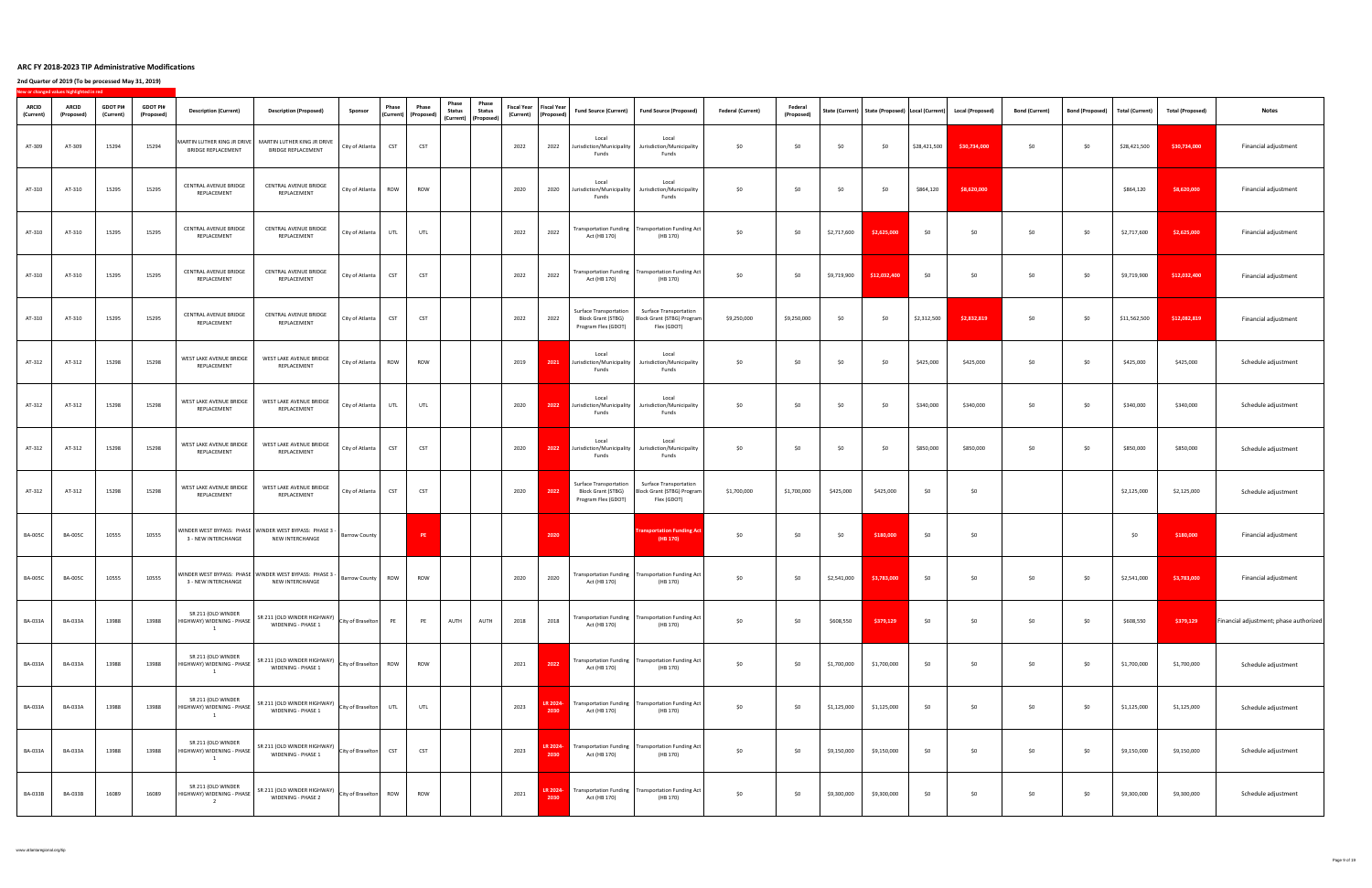|                           | New or changed values highlighted in red |                              |                               |                                                          |                                                              |                       |              |                                                              |                                                                        |                        |      |                                                              |                                                                                                |                                                                                      |                          |                              |                             |              |       |                                                                         |                       |                 |                 |                         |                                               |
|---------------------------|------------------------------------------|------------------------------|-------------------------------|----------------------------------------------------------|--------------------------------------------------------------|-----------------------|--------------|--------------------------------------------------------------|------------------------------------------------------------------------|------------------------|------|--------------------------------------------------------------|------------------------------------------------------------------------------------------------|--------------------------------------------------------------------------------------|--------------------------|------------------------------|-----------------------------|--------------|-------|-------------------------------------------------------------------------|-----------------------|-----------------|-----------------|-------------------------|-----------------------------------------------|
| <b>ARCID</b><br>(Current) | <b>ARCID</b><br>(Proposed)               | <b>GDOT PI#</b><br>(Current) | <b>GDOT PI#</b><br>(Proposed) | <b>Description (Current)</b>                             | <b>Description (Proposed)</b>                                | <b>Sponsor</b>        | <b>Phase</b> | <b>Phase</b><br>$\vert$ (Current) $\vert$ (Proposed) $\vert$ | <b>Phase</b><br><b>Status</b><br>  (Current)   (Proposed) <sup> </sup> | Phase<br><b>Status</b> |      | <b>Fiscal Year</b>   Fiscal Year  <br>(Current)   (Proposed) |                                                                                                | Fund Source (Current)   Fund Source (Proposed)                                       | <b>Federal (Current)</b> | <b>Federal</b><br>(Proposed) |                             |              |       | State (Current)   State (Proposed)   Local (Current)   Local (Proposed) | <b>Bond (Current)</b> | Bond (Proposed) | Total (Current) | <b>Total (Proposed)</b> | <b>Notes</b>                                  |
| <b>BA-033B</b>            | <b>BA-033B</b>                           | 16089                        | 16089                         | SR 211 (OLD WINDER<br>HIGHWAY) WIDENING - PHASE          | SR 211 (OLD WINDER HIGHWAY)<br>WIDENING - PHASE 2            | City of Braselton UTL |              | UTL                                                          |                                                                        |                        | 2023 | LR 2024-<br>2030                                             | Act (HB 170)                                                                                   | Transportation Funding   Transportation Funding Act  <br>(HB 170)                    | \$0                      | \$0                          | \$3,250,000                 | \$3,250,000  | \$0   | \$0\$                                                                   | \$0                   | \$0             | \$3,250,000     | \$3,250,000             | Schedule adjustment                           |
| <b>BA-033B</b>            | <b>BA-033B</b>                           | 16089                        | 16089                         | SR 211 (OLD WINDER<br>HIGHWAY) WIDENING - PHASE          | SR 211 (OLD WINDER HIGHWAY)<br><b>WIDENING - PHASE 2</b>     | City of Braselton     | <b>CST</b>   | <b>CST</b>                                                   |                                                                        |                        | 2023 | LR 2024-<br>2030                                             | Act (HB 170)                                                                                   | Transportation Funding   Transportation Funding Act  <br>(HB 170)                    | \$0                      | \$0                          | \$18,700,000                | \$18,700,000 | \$0\$ | \$0\$                                                                   | \$0                   | \$0\$           | \$18,700,000    | \$18,700,000            | Schedule adjustment                           |
| <b>BA-040</b>             | <b>BA-040</b>                            | 15323                        | 15323                         | <b>EXCHANGE BOULEVARD</b><br>EXTENSION                   | <b>EXCHANGE BOULEVARD</b><br><b>EXTENSION</b>                | <b>GDOT</b>           | <b>ROW</b>   | ROW                                                          |                                                                        |                        | 2022 | LR 2024-<br>2030                                             | Act (HB 170)                                                                                   | Transportation Funding   Transportation Funding Act  <br>(HB 170)                    | \$0                      | \$0                          | \$10,503,000                | \$10,503,000 | \$0   | \$0                                                                     | \$0                   | \$0\$           | \$10,503,000    | \$10,503,000            | Schedule adjustment                           |
| CH-020A3                  | CH-020A3                                 | 9164                         | 9164                          | SR 20 (CUMMING HIGHWAY)<br>WIDENING                      | SR 20 (CUMMING HIGHWAY)<br><b>WIDENING</b>                   | GDOT                  | UTL          | UTL                                                          |                                                                        |                        | 2019 | 2020                                                         | Act (HB 170)                                                                                   | Transportation Funding   Transportation Funding Act  <br>(HB 170)                    | \$0                      | \$0                          | \$2,555,015                 | \$2,555,015  | \$0   | \$0\$                                                                   | \$0                   | \$0\$           | \$2,555,015     | \$2,555,015             | Schedule adjustment                           |
| CH-020A3                  | CH-020A3                                 | 9164                         | 9164                          | SR 20 (CUMMING HIGHWAY)<br>WIDENING                      | SR 20 (CUMMING HIGHWAY)<br><b>WIDENING</b>                   | GDOT                  | <b>CST</b>   | <b>CST</b>                                                   |                                                                        |                        | 2019 | 2020                                                         | Act (HB 170)                                                                                   | Transportation Funding   Transportation Funding Act  <br>(HB 170)                    | \$0                      | \$0                          | \$24,401,795                | \$24,401,795 | \$0   | \$0                                                                     | \$0                   | \$0\$           | \$24,401,795    | \$24,401,795            | Schedule adjustment                           |
| <b>CH-225</b>             | CH-225                                   | 7028                         | 7028                          | SR 369 (HIGHTOWER ROAD)<br><b>BRIDGE REPLACEMENT</b>     | SR 369 (HIGHTOWER ROAD)<br><b>BRIDGE REPLACEMENT</b>         | GDOT                  | <b>CST</b>   | <b>CST</b>                                                   |                                                                        | <b>AUTH</b>            | 2020 | 2020                                                         | <b>Bridge Bond</b>                                                                             | <b>Transportation Funding Act</b><br>(HB 170)                                        | \$0                      | \$0                          | \$4,297,077                 | \$4,990,245  | \$0\$ | \$0                                                                     | \$0                   | \$0             | \$4,297,077     | \$4,990,245             | Financial adjustment                          |
| CH-232                    | CH-232                                   | 14132                        | 14132                         | SR 20 (CUMMING HIGHWAY)<br>WIDENING                      | SR 20 (CUMMING HIGHWAY)<br><b>WIDENING</b>                   | <b>GDOT</b>           | UTL          | <b>UTL</b>                                                   |                                                                        |                        | 2023 | LR 2024-<br>2030                                             | Act (HB 170)                                                                                   | $\blacksquare$ Transportation Funding   Transportation Funding Act  <br>(HB 170)     | \$0                      | \$0                          | \$2,900,000                 | \$2,900,000  | \$0   | <b>SO</b>                                                               | \$0                   | \$0\$           | \$2,900,000     | \$2,900,000             | Schedule adjustment                           |
| <b>CH-232</b>             | CH-232                                   | 14132                        | 14132                         | SR 20 (CUMMING HIGHWAY)<br>WIDENING                      | SR 20 (CUMMING HIGHWAY)<br>WIDENING                          | GDOT                  | <b>CST</b>   | <b>CST</b>                                                   |                                                                        |                        | 2023 | 2030                                                         | Act (HB 170)                                                                                   | <b>LR 2024-</b> Transportation Funding   Transportation Funding Act<br>(HB 170)      | \$0                      | $\zeta$                      | \$29,117,359                | \$29,117,359 | \$0   | \$0                                                                     | \$0                   | \$0\$           | \$29,117,359    | \$29,117,359            | Schedule adjustment                           |
| <b>CH-233</b>             | CH-233                                   | 14133                        | 14133                         | SR 20 (CUMMING HIGHWAY)<br>WIDENING                      | SR 20 (CUMMING HIGHWAY)<br><b>WIDENING</b>                   | <b>GDOT</b>           | UTL          | UTL                                                          |                                                                        |                        | 2023 | 2030                                                         | Act (HB 170)                                                                                   | <b>LR 2024-</b> Transportation Funding   Transportation Funding Act  <br>(HB 170)    | \$0                      | \$0                          | \$2,425,000                 | \$2,425,000  | \$0\$ | \$0\$                                                                   | \$0                   | \$0             | \$2,425,000     | \$2,425,000             | Schedule adjustment                           |
| <b>CH-233</b>             | CH-233                                   | 14133                        | 14133                         | SR 20 (CUMMING HIGHWAY)<br>WIDENING                      | SR 20 (CUMMING HIGHWAY)<br><b>WIDENING</b>                   | GDOT                  | <b>CST</b>   | <b>CST</b>                                                   |                                                                        |                        | 2023 | 2030                                                         | Act (HB 170)                                                                                   | <b>LR 2024-</b> Transportation Funding   Transportation Funding Act  <br>(HB 170)    | \$0                      | \$0                          | \$24,030,621                | \$24,030,622 | \$0\$ | \$0                                                                     | \$0                   | \$0\$           | \$24,030,621    | \$24,030,622            | Financial and schedule adjustment             |
| CL-019                    | $CL-019$                                 | 751770-                      | 751770-                       | MOUNT ZION BOULEVARD<br>WIDENING                         | MOUNT ZION BOULEVARD<br><b>WIDENING</b>                      | Clayton County        |              | <b>CST</b>                                                   |                                                                        |                        | 2020 | 2020                                                         | Act (HB 170)                                                                                   | Transportation Funding   Transportation Funding Act<br>(HB 170)                      | \$0                      | \$0                          | \$15,432,175                | \$12,801,064 | \$0   | \$0                                                                     | \$0                   | \$0\$           | \$15,432,175    | \$12,801,064            | Financial adjustment                          |
| CL-269                    | CL-269                                   | 15631                        | 15631                         | <b>BROWN ROAD BRIDGE</b><br>REPLACEMENT                  | <b>BROWN ROAD BRIDGE</b><br>REPLACEMENT                      | GDOT                  |              | <b>ROW</b>                                                   |                                                                        | <b>AUTH</b>            |      | 2019                                                         |                                                                                                | 40301                                                                                |                          | <b>\$0</b>                   |                             | \$0          |       | \$147,000                                                               |                       | \$0             | \$0             | \$147,000               | Financial and schedule adjustment             |
| <b>CL-AR-181</b>          | CL-AR-181                                | 713210-                      | 713210-                       | <b>I-75 NORTHBOUND</b><br>COLLECTOR/DISTRIBUTOR<br>LANES | <b>I-75 NORTHBOUND</b><br><b>COLLECTOR/DISTRIBUTOR LANES</b> | GDOT                  | <b>CST</b>   | <b>CST</b>                                                   |                                                                        | <b>AUTH</b>            | 2019 | 2019                                                         | <b>National Highway</b><br>Performance Program<br>(NHPP)                                       | National Highway<br>Performance Program<br>(NHPP)                                    | \$44,564,000             |                              | $$45,695,213$ $$11,141,000$ | \$11,423,803 | \$0   | \$0\$                                                                   | \$0                   | \$0\$           | \$55,705,000    | \$57,119,016            | <b>Financial adjustment; phase authorized</b> |
| <b>CL-AR-181</b>          | <b>CL-AR-181</b>                         | 713210-                      | 713210-                       | <b>I-75 NORTHBOUND</b><br>COLLECTOR/DISTRIBUTOR<br>LANES | <b>I-75 NORTHBOUND</b><br><b>COLLECTOR/DISTRIBUTOR LANES</b> | GDOT                  | <b>CST</b>   | <b>CST</b>                                                   |                                                                        | <b>AUTH</b>            | 2019 | 2019                                                         | <b>Repurposed Earmark</b>                                                                      | <b>Repurposed Earmark</b>                                                            | \$5,836,737              | \$5,958,628                  | \$1,459,184                 | \$1,489,657  | \$0\$ | \$0                                                                     | \$0                   | \$0             | \$7,295,921     | \$7,448,285             | <b>Financial adjustment; phase authorized</b> |
| <b>CL-AR-181</b>          | CL-AR-181                                | 713210-                      | 713210-                       | <b>I-75 NORTHBOUND</b><br>COLLECTOR/DISTRIBUTOR<br>LANES | <b>I-75 NORTHBOUND</b><br><b>COLLECTOR/DISTRIBUTOR LANES</b> | GDOT                  | <b>CST</b>   | <b>CST</b>                                                   |                                                                        | <b>AUTH</b>            | 2019 | 2019                                                         | <b>Surface Transportation</b><br><b>Block Grant (STBG)</b><br>Program - Urban (>200K)<br>(ARC) | <b>Surface Transportation</b><br>Block Grant (STBG) Program  <br>Urban (>200K) (ARC) | \$5,600,000              | \$5,600,000                  | \$1,400,000                 | \$1,400,000  | \$0   | .  ጎቦ                                                                   | \$0                   | \$0             | \$7,000,000     | \$7,000,000             | Phase authorized                              |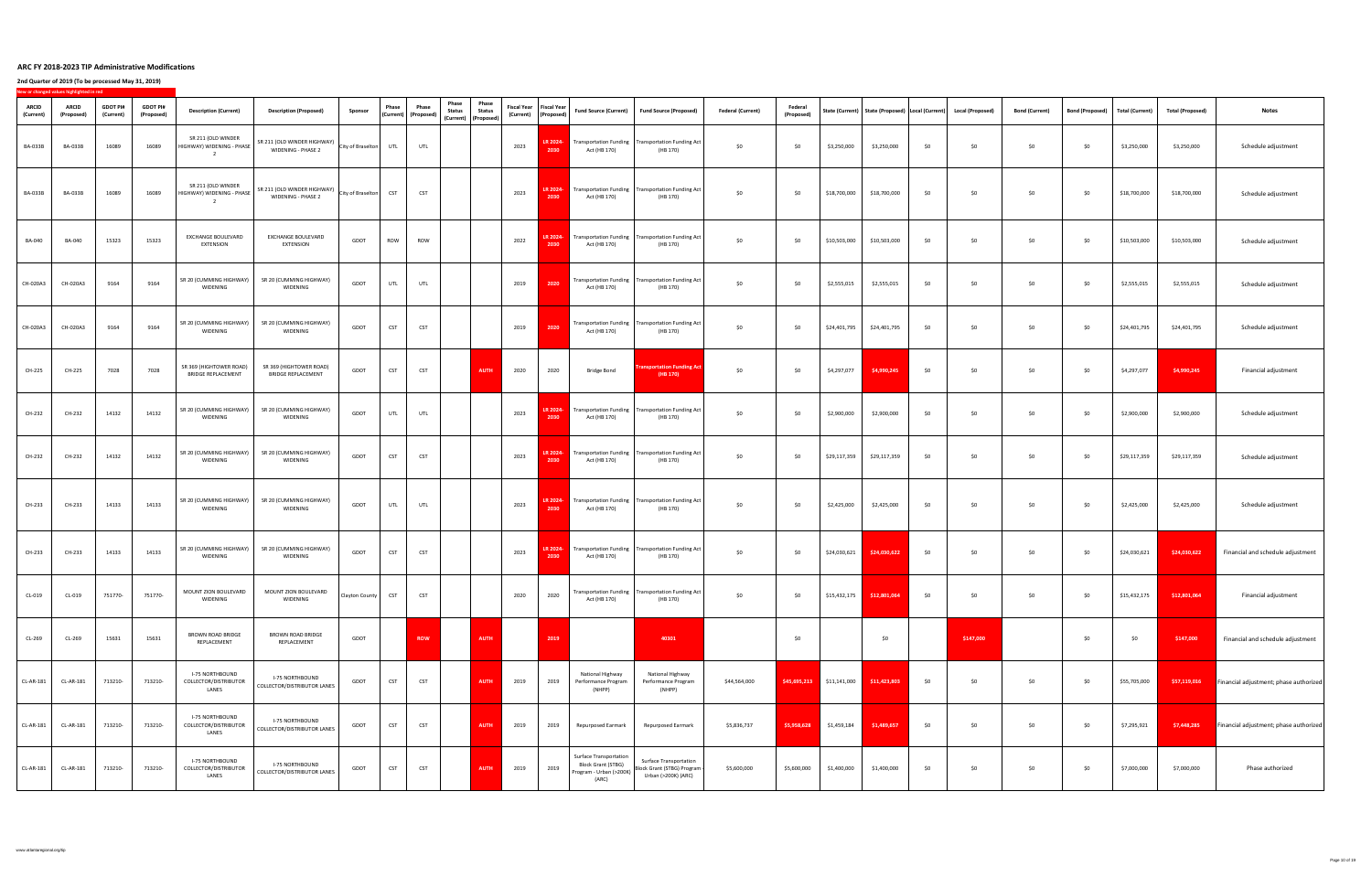|                           | New or changed values highlighted in red |                              |                               |                                                                             |                                                                                                   |                                    |              |                                   |                                                                 |                        |      |                                                       |                                                                                                |                                                                                                                              |                               |                              |             |             |             |                                                                         |                       |                                |                 |                         |                                                       |
|---------------------------|------------------------------------------|------------------------------|-------------------------------|-----------------------------------------------------------------------------|---------------------------------------------------------------------------------------------------|------------------------------------|--------------|-----------------------------------|-----------------------------------------------------------------|------------------------|------|-------------------------------------------------------|------------------------------------------------------------------------------------------------|------------------------------------------------------------------------------------------------------------------------------|-------------------------------|------------------------------|-------------|-------------|-------------|-------------------------------------------------------------------------|-----------------------|--------------------------------|-----------------|-------------------------|-------------------------------------------------------|
| <b>ARCID</b><br>(Current) | <b>ARCID</b><br>(Proposed)               | <b>GDOT PI#</b><br>(Current) | <b>GDOT PI#</b><br>(Proposed) | <b>Description (Current)</b>                                                | <b>Description (Proposed)</b>                                                                     | <b>Sponsor</b>                     | <b>Phase</b> | Phase<br>  (Current)   (Proposed) | Phase<br><b>Status</b><br>  (Current)   (Proposed) <sup> </sup> | Phase<br><b>Status</b> |      | Fiscal Year   Fiscal Year  <br>(Current)   (Proposed) | <b>Fund Source (Current)</b>                                                                   | <b>Fund Source (Proposed)</b>                                                                                                | <b>Federal (Current)</b>      | <b>Federal</b><br>(Proposed) |             |             |             | State (Current)   State (Proposed)   Local (Current)   Local (Proposed) | <b>Bond (Current)</b> | <b>Bond (Proposed)</b>         | Total (Current) | <b>Total (Proposed)</b> | <b>Notes</b>                                          |
| CO-380                    | CO-380                                   | 13967                        | 13967                         | WINDY HILL ROAD - TERRELL<br>MILL ROAD CONNECTOR                            | WINDY HILL ROAD - TERRELL MILL<br>ROAD CONNECTOR                                                  | Cobb County                        | <b>CST</b>   | <b>CST</b>                        |                                                                 |                        | 2019 | 2019                                                  | Local<br>Jurisdiction/Municipality<br>Funds                                                    | Local<br>Jurisdiction/Municipality<br>Funds                                                                                  | \$0                           | \$0                          | \$0         | \$0         | \$674,870   | \$3,096,282                                                             | \$0                   | \$0\$                          | \$674,870       | \$3,096,282             | Financial adjustment                                  |
| CO-445A                   | CO-445A                                  | 12609                        | 12609                         | <b>KENNESAW TRUCK ROUTE</b><br>SIGNAGE PHASE I - JILES ROAD                 | <b>KENNESAW TRUCK ROUTE</b><br>SIGNAGE PHASE I - JILES ROAD                                       | City of<br>Kennesaw                | <b>CST</b>   | <b>CST</b>                        |                                                                 | <b>AUTH</b>            | 2019 | 2019                                                  | <b>Surface Transportation</b><br><b>Block Grant (STBG)</b><br>Program - Urban (>200K)<br>(ARC) | <b>Surface Transportation</b><br>Block Grant (STBG) Program<br>Urban (>200K) (ARC)                                           | \$550,415                     | \$550,415                    | \$0         | \$0         | \$137,604   | \$137,604                                                               | \$0                   | \$0\$                          | \$688,019       | \$688,019               | Phase authorized                                      |
| $CO-445B$                 | CO-445B                                  | 15699                        | 15699                         | <b>KENNESAW TRUCK ROUTE</b><br>SIGNAGE PHASE II - CHEROKEL<br><b>STREET</b> | <b>KENNESAW TRUCK ROUTE</b><br>SIGNAGE PHASE II - CHEROKEE<br><b>STREET</b>                       | City of<br>Kennesaw                | <b>CST</b>   | <b>CST</b>                        |                                                                 | <b>AUTH</b>            | 2019 | 2019                                                  | <b>Surface Transportation</b><br><b>Block Grant (STBG)</b><br>Program - Urban (>200K)<br>(ARC) | <b>Surface Transportation</b><br>Block Grant (STBG) Program  <br>Urban (>200K) (ARC)                                         | \$240,075                     | \$240,075                    | \$0         | \$0         | \$60,019    | \$60,019                                                                | \$0                   | \$0\$                          | \$300,094       | \$300,094               | Phase authorized                                      |
| $CO-447$                  | $CO-447$                                 | 12808                        | 12808                         | PHASE II - SECTION B                                                        | BOB CALLAN TRUNK TRAIL   BOB CALLAN TRUNK TRAIL PHASE   Cobb County   CST   CST<br>II - SECTION B |                                    |              |                                   |                                                                 |                        | 2020 | 2020                                                  | <b>Surface Transportation</b><br><b>Block Grant (STBG)</b><br>Program - Urban (>200K)<br>(ARC) | <b>Surface Transportation</b><br>$\frac{1}{\sqrt{1}}$ Block Grant (STBG) Program $\frac{1}{\sqrt{1}}$<br>Urban (>200K) (ARC) | $$2,209,886$ $$1,979,746$ \$0 |                              |             | \$0         | \$552,472   | \$494,937                                                               | \$0                   | $\begin{matrix}50\end{matrix}$ | \$2,762,358     | \$2,474,683             | Financial adjustment                                  |
| CO-447                    | $CO-447$                                 | 12808                        | 12808                         | PHASE II - SECTION B                                                        | BOB CALLAN TRUNK TRAIL   BOB CALLAN TRUNK TRAIL PHASE  <br><b>II - SECTION B</b>                  | Cobb County                        | <b>ROW</b>   | <b>ROW</b>                        |                                                                 |                        | 2020 | 2020                                                  | Local<br>Jurisdiction/Municipality<br>Funds                                                    | Local<br>Jurisdiction/Municipality<br>Funds                                                                                  | \$0                           | \$0                          | \$0         | \$0         | \$1,973,000 | \$237,000                                                               | \$0                   | \$0\$                          | \$1,973,000     | \$237,000               | Financial adjustment                                  |
| $CO-462$                  | CO-462                                   | 15042                        | 15042                         | ROTTENWOOD CREEK TRAIL -<br>PHASE 1                                         | ROTTENWOOD CREEK TRAIL -<br>PHASE 1                                                               | City of Marietta                   |              | <b>PE</b>                         |                                                                 | <b>AUTH</b>            | 2019 | 2019                                                  | Transportation<br><b>Alternatives (Section</b><br>133(h)) - Urban (>200K)<br>(ARC)             | Transportation Alternatives  <br>(Section 133(h)) - Urban<br>(>200K) (ARC)                                                   | \$720,000                     | \$720,000                    | \$0         | \$0         | \$180,000   | \$180,000                                                               |                       | \$0                            | \$900,000       | \$900,000               | Phase authorized                                      |
| CO-468                    | CO-468                                   | 15279                        | 15279                         | PEDESTRIAN IMPROVEMENTS                                                     | KENNESAW MOUNTAIN TRAIL   KENNESAW MOUNTAIN TRAIL<br>PEDESTRIAN IMPROVEMENTS                      | Cobb County   ROW                  |              | <b>ROW</b>                        |                                                                 |                        | 2019 | 2019                                                  |                                                                                                | Federal Earmark Funding   Federal Earmark Funding                                                                            | \$1,074,000                   | \$1,248,000                  | \$0         | \$0         | \$1,126,000 | \$312,000                                                               | \$0                   | \$0\$                          | \$2,200,000     | \$1,560,000             | Financial adjustment                                  |
| CO-AR-308                 | CO-AR-308                                | 15051                        | 15051                         | <b>I-75 NORTH MANAGED LANE</b><br><b>ACCESS RAMPS</b>                       | <b>I-75 NORTH MANAGED LANE</b><br><b>ACCESS RAMPS</b>                                             | Cobb<br>County, Cumberl<br>and CID |              | <b>ROW</b>                        |                                                                 |                        |      | 2020                                                  |                                                                                                | Local<br>Jurisdiction/Municipality<br><b>Funds</b>                                                                           |                               | \$0                          |             | \$0         |             | \$687,000                                                               |                       | \$0\$                          | \$0             | \$687,000               | Financial and schedule adjustment                     |
| <b>CW-028</b>             | <b>CW-028</b>                            | 333176-                      | 333176-                       | SR 74/85 BRIDGE<br>REPLACEMENT                                              | SR 74/85 BRIDGE REPLACEMENT                                                                       | <b>GDOT</b>                        | <b>CST</b>   | <b>CST</b>                        | <b>AUTH</b>                                                     | <b>AUTH</b>            | 2019 | 2019                                                  | <b>Surface Transportation</b><br><b>Block Grant (STBG)</b><br>Program Flex (GDOT)              | <b>Surface Transportation</b><br>Block Grant (STBG) Program<br>Flex (GDOT)                                                   | \$4,042,047                   | \$3,905,066                  | \$1,010,512 | \$976,267   | \$0\$       | \$0                                                                     | \$0                   | \$0                            | \$5,052,559     | \$4,881,333             | Financial adjustment                                  |
| <b>CW-075</b>             | <b>CW-075</b>                            | 12610                        | 12610                         | SR 16 INTERSECTION<br><b>IMPROVEMENTS AND BRIDGE</b><br>REPLACEMENT         | SR 16 INTERSECTION<br><b>IMPROVEMENTS AND BRIDGE</b><br>REPLACEMENT                               | City of Senoia                     |              | <b>CST</b>                        |                                                                 |                        |      | 2019                                                  |                                                                                                | <b>Surface Transportation</b><br><b>Block Grant (STBG) Program</b><br>- Urban (>200K) (ARC)                                  | \$0                           | \$500,000                    | \$0         | \$0         | \$0         | \$125,100                                                               | \$0                   | \$0\$                          | \$0             | \$625,100               | Financial adjustment to in progress CST<br>activities |
| CW-076                    | CW-076                                   | 13195                        | 13195                         | MADRAS CONNECTOR - PHASE                                                    | MADRAS CONNECTOR - PHASE 1   Coweta County                                                        |                                    | <b>ROW</b>   | <b>ROW</b>                        |                                                                 |                        | 2019 | 2020                                                  | Local<br>Jurisdiction/Municipality<br>Funds                                                    | Local<br>Jurisdiction/Municipality<br>Funds                                                                                  | \$0                           | \$0                          | \$0         | \$0         | \$1,431,000 | \$1,431,000                                                             | \$0                   | \$0\$                          | \$1,431,000     | \$1,431,000             | Schedule adjustment                                   |
| CW-076                    | CW-076                                   | 13195                        | 13195                         |                                                                             | MADRAS CONNECTOR - PHASE $\big $ MADRAS CONNECTOR - PHASE 1 $\big $ Coweta County $\big $         |                                    | <b>CST</b>   | <b>CST</b>                        |                                                                 |                        | 2020 | 2021                                                  | <b>Surface Transportation</b><br><b>Block Grant (STBG)</b><br>Program - Urban (>200K)<br>(ARC) | <b>Surface Transportation</b><br>Block Grant (STBG) Program -<br>Urban (>200K) (ARC)                                         | \$3,211,911                   | \$3,211,911                  | \$802,978   | \$802,978   | \$0         | ר ל                                                                     | \$0                   | \$0\$                          | \$4,014,889     | \$4,014,889             | Schedule adjustment                                   |
| CW-076                    | CW-076                                   | 13195                        | 13195                         | MADRAS CONNECTOR - PHASE                                                    | MADRAS CONNECTOR - PHASE 1   Coweta County                                                        |                                    | UTL          | UTL                               |                                                                 |                        | 2020 | 2021                                                  | Local<br>Jurisdiction/Municipality<br>Funds                                                    | Local<br>Jurisdiction/Municipality<br>Funds                                                                                  | \$0                           | \$0                          | \$0         | \$0         | \$64,038    | \$64,038                                                                | \$0                   | \$0\$                          | \$64,038        | \$64,038                | Schedule adjustment                                   |
| CW-076                    | CW-076                                   | 13195                        | 13195                         | MADRAS CONNECTOR - PHASE                                                    | MADRAS CONNECTOR - PHASE 1   Coweta County                                                        |                                    | <b>CST</b>   | <b>CST</b>                        |                                                                 |                        | 2020 | 2021                                                  | <b>Georgia Transportation</b><br>Infrastructure Bank                                           | <b>Georgia Transportation</b><br>Infrastructure Bank                                                                         | \$0                           | \$0                          | \$1,500,000 | \$1,500,000 | \$0\$       | \$0                                                                     | \$0                   | \$0\$                          | \$1,500,000     | \$1,500,000             | Schedule adjustment                                   |
| CW-076                    | CW-076                                   | 13195                        | 13195                         | MADRAS CONNECTOR - PHASE                                                    | MADRAS CONNECTOR - PHASE 1   Coweta County                                                        |                                    | <b>CST</b>   | <b>CST</b>                        |                                                                 |                        | 2020 | 2021                                                  | Local<br>Jurisdiction/Municipality<br>Funds                                                    | Local<br>Jurisdiction/Municipality<br>Funds                                                                                  | \$0                           | \$0                          | \$0         | \$0         | \$4,634,867 | \$4,634,867                                                             | \$0                   | \$0\$                          | \$4,634,867     | \$4,634,867             | Schedule adjustment                                   |
| CW-077                    | CW-077                                   | 12879                        | 12879                         | SENOIA IVY RIDGE TRAIL                                                      | SENOIA IVY RIDGE TRAIL                                                                            | City of Senoia                     | <b>CST</b>   | <b>CST</b>                        |                                                                 | <b>AUTH</b>            | 2019 | 2019                                                  | Transportation<br><b>Alternatives (Section</b><br>133(h)) - Urban (>200K)<br>(ARC)             | Transportation Alternatives<br>(Section 133(h)) - Urban<br>(>200K) (ARC)                                                     | \$1,040,000                   | \$1,040,000                  | \$0         | \$0         | \$260,000   | \$541,729                                                               | \$0                   | \$0\$                          | \$1,300,000     | \$1,581,729             | Financial adjustment; phase authorized                |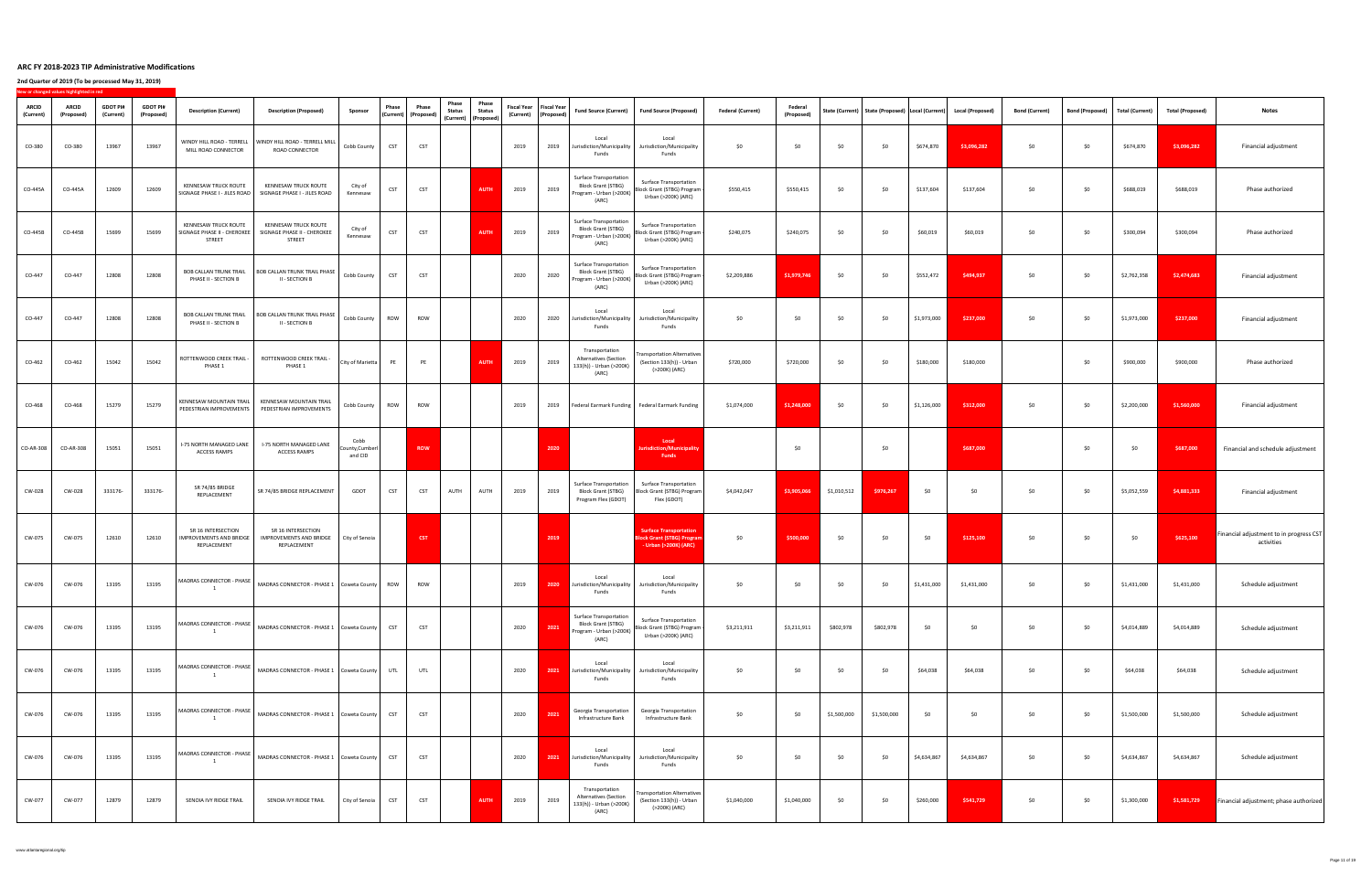|                           | New or changed values highlighted in red |                              |                               |                                                                   |                                                                                                                            |                       |              |                                                              |                                                                        |                        |      |                                                              |                                                                                                |                                                                                                             |                          |                              |             |             |             |                                                                         |                       |                        |                        |                         |                                                             |
|---------------------------|------------------------------------------|------------------------------|-------------------------------|-------------------------------------------------------------------|----------------------------------------------------------------------------------------------------------------------------|-----------------------|--------------|--------------------------------------------------------------|------------------------------------------------------------------------|------------------------|------|--------------------------------------------------------------|------------------------------------------------------------------------------------------------|-------------------------------------------------------------------------------------------------------------|--------------------------|------------------------------|-------------|-------------|-------------|-------------------------------------------------------------------------|-----------------------|------------------------|------------------------|-------------------------|-------------------------------------------------------------|
| <b>ARCID</b><br>(Current) | <b>ARCID</b><br>(Proposed)               | <b>GDOT PI#</b><br>(Current) | <b>GDOT PI#</b><br>(Proposed) | <b>Description (Current)</b>                                      | <b>Description (Proposed)</b>                                                                                              | Sponsor               | <b>Phase</b> | <b>Phase</b><br>$\big $ (Current) $\big $ (Proposed) $\big $ | Phase<br><b>Status</b><br>$\vert$ (Current) $\vert$ (Proposed) $\vert$ | Phase<br><b>Status</b> |      | <b>Fiscal Year   Fiscal Year  </b><br>(Current)   (Proposed) | <b>Fund Source (Current)</b>                                                                   | Fund Source (Proposed)                                                                                      | <b>Federal (Current)</b> | <b>Federal</b><br>(Proposed) |             |             |             | State (Current)   State (Proposed)   Local (Current)   Local (Proposed) | <b>Bond (Current)</b> | <b>Bond (Proposed)</b> | <b>Total (Current)</b> | <b>Total (Proposed)</b> | <b>Notes</b>                                                |
| <b>CW-078</b>             | CW-078                                   | 13717                        | 13717                         | SR 54 BRIDGE REPLACEMENT                                          | SR 54 BRIDGE REPLACEMENT                                                                                                   | <b>GDOT</b>           | UTL          | UTL                                                          |                                                                        |                        | 2022 | 2023                                                         | <b>Surface Transportation</b><br><b>Block Grant (STBG)</b><br>Program Flex (GDOT)              | <b>Surface Transportation</b><br>Block Grant (STBG) Program<br>Flex (GDOT)                                  | \$51,957                 | \$52,996                     | \$12,989    | \$13,249    | \$0\$       | \$0                                                                     | \$0                   | \$0\$                  | \$64,946               | \$66,245                | Financial and schedule adjustment                           |
| <b>CW-078</b>             | CW-078                                   | 13717                        | 13717                         | SR 54 BRIDGE REPLACEMENT                                          | SR 54 BRIDGE REPLACEMENT                                                                                                   | GDOT                  | <b>CST</b>   | <b>CST</b>                                                   |                                                                        |                        | 2022 | 2023                                                         | <b>Surface Transportation</b><br><b>Block Grant (STBG)</b><br>Program Flex (GDOT)              | <b>Surface Transportation</b><br>Block Grant (STBG) Program<br>Flex (GDOT)                                  | \$5,542,391              | \$5,653,239                  | \$1,385,898 | \$1,413,310 | \$0\$       | \$0                                                                     | \$0                   | \$0                    | \$6,928,289            | \$7,066,549             | Financial and schedule adjustment                           |
| <b>DK-065B</b>            | <b>DK-065B</b>                           | 6879                         | 6879                          | PANOLA ROAD: SEGMENT 2<br><b>OPERATION IMPROVEMENTS</b>           | PANOLA ROAD: SEGMENT 2<br><b>OPERATION IMPROVEMENTS</b>                                                                    | DeKalb County   ROW   |              | ROW                                                          |                                                                        | <b>AUTH</b>            | 2019 | 2019                                                         | <b>Surface Transportation</b><br><b>Block Grant (STBG)</b><br>Program - Urban (>200K)<br>(ARC) | <b>Surface Transportation</b><br>Block Grant (STBG) Program  <br>Urban (>200K) (ARC)                        | \$4,800,000              | \$4,800,000                  | \$0         | \$0         | \$2,280,000 | \$2,280,000                                                             | \$0                   | \$0\$                  | \$7,080,000            | \$7,080,000             | Phase authorized                                            |
| DK-274                    | DK-274                                   | 13971                        | 13971                         | SR 236 (LAVISTA ROAD)                                             | SR 236 (LAVISTA ROAD)<br>INTERSECTION IMPROVEMENTS   INTERSECTION IMPROVEMENTS                                             | <b>GDOT</b>           | ROW          | ROW                                                          |                                                                        | <b>AUTH</b> 2019       |      | 2019                                                         | Act (HB 170)                                                                                   | $\vert$ Transportation Funding $\vert$ Transportation Funding Act $\vert$<br>(HB 170)                       | \$0                      | \$0                          |             |             | \$0         |                                                                         | \$0                   | \$0                    | \$3,483,000            |                         | <b>\$5,662,500</b> Financial adjustment; phase authorized   |
| <b>DK-376</b>             | DK-376                                   | 10326                        | 10326                         | SR 141 (PEACHTREE ROAD)<br>PEDESTRIAN IMPROVEMENTS                | SR 141 (PEACHTREE ROAD)<br>PEDESTRIAN IMPROVEMENTS                                                                         | City of<br>Brookhaven | <b>ROW</b>   | <b>ROW</b>                                                   |                                                                        |                        | 2019 | 2020                                                         | Local<br>Jurisdiction/Municipality<br>Funds                                                    | Local<br>Jurisdiction/Municipality<br>Funds                                                                 | \$0                      | \$0                          | \$0         | \$0         | \$1,000,000 | \$3,951,000                                                             | \$0                   | \$0\$                  | \$1,000,000            | \$3,951,000             | Financial and schedule adjustment                           |
| <b>DK-376</b>             | DK-376                                   | 10326                        | 10326                         | SR 141 (PEACHTREE ROAD)<br>PEDESTRIAN IMPROVEMENTS                | SR 141 (PEACHTREE ROAD)<br>PEDESTRIAN IMPROVEMENTS                                                                         | City of<br>Brookhaven | UTL          | <b>UTL</b>                                                   |                                                                        |                        |      | 2021                                                         |                                                                                                | Local<br>Jurisdiction/Municipality<br><b>Funds</b>                                                          | \$0                      | \$0                          | \$0         | \$0         | \$0         | \$748,000                                                               |                       |                        | \$0                    | \$748,000               | Financial adjustment                                        |
| DK-376                    | DK-376                                   | 10326                        | 10326                         | SR 141 (PEACHTREE ROAD)<br>PEDESTRIAN IMPROVEMENTS                | SR 141 (PEACHTREE ROAD)<br>PEDESTRIAN IMPROVEMENTS                                                                         | City of<br>Brookhaven | CST          | <b>CST</b>                                                   |                                                                        |                        | 2021 | 2021                                                         | <b>Surface Transportation</b><br><b>Block Grant (STBG)</b><br>Program - Urban (>200K)<br>(ARC) | <b>Surface Transportation</b><br>Block Grant (STBG) Program  <br>Urban (>200K) (ARC)                        | \$2,400,000              | \$2,400,000                  | \$0         | \$0         | \$1,139,700 | \$5,813,266                                                             | \$0                   | \$0\$                  | \$3,539,700            | \$8,213,266             | Financial adjustment                                        |
| <b>DK-406</b>             | <b>DK-406</b>                            | 0012611                      | 0012611                       |                                                                   | <b>CLAIREMONT-COMMERCE-</b><br><b>CHURCH BICYCLE/PEDESTRIAN</b> City of Decatur<br><b>IMPROVEMENTS</b>                     |                       |              | <b>CST</b>                                                   |                                                                        |                        |      | 2019                                                         |                                                                                                | <b>Surface Transportation</b><br><b>Block Grant (STBG) Program</b><br>$-$ Urban (>200K) (ARC)               |                          | \$1,357,768                  |             |             |             | \$339,442                                                               |                       |                        | \$0\$                  | \$1,697,210             | Financial adjustment to in progress<br>project; FLEX TO FTA |
| <b>DK-417</b>             | <b>DK-417</b>                            | 12875                        | 12875                         | <b>GEORGETOWN GATEWAY</b><br>PROJECT ON CHAMBLEE<br>DUNWOODY ROAD | <b>CHAMBLEE DUNWOODY ROAD</b><br><b>(GEORGETOWN GATEWAY</b><br><b>PROJECT)</b>                                             | City of<br>Dunwoody   | UTL          | UTL                                                          |                                                                        |                        | 2019 | <b>2020</b>                                                  | Local<br>Jurisdiction/Municipality<br><b>Funds</b>                                             | Local<br>Jurisdiction/Municipality<br>Funds                                                                 | \$0                      | \$0                          | \$0         | \$0         | \$1,200,000 | \$1,200,000                                                             | \$0                   | \$0\$                  | \$1,200,000            | \$1,200,000             | Schedule adjustment                                         |
| <b>DK-417</b>             | <b>DK-417</b>                            | 12875                        | 12875                         | <b>GEORGETOWN GATEWAY</b><br>PROJECT ON CHAMBLEE<br>DUNWOODY ROAD | <b>CHAMBLEE DUNWOODY ROAD</b><br><b>(GEORGETOWN GATEWAY</b><br><b>PROJECT)</b>                                             | City of<br>Dunwoody   | <b>CST</b>   | <b>CST</b>                                                   |                                                                        |                        | 2019 | 2020                                                         | <b>Surface Transportation</b><br><b>Block Grant (STBG)</b><br>Program - Urban (>200K)<br>(ARC) | <b>Surface Transportation</b><br>Block Grant (STBG) Program  <br>Urban (>200K) (ARC)                        | \$4,500,000              | \$4,500,000                  | \$0         | \$0         | \$2,000,000 | \$2,000,000                                                             | \$0                   | \$0\$                  | \$6,500,000            | \$6,500,000             | Schedule adjustment                                         |
| <b>DK-419</b>             | <b>DK-419</b>                            | 13138                        | 13138                         | AND DRESDEN DRIVE - I<br><b>SYSTEM EXPANSION</b>                  | ASHFORD DUNWOODY ROAD   ASHFORD DUNWOODY ROAD AND  <br>DRESDEN DRIVE - ITS SYSTEM<br>EXPANSION                             | City of<br>Brookhaven | <b>CST</b>   | <b>CST</b>                                                   |                                                                        | <b>AUTH</b>            | 2019 | 2019                                                         | Air Quality Improvemen<br>(CMAQ)                                                               | Congestion Mitigation &   Congestion Mitigation & Air  <br><b>Quality Improvement</b><br>(CMAQ)             | \$1,613,575              | \$1,613,575                  | \$0         | \$0         | \$403,394   | \$403,394                                                               | \$0                   | \$0\$                  | \$2,016,969            | \$2,016,969             | Phase authorized                                            |
| <b>DK-431</b>             | <b>DK-431</b>                            | 9029                         | 9029                          |                                                                   | SOUTH RIVER TRAIL - PHASE V   SOUTH RIVER TRAIL - PHASE V                                                                  | DeKalb County         | <b>CST</b>   | <b>CST</b>                                                   |                                                                        | <b>AUTH</b>            | 2019 | 2019                                                         | Transportation<br><b>Alternatives (Section</b><br>133(h)) - Urban (>200K)<br>(ARC)             | <b>Transportation Alternatives</b><br>(Section 133(h)) - Urban<br>(>200K) (ARC)                             | \$1,120,000              | \$1,120,000                  | \$0         | \$0         | \$280,000   | \$280,000                                                               | \$0                   | \$0\$                  | \$1,400,000            | \$1,400,000             | Phase authorized                                            |
| <b>DK-443</b>             | <b>DK-443</b>                            | 15629                        | 15629                         | SR 236 (LAVISTA ROAD)<br>PEDESTRIAN IMPROVEMENTS                  | SR 236 (LAVISTA ROAD)<br>PEDESTRIAN IMPROVEMENTS                                                                           | <b>GDOT</b>           | <b>CST</b>   | <b>CST</b>                                                   |                                                                        |                        | 2023 | 202                                                          | <b>Surface Transportation</b><br><b>Block Grant (STBG)</b><br>Program Flex (GDOT)              | <b>Surface Transportation</b><br>Block Grant (STBG) Program<br>Flex (GDOT)                                  | \$1,120,000              | \$1,120,000                  | \$280,000   | \$280,000   | \$0\$       |                                                                         | \$0                   | \$0\$                  | \$1,400,000            | \$1,400,000             | Schedule adjustment                                         |
| DO-290                    | DO-290                                   | 12618                        | 12618                         | SR 5 (BILL ARP ROAD)<br>CONGESTION REDUCTION AND                  | SR 5 (BILL ARP ROAD)<br>CONGESTION REDUCTION AND   Douglas County  <br>TRAFFIC FLOW IMPROVEMENTS TRAFFIC FLOW IMPROVEMENTS |                       | <b>CST</b>   | <b>CST</b>                                                   |                                                                        | <b>AUTH</b>            | 2019 | 2019                                                         | Air Quality Improvement<br>(CMAQ)                                                              | Congestion Mitigation & $\vert$ Congestion Mitigation & Air $\vert$<br><b>Quality Improvement</b><br>(CMAQ) | \$723,155                | \$859,489                    | \$0         | \$0         | \$195,561   | \$214,872                                                               | \$0                   | \$0\$                  | \$918,716              | \$1,074,361             | <b>Financial adjustment; phase authorized</b>               |
| DO-299                    | DO-299                                   | 10821                        | 10821                         | <b>FRIENDLY LANES</b>                                             | SR 6 (THORNTON ROAD) TRUCK   SR 6 (THORNTON ROAD) TRUCK<br><b>FRIENDLY LANES</b>                                           | <b>GDOT</b>           | <b>ROW</b>   | <b>ROW</b>                                                   |                                                                        |                        | 2021 | LR 2024-<br>2030                                             | Act (HB 170)                                                                                   | $\blacksquare$ Transportation Funding $\blacksquare$ Transportation Funding Act $\blacksquare$<br>(HB 170)  | \$0                      | \$0                          | \$6,000,000 | \$6,000,000 | \$0         | \$0                                                                     | \$0                   | \$0\$                  | \$6,000,000            | \$6,000,000             | Schedule adjustment                                         |
|                           |                                          |                              |                               |                                                                   |                                                                                                                            |                       |              |                                                              |                                                                        |                        |      |                                                              |                                                                                                |                                                                                                             |                          |                              |             |             |             |                                                                         |                       |                        |                        |                         |                                                             |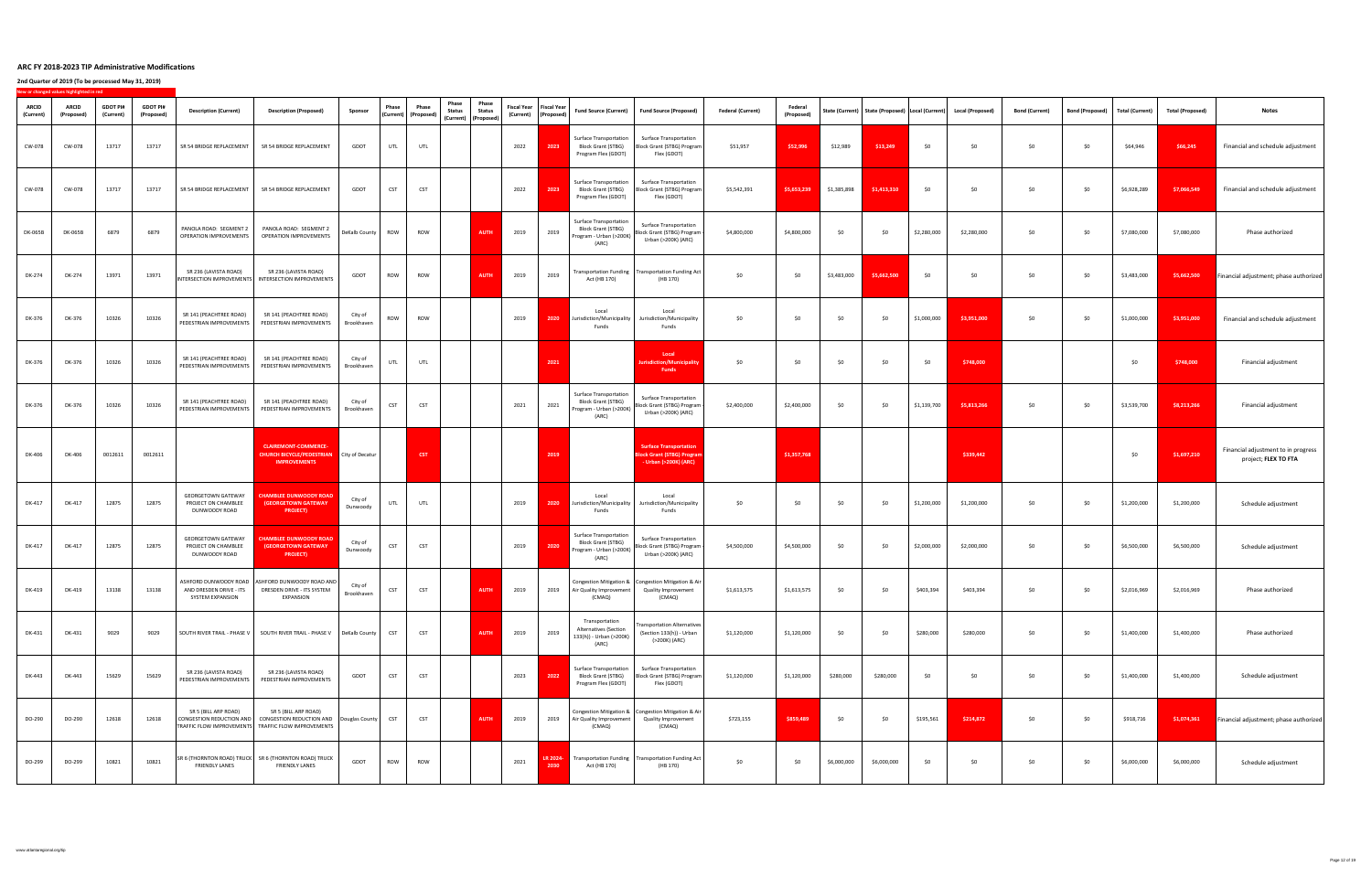|                           | New or changed values highlighted in red |                              |                               |                                                                               |                                                                                                   |                          |              |                                                              |                                                                        |                        |      |                                                       |                                                                                                |                                                                                                                |                          |                              |              |                             |              |                                                                         |                       |                        |                        |                         |                                                          |
|---------------------------|------------------------------------------|------------------------------|-------------------------------|-------------------------------------------------------------------------------|---------------------------------------------------------------------------------------------------|--------------------------|--------------|--------------------------------------------------------------|------------------------------------------------------------------------|------------------------|------|-------------------------------------------------------|------------------------------------------------------------------------------------------------|----------------------------------------------------------------------------------------------------------------|--------------------------|------------------------------|--------------|-----------------------------|--------------|-------------------------------------------------------------------------|-----------------------|------------------------|------------------------|-------------------------|----------------------------------------------------------|
| <b>ARCID</b><br>(Current) | <b>ARCID</b><br>(Proposed)               | <b>GDOT PI#</b><br>(Current) | <b>GDOT PI#</b><br>(Proposed) | <b>Description (Current)</b>                                                  | <b>Description (Proposed)</b>                                                                     | Sponsor                  | <b>Phase</b> | <b>Phase</b><br>$\vert$ (Current) $\vert$ (Proposed) $\vert$ | Phase<br><b>Status</b><br>$\vert$ (Current) $\vert$ (Proposed) $\vert$ | Phase<br><b>Status</b> |      | Fiscal Year   Fiscal Year  <br>(Current)   (Proposed) | <b>Fund Source (Current)</b>                                                                   | Fund Source (Proposed)                                                                                         | <b>Federal (Current)</b> | <b>Federal</b><br>(Proposed) |              |                             |              | State (Current)   State (Proposed)   Local (Current)   Local (Proposed) | <b>Bond (Current)</b> | <b>Bond (Proposed)</b> | <b>Total (Current)</b> | <b>Total (Proposed)</b> | <b>Notes</b>                                             |
| FA-352                    | FA-352                                   | 12624                        | 12624                         | MILL SCHOOL COMPLEX MULTI-<br><b>USE PATH</b>                                 | REDWINE ROAD AND STARRS   REDWINE ROAD AND STARRS MILL<br>SCHOOL COMPLEX MULTI-USE<br><b>PATH</b> | Fayette County   UTL     |              | <b>DELETE</b><br><b>PHASE</b>                                |                                                                        |                        | 2017 |                                                       | <b>Surface Transportation</b><br><b>Block Grant (STBG)</b><br>Program - Urban (>200K)<br>(ARC) |                                                                                                                | \$60,800                 | \$0                          | \$0          | \$0                         | \$15,200     |                                                                         | \$0                   | \$0\$                  | \$76,000               | 50 <sup>°</sup>         | Phase dropped; consolidated with CST                     |
| FA-352                    | FA-352                                   | 12624                        | 12624                         | MILL SCHOOL COMPLEX MULTI-<br><b>USE PATH</b>                                 | REDWINE ROAD AND STARRS   REDWINE ROAD AND STARRS MILL<br>SCHOOL COMPLEX MULTI-USE<br><b>PATH</b> | Fayette County           | <b>CST</b>   | <b>CST</b>                                                   | <b>AUTH</b>                                                            | AUTH                   | 2017 | 2017                                                  | <b>Surface Transportation</b><br><b>Block Grant (STBG)</b><br>Program - Urban (>200K)<br>(ARC) | <b>Surface Transportation</b><br>Block Grant (STBG) Program  <br>Urban (>200K) (ARC)                           | \$606,400                | \$667,200                    | \$0          | \$0                         | \$151,600    | \$166,800                                                               | \$0                   | \$0                    | \$758,000              | \$834,000               | Financial adjustment; consolidated UTL<br>phase into CST |
| FA-352                    | FA-352                                   | 12624                        | 12624                         | MILL SCHOOL COMPLEX MULTI-<br><b>USE PATH</b>                                 | REDWINE ROAD AND STARRS   REDWINE ROAD AND STARRS MILL<br>SCHOOL COMPLEX MULTI-USE<br><b>PATH</b> | Fayette County           |              | <b>PE</b>                                                    |                                                                        | <b>AUTH</b>            | 2019 | 2019                                                  | <b>Surface Transportation</b><br><b>Block Grant (STBG)</b><br>Program - Urban (>200K)<br>(ARC) | <b>Surface Transportation</b><br>Block Grant (STBG) Program  <br>Urban (>200K) (ARC)                           | \$56,064                 | \$56,064                     | \$0          | \$0                         | \$14,016     | \$14,016                                                                | \$0                   | \$0                    | \$70,080               | \$70,080                | Phase authorized                                         |
|                           | FN-067A   FN-067A                        | 721780-                      | 721780-                       | SR 9 (NORTH MAIN STREET /<br>CUMMING HIGHWAY)<br>WIDENING                     | SR 9 (NORTH MAIN STREET /<br>  CUMMING HIGHWAY) WIDENING                                          | <b>GDOT</b>              | CST          | <b>CST</b>                                                   |                                                                        |                        | 2021 | 2021                                                  | Act (HB 170)                                                                                   | $\vert$ Transportation Funding $\vert$ Transportation Funding Act $\vert$<br>(HB 170)                          | \$0                      |                              |              | $$16,981,705$ $$18,077,852$ | \$0          |                                                                         | \$0                   | \$0                    | \$16,981,705           | \$18,077,852            | Financial adjustment                                     |
| <b>FN-067B</b>            | <b>FN-067B</b>                           | 721790                       | 721790                        | SR 9 (ALPHARETTA HIGHWAY /<br>MAIN STREET) OPERATIONAL<br><b>IMPROVEMENTS</b> | SR 9 (ALPHARETTA HIGHWAY /<br>MAIN STREET) OPERATIONAL<br><b>IMPROVEMENTS</b>                     | <b>GDOT</b>              | UTL          | UTL                                                          |                                                                        |                        | 2021 | 2021                                                  | Act (HB 170)                                                                                   | Transportation Funding   Transportation Funding Act  <br>(HB 170)                                              | \$0                      | \$0                          | \$2,565,800  | \$2,694,090                 | \$0          | ר ל                                                                     | \$0                   | \$0\$                  | \$2,565,800            | \$2,694,090             | Financial adjustment                                     |
| FN-067B                   | <b>FN-067B</b>                           | 721790                       | 721790                        | SR 9 (ALPHARETTA HIGHWAY /<br>MAIN STREET) OPERATIONAL<br><b>IMPROVEMENTS</b> | SR 9 (ALPHARETTA HIGHWAY /<br>MAIN STREET) OPERATIONAL<br><b>IMPROVEMENTS</b>                     | <b>GDOT</b>              | <b>CST</b>   | <b>CST</b>                                                   |                                                                        |                        | 2021 | 2021                                                  | Act (HB 170)                                                                                   | Transportation Funding   Transportation Funding Act  <br>(HB 170)                                              | \$0                      | \$0                          | \$14,258,238 | \$15,160,935                | \$0          | \$0                                                                     | \$0                   | \$0\$                  | \$14,258,238           | \$15,160,935            | Financial adjustment                                     |
| <b>FN-233A</b>            | <b>FN-233A</b>                           | 4634                         | 4634                          | McGINNIS FERRY ROAD:<br><b>SEGMENT 1 - WIDENING</b>                           | McGINNIS FERRY ROAD: SEGMENT<br>1 - WIDENING                                                      | Forsyth County   ROW     |              | ROW                                                          |                                                                        | <b>AUTH</b>            | 2019 | 2020                                                  | Local<br>Jurisdiction/Municipality<br>Funds                                                    | Local<br>Jurisdiction/Municipality<br>Funds                                                                    | \$0                      | − ל∩                         | \$0          | \$0                         | \$14,702,000 | \$14,702,000                                                            | \$0                   | \$0\$                  | \$14,702,000           | \$14,702,000            | Schedule adjustment                                      |
| <b>FN-253</b>             | FN-253                                   | 9640                         | 9640                          | SR 9 (ROSWELL ROAD /<br>ATLANTA STREET) PEDESTRIAN<br><b>IMPROVEMENTS</b>     | SR 9 (ROSWELL ROAD / ATLANTA<br>STREET) PEDESTRIAN<br><b>IMPROVEMENTS</b>                         | City of Roswell          | ROW          | <b>ROW</b>                                                   |                                                                        |                        | 2020 | 2021                                                  | Local<br>Jurisdiction/Municipality<br>Funds                                                    | Local<br>Jurisdiction/Municipality<br>Funds                                                                    | \$0                      | \$0                          | \$0          | \$0                         | \$79,070     | \$79,070                                                                | \$0                   | \$0\$                  | \$79,070               | \$79,070                | Schedule adjustment                                      |
| <b>FN-253</b>             | FN-253                                   | 9640                         | 9640                          | SR 9 (ROSWELL ROAD /<br>ATLANTA STREET) PEDESTRIAN<br><b>IMPROVEMENTS</b>     | SR 9 (ROSWELL ROAD / ATLANTA<br>STREET) PEDESTRIAN<br><b>IMPROVEMENTS</b>                         | City of Roswell          | <b>CST</b>   | <b>CST</b>                                                   |                                                                        |                        | 2021 | 2022                                                  | <b>Bridge Discretionary</b>                                                                    | <b>Bridge Discretionary</b>                                                                                    | \$2,580,500              | \$2,580,500                  | \$0          | \$0                         | \$2,645,242  | \$2,645,242                                                             | \$0                   | \$0\$                  | \$5,225,742            | \$5,225,742             | Schedule adjustment                                      |
| <b>FN-264</b>             | FN-264                                   | 721000-                      | 721000-                       | SR 120 (ABBOTTS BRIDGE ROAD<br>/ DULUTH HIGHWAY)<br><b>WIDENING</b>           | SR 120 (ABBOTTS BRIDGE ROAD /<br>DULUTH HIGHWAY) WIDENING                                         | <b>GDOT</b>              | <b>CST</b>   | <b>CST</b>                                                   |                                                                        |                        | 2022 | 2022                                                  | Act (HB 170)                                                                                   | Transportation Funding   Transportation Funding Act  <br>(HB 170)                                              | \$0                      | \$0                          | \$28,066,133 | \$28,000,751                | \$0\$        | \$0                                                                     | \$0                   | \$0\$                  | \$28,066,133           | \$28,000,751            | Financial adjustment                                     |
| <b>FN-275</b>             | <b>FN-275</b>                            | 10385                        | 10385                         | SANDY SPRINGS CIRCLE<br><b>COMPLETE STREET - PHASE II</b>                     | SANDY SPRINGS CIRCLE COMPLETE City of Sandy<br>STREET - PHASE II                                  | Springs                  | <b>CST</b>   | <b>CST</b>                                                   |                                                                        | <b>AUTH</b>            | 2019 | 2019                                                  | <b>Surface Transportation</b><br><b>Block Grant (STBG)</b><br>Program - Urban (>200K)<br>(ARC) | <b>Surface Transportation</b><br>Block Grant (STBG) Program  <br>Urban (>200K) (ARC)                           | \$2,284,245              | \$2,411,565                  | \$0\$        | \$0                         | \$730,211    | \$602,891                                                               | \$0                   | \$0                    | \$3,014,456            | \$3,014,456             | Financial adjustment; phase authorized                   |
| <b>FN-275</b>             | <b>FN-275</b>                            | 10385                        | 10385                         | SANDY SPRINGS CIRCLE<br><b>COMPLETE STREET - PHASE II</b>                     | SANDY SPRINGS CIRCLE COMPLETE   City of Sandy<br>STREET - PHASE II                                | Springs                  | UTL          | <b>UTL</b>                                                   |                                                                        |                        | 2019 | 2019                                                  | Local<br>Funds                                                                                 | <b>Surface Transportation</b><br>Jurisdiction/Municipality Block Grant (STBG) Program<br>- Urban (>200K) (ARC) | \$0                      | \$895,982                    | \$0\$        | \$0                         | \$1,119,978  | \$223,996                                                               | \$0\$                 | \$0\$                  | \$1,119,978            | \$1,119,978             | Financial adjustment                                     |
| <b>FN-288A</b>            | <b>FN-288A</b>                           | 13947                        | 13947                         | <b>IMPROVEMENTS</b>                                                           | BARNWELL ROAD OPERATIONAL BARNWELL ROAD OPERATIONAL<br><b>IMPROVEMENTS</b>                        | City of Johns<br>Creek   | <b>CST</b>   | <b>CST</b>                                                   |                                                                        |                        | 2021 | 2020                                                  | <b>Surface Transportation</b><br><b>Block Grant (STBG)</b><br>Program - Urban (>200K)<br>(ARC) | <b>Surface Transportation</b><br> Block Grant (STBG) Program  <br>Urban (>200K) (ARC)                          | \$4,000,000              | \$4,000,000                  | \$0          | \$0                         | \$1,000,000  | \$1,000,000                                                             | \$0                   | \$0\$                  | \$5,000,000            | \$5,000,000             | Schedule adjustment                                      |
| <b>FN-304</b>             | FN-304                                   | 15023                        | 15023                         | PATH 400 TRAIL EXTENSION                                                      | PATH 400 TRAIL EXTENSION                                                                          | City of Sandy<br>Springs |              | PE                                                           |                                                                        |                        |      | 2019                                                  |                                                                                                | <b>Surface Transportation</b><br><b>Block Grant (STBG) Program</b><br>- Urban (>200K) (ARC)                    |                          | \$830,400                    |              | \$0                         |              | \$207,600                                                               |                       | \$0                    | \$0                    | \$1,038,000             | Financial and schedule adjustment                        |
| FS-217                    | FS-217                                   | 731830-                      | 731830-                       | <b>CAMPBELLTON ROAD</b><br>INTERSECTION IMPROVEMENT                           | <b>CAMPBELLTON ROAD</b><br><b>INTERSECTION IMPROVEMENT</b>                                        | <b>GDOT</b>              | <b>CST</b>   | <b>CST</b>                                                   |                                                                        | <b>AUTH</b>            | 2019 | 2019                                                  | <b>Surface Transportation</b><br><b>Block Grant (STBG)</b><br>Program Flex (GDOT)              | <b>Surface Transportation</b><br>Block Grant (STBG) Program<br>Flex (GDOT)                                     | \$2,631,028              | \$4,170,797                  | \$0          | \$0                         | \$0          | \$0                                                                     | \$0                   | \$0\$                  | \$2,631,028            | \$4,170,797             | Financial adjustment; phase authorized '                 |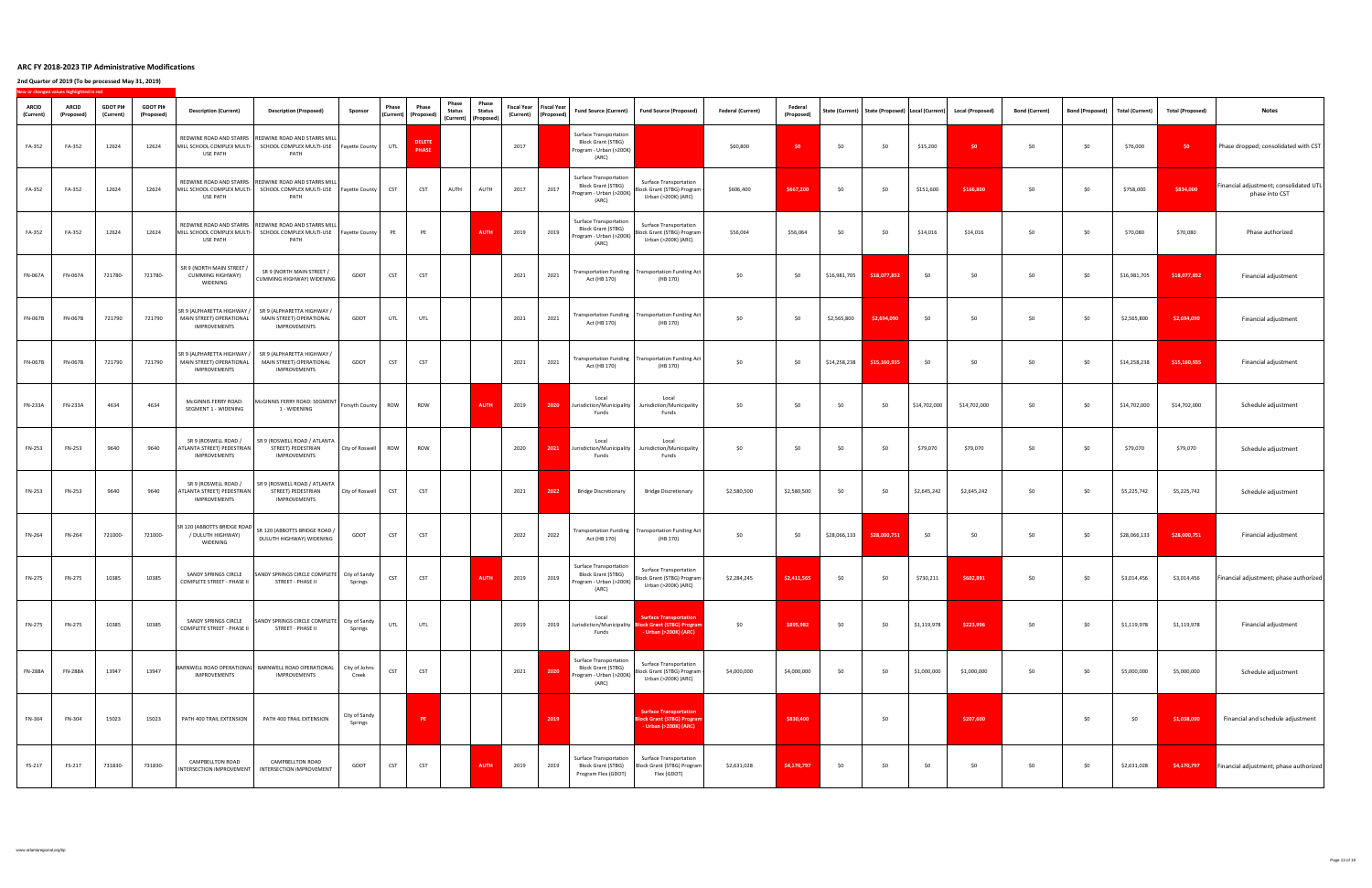**2nd Quarter of 2019 (To be processed May 31, 2019)**

**New or changed values highlighted in red**

| <b>ARCID</b><br>(Current) | <b>ICW OF CHANGED VAIDES INGINISHED IN FER</b><br><b>ARCID</b><br>(Proposed | <b>GDOT PI#</b><br>(Current) | <b>GDOT PI#</b><br>(Proposed) | <b>Description (Current)</b>                                           | <b>Description (Proposed)</b>                                            | Sponsor                 | Phase      | <b>Phase</b><br>  (Current)   (Proposed) | Phase<br><b>Status</b><br>$\vert$ (Current) $\vert$ (Proposed) | <b>Phase</b><br><b>Status</b> |              | Fiscal Year   Fiscal Year  <br>(Current)   (Proposed) | <b>Fund Source (Current)</b>                                                                   | Fund Source (Proposed)                                                                                       | <b>Federal (Current)</b> | <b>Federal</b><br>(Proposed) |              |              |             | State (Current)   State (Proposed)   Local (Current)   Local (Proposed) | <b>Bond (Current)</b> | Bond (Proposed) | Total (Current) | <b>Total (Proposed)</b> | <b>Notes</b>                      |
|---------------------------|-----------------------------------------------------------------------------|------------------------------|-------------------------------|------------------------------------------------------------------------|--------------------------------------------------------------------------|-------------------------|------------|------------------------------------------|----------------------------------------------------------------|-------------------------------|--------------|-------------------------------------------------------|------------------------------------------------------------------------------------------------|--------------------------------------------------------------------------------------------------------------|--------------------------|------------------------------|--------------|--------------|-------------|-------------------------------------------------------------------------|-----------------------|-----------------|-----------------|-------------------------|-----------------------------------|
| FS-217                    | FS-217                                                                      | 731830-                      | 731830-                       | <b>CAMPBELLTON ROAD</b><br>INTERSECTION IMPROVEMENT                    | <b>CAMPBELLTON ROAD</b><br><b>INTERSECTION IMPROVEMENT</b>               | <b>GDOT</b>             | <b>CST</b> | <b>CST</b>                               |                                                                | <b>AUTH</b>                   | 2019         | 2019                                                  | <b>Surface Transportation</b><br><b>Block Grant (STBG)</b><br>Program - Urban (>200K)<br>(ARC) | <b>Surface Transportation</b><br>Block Grant (STBG) Program  <br>Urban (>200K) (ARC)                         | \$1,312,000              | \$1,312,000                  | \$0          | \$0          | \$0         | \$0                                                                     | \$0                   | \$0             | \$1,312,000     | \$1,312,000             | Phase authorized                  |
| FS-235                    | FS-235                                                                      | 12637                        | 12637                         | NEW HOPE ROAD PEDESTRIAN<br><b>FACILTIIES</b>                          | NEW HOPE ROAD PEDESTRIAN<br><b>FACILTIIES</b>                            | City of South<br>Fulton | <b>CST</b> | <b>CST</b>                               |                                                                |                               | 2020         | 2022                                                  | <b>Surface Transportation</b><br><b>Block Grant (STBG)</b><br>Program - Urban (>200K)<br>(ARC) | <b>Surface Transportation</b><br>Block Grant (STBG) Program  <br>Urban (>200K) (ARC)                         | \$800,000                | \$800,000                    | \$0          | \$0          | \$1,203,974 | \$1,203,974                                                             | \$0                   | \$0             | \$2,003,974     | \$2,003,974             | Schedule adjustment               |
| FS-235                    | FS-235                                                                      | 12637                        | 12637                         | NEW HOPE ROAD PEDESTRIAN<br><b>FACILTIIES</b>                          | NEW HOPE ROAD PEDESTRIAN<br><b>FACILTIIES</b>                            | City of South<br>Fulton | UTL        | UTL                                      |                                                                |                               | 2020         | 2022                                                  | <b>Surface Transportation</b><br><b>Block Grant (STBG)</b><br>Program - Urban (>200K)<br>(ARC) | <b>Surface Transportation</b><br>Block Grant (STBG) Program  <br>Urban (>200K) (ARC)                         | \$80,000                 | \$80,000                     | \$0          | \$0          | \$20,000    | \$20,000                                                                | \$0                   | \$0             | \$100,000       | \$100,000               | Schedule adjustment               |
| FS-279                    | FS-279                                                                      | 12638                        | 12638                         | DOWNTOWN EAST<br>POINT/MARTA STATION<br>MULTIMODAL IMPROVEMENTS        | DOWNTOWN EAST POINT/MARTA  <br>STATION MULTIMODAL<br><b>IMPROVEMENTS</b> | City of East<br>Point   | <b>ROW</b> | <b>ROW</b>                               |                                                                | <b>AUTH</b>                   | 2019         | 2019                                                  | <b>Surface Transportation</b><br><b>Block Grant (STBG)</b><br>(ARC)                            | <b>Surface Transportation</b><br>Program - Urban (>200K) Block Grant (STBG) Program  <br>Urban (>200K) (ARC) | \$1,352,000              | \$1,352,000                  | \$0          | \$0          | \$338,000   | \$338,000                                                               | 50 <sub>2</sub>       | \$0\$           | \$1,690,000     | \$1,690,000             | Phase authorized                  |
| FS-279                    | FS-279                                                                      | 12638                        | 12638                         | <b>DOWNTOWN EAST</b><br>POINT/MARTA STATION<br>MULTIMODAL IMPROVEMENTS | DOWNTOWN EAST POINT/MARTA<br>STATION MULTIMODAL<br><b>IMPROVEMENTS</b>   | City of East<br>Point   | <b>CST</b> | <b>CST</b>                               |                                                                |                               | 2020         | 2022                                                  | <b>Surface Transportation</b><br><b>Block Grant (STBG)</b><br>Program - Urban (>200K)<br>(ARC) | <b>Surface Transportation</b><br>Block Grant (STBG) Program  <br>Urban (>200K) (ARC)                         | \$3,082,880              | \$3,082,880                  | \$0          | \$0          | \$2,077,150 | \$2,561,320                                                             | \$0\$                 | \$0             | \$5,160,030     | \$5,644,200             | Financial and schedule adjustment |
| FS-288                    | FS-288                                                                      | 15624                        | 15624                         | SR 279 (OLD NATIONAL<br>HIGHWAY) SIDEWALKS - PHASE                     | SR 279 (OLD NATIONAL HIGHWAY)<br>SIDEWALKS - PHASE II                    | Fulton County           | ROW        | <b>ROW</b>                               |                                                                |                               | 2019         | 2020                                                  | <b>Surface Transportation</b><br><b>Block Grant (STBG)</b><br>Program - Urban (>200K)<br>(ARC) | <b>Surface Transportation</b><br>Block Grant (STBG) Program  <br>Urban (>200K) (ARC)                         | \$300,000                | \$300,000                    | \$0          | \$0          | \$748,000   | \$748,000                                                               | \$0                   | \$0             | \$1,048,000     | \$1,048,000             | Schedule adjustment               |
| FS-289                    | FS-289                                                                      | 13948                        | 13948                         |                                                                        | BUFFINGTON ROAD WIDENING   BUFFINGTON ROAD WIDENING                      | <b>GDOT</b>             | PE         | PE                                       |                                                                | <b>AUTH</b>                   | 2019         | 2019                                                  | Act (HB 170)                                                                                   | Transportation Funding   Transportation Funding Act  <br>(HB 170)                                            | \$0                      | \$0                          | \$800,000    | \$800,000    | \$0         | c∩ ≀                                                                    | 50 <sup>°</sup>       | \$0\$           | \$800,000       | \$800,000               | Phase authorized                  |
| <b>FS-AR-182</b>          | <b>FS-AR-182</b>                                                            | 7841                         | 7841                          | <b>I-85 SOUTH INTERCHANGE</b><br><b>IMPROVEMENTS</b>                   | <b>I-85 SOUTH INTERCHANGE</b><br><b>IMPROVEMENTS</b>                     | City of Fairburn   ROW  |            | <b>ROW</b>                               |                                                                | <b>AUTH</b>                   | 2019         | 2019                                                  | <b>National Highway</b><br>Performance Program<br>(NHPP)                                       | National Highway<br>Performance Program<br>(NHPP)                                                            | \$13,355,090             | \$13,355,090                 | \$3,338,773  | \$3,338,773  | \$0         | \$0\$                                                                   | \$0                   | \$0             | \$16,693,863    | \$16,693,863            | Phase authorized                  |
| <b>FS-AR-182</b>          | <b>FS-AR-182</b>                                                            | 7841                         | 7841                          | <b>I-85 SOUTH INTERCHANGE</b><br><b>IMPROVEMENTS</b>                   | <b>I-85 SOUTH INTERCHANGE</b><br><b>IMPROVEMENTS</b>                     | City of Fairburn        | UTL        | UTL                                      |                                                                |                               | 2021         | 2021                                                  | National Highway<br>Performance Program<br>(NHPP)                                              | National Highway<br>Performance Program<br>(NHPP)                                                            | \$713,132                | \$282,989                    | \$178,283    | \$70,747     | \$0         | \$0                                                                     |                       |                 | \$891,415       | \$353,736               | Financial adjustment              |
| <b>FS-AR-182</b>          | <b>FS-AR-182</b>                                                            | 7841                         | 7841                          | <b>I-85 SOUTH INTERCHANGE</b><br><b>IMPROVEMENTS</b>                   | <b>I-85 SOUTH INTERCHANGE</b><br><b>IMPROVEMENTS</b>                     | City of Fairburn        | <b>CST</b> | <b>CST</b>                               |                                                                |                               | 2021         | 2021                                                  | National Highway<br>Performance Program<br>(NHPP)                                              | National Highway<br>Performance Program<br>(NHPP)                                                            | \$26,216,200             | \$25,198,193                 | \$6,554,050  | \$6,299,548  | \$0         | \$0                                                                     | \$0\$                 | \$0             | \$32,770,250    | \$31,497,741            | Financial adjustment              |
| <b>FS-AR-183</b>          | <b>FS-AR-183</b>                                                            | 7842                         | 7842                          | <b>I-85 SOUTH INTERCHANGE</b><br><b>IMPROVEMENTS</b>                   | <b>I-85 SOUTH INTERCHANGE</b><br><b>IMPROVEMENTS</b>                     | GDOT                    | UTL        | UTL                                      |                                                                |                               | LR 2024-2030 | LR 2024-<br>2030                                      | 2040                                                                                           | General Federal Aid 2024-   General Federal Aid 2024-<br>2040                                                | \$1,709,244              | \$1,743,429                  | \$427,311    | \$435,857    | \$0         | \$0\$                                                                   | \$0\$                 | \$0             | \$2,136,555     | \$2,179,286             | Financial adjustment              |
| <b>FS-AR-183</b>          | <b>FS-AR-183</b>                                                            | 7842                         | 7842                          | <b>I-85 SOUTH INTERCHANGE</b><br><b>IMPROVEMENTS</b>                   | <b>I-85 SOUTH INTERCHANGE</b><br><b>IMPROVEMENTS</b>                     | GDOT                    | <b>CST</b> | <b>CST</b>                               |                                                                |                               | LR 2024-2030 | 2030                                                  | 2040                                                                                           | LR 2024- General Federal Aid 2024- General Federal Aid 2024-<br>2040                                         | \$27,290,490             | \$28,591,010                 | \$6,822,622  | \$7,147,752  | \$0         | \$0                                                                     | \$0                   | \$0             | \$34,113,112    | \$35,738,762            | Financial adjustment              |
| FT-030                    | FT-030                                                                      | 6915                         | 6915                          | SR 371 (POST ROAD)                                                     | SR 371 (POST ROAD)                                                       | Forsyth County          | ROW        | <b>ROW</b>                               |                                                                |                               | 2022         | 2030                                                  | Act (HB 170)                                                                                   | <b>LR 2024-</b> Transportation Funding   Transportation Funding Act  <br>(HB 170)                            | \$0                      | \$0                          | \$15,045,000 | \$15,045,000 | \$0         | \$0                                                                     | \$0                   | \$0             | \$15,045,000    | \$15,045,000            | Schedule adjustment               |
| FT-030                    | FT-030                                                                      | 6915                         | 6915                          | SR 371 (POST ROAD)                                                     | SR 371 (POST ROAD)                                                       | Forsyth County          | UTL        | UTL                                      |                                                                |                               | LR 2024-2030 | LR 2024-<br>2030                                      | Act (HB 170)                                                                                   | Transportation Funding   Transportation Funding Act  <br>(HB 170)                                            | \$0                      | \$0                          | \$7,263,000  | \$3,119,000  | \$0\$       | \$0                                                                     | \$0                   | \$0             | \$7,263,000     | \$3,119,000             | Financial adjustment              |
| FT-030                    | FT-030                                                                      | 6915                         | 6915                          | SR 371 (POST ROAD)                                                     | SR 371 (POST ROAD)                                                       | Forsyth County          | <b>CST</b> | <b>CST</b>                               |                                                                |                               | LR 2024-2030 | LR 2024-<br>2030                                      | Act (HB 170)                                                                                   | Transportation Funding   Transportation Funding Act  <br>(HB 170)                                            | \$0                      | \$0                          | \$40,975,000 | \$40,962,962 | \$0         | \$0\$                                                                   | \$0\$                 | \$0\$           | \$40,975,000    | \$40,962,962            | Financial adjustment              |
| FT-031                    | FT-031                                                                      | 13965                        | 13965                         | SR 371 (POST ROAD)                                                     | SR 371 (POST ROAD)                                                       | Forsyth County          | <b>ALL</b> | <b>ALL</b>                               |                                                                |                               | LR 2031-2040 | LR 2031-<br>2040                                      | Act (HB 170)                                                                                   | Transportation Funding   Transportation Funding Act  <br>(HB 170)                                            | \$0                      | \$0                          | \$29,893,000 | \$38,570,521 | \$0\$       | \$0                                                                     | \$0\$                 | \$0\$           | \$29,893,000    | \$38,570,521            | Financial adjustment              |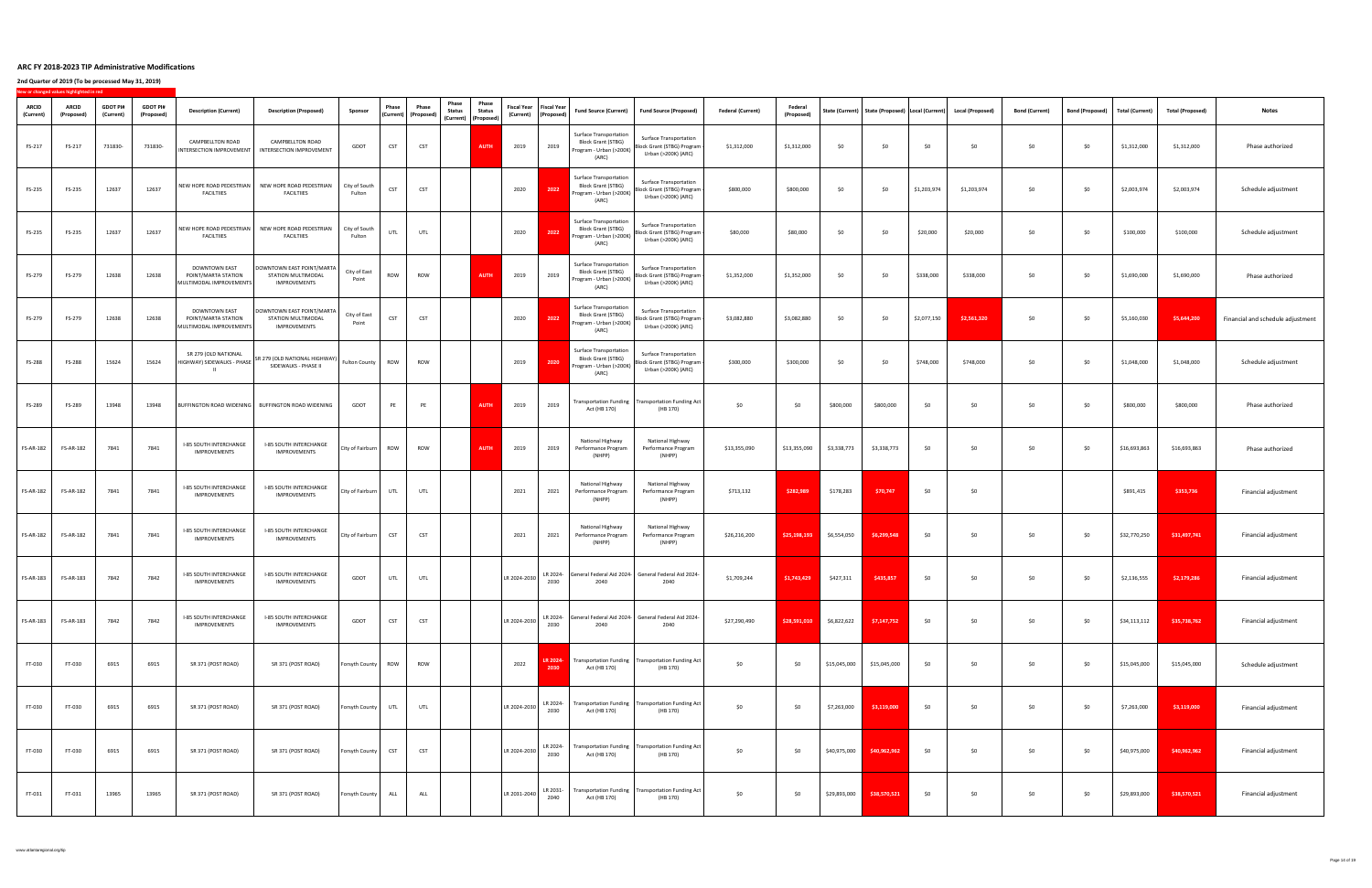**2nd Quarter of 2019 (To be processed May 31, 2019)**

**New or changed values highlighted in red**

| <b>ARCID</b><br>(Current) | <b>INCW OF CHANGED VAIDES HIGHIGHTED IN FEW</b><br><b>ARCID</b><br>(Proposed | <b>GDOT PI#</b><br>(Current) | <b>GDOT PI#</b><br>(Proposed) | <b>Description (Current)</b>                                                       | <b>Description (Proposed)</b>                                                                                  | Sponsor            | <b>Phase</b><br>$ $ (Current) $ $ (Proposed) | Phase                         | Phase<br>Phase<br><b>Status</b><br><b>Status</b><br>$\vert$ (Current) $\vert$ (Proposed) $\vert$ |              | Fiscal Year   Fiscal Year  <br>(Current)   (Proposed) | <b>Fund Source (Current)</b>                      | Fund Source (Proposed)                                                   | <b>Federal (Current)</b> | <b>Federal</b><br>(Proposed) |              |              |              | State (Current)   State (Proposed)   Local (Current)   Local (Proposed) | <b>Bond (Current)</b> | Bond (Proposed) l | <b>Total (Current)</b> | <b>Total (Proposed)</b> | <b>Notes</b>                      |
|---------------------------|------------------------------------------------------------------------------|------------------------------|-------------------------------|------------------------------------------------------------------------------------|----------------------------------------------------------------------------------------------------------------|--------------------|----------------------------------------------|-------------------------------|--------------------------------------------------------------------------------------------------|--------------|-------------------------------------------------------|---------------------------------------------------|--------------------------------------------------------------------------|--------------------------|------------------------------|--------------|--------------|--------------|-------------------------------------------------------------------------|-----------------------|-------------------|------------------------|-------------------------|-----------------------------------|
| FT-061A                   | FT-061A                                                                      | 2862                         | 2862                          | SR 20 (CANTON HIGHWAY /<br><b>CUMMING HIGHWAY)</b><br>WIDENING                     | SR 20 (CANTON HIGHWAY /<br><b>CUMMING HIGHWAY) WIDENING</b>                                                    | <b>GDOT</b>        | ROW                                          | <b>ROW</b>                    |                                                                                                  | 2020         | 2020                                                  | Act (HB 170)                                      | Transportation Funding   Transportation Funding Act  <br>(HB 170)        | \$0                      | \$0                          | \$9,300,430  | \$44,216,718 | \$0          | \$0\$                                                                   | \$0                   | \$0               | \$9,300,430            | \$44,216,718            | Financial adjustment              |
| FT-061A                   | FT-061A                                                                      | 2862                         | 2862                          | SR 20 (CANTON HIGHWAY /<br><b>CUMMING HIGHWAY)</b><br>WIDENING                     | SR 20 (CANTON HIGHWAY /<br><b>CUMMING HIGHWAY) WIDENING</b>                                                    | GDOT               | <b>ROW</b>                                   | <b>DELETE</b><br><b>PHASE</b> |                                                                                                  | 2021         |                                                       | <b>Transportation Funding</b><br>Act (HB 170)     |                                                                          | \$0                      | \$0                          | \$44,216,718 | \$0          | \$0          | \$0                                                                     | \$0\$                 | \$0               | \$44,216,718           | \$0                     | Phase deleted                     |
| FT-061A                   | FT-061A                                                                      | 2862                         | 2862                          | SR 20 (CANTON HIGHWAY /<br><b>CUMMING HIGHWAY)</b><br><b>WIDENING</b>              | SR 20 (CANTON HIGHWAY /<br>  CUMMING HIGHWAY) WIDENING                                                         | <b>GDOT</b>        | <b>CST</b>                                   | <b>CST</b>                    |                                                                                                  | 2023         | 2023                                                  | Act (HB 170)                                      | Transportation Funding   Transportation Funding Act  <br>(HB 170)        | \$0                      | \$0                          | \$66,861,731 | \$68,622,085 | \$0\$        | \$0                                                                     |                       |                   | \$66,861,731           | \$68,622,085            |                                   |
| FT-061A                   | FT-061A                                                                      | 2862                         | 2862                          | SR 20 (CANTON HIGHWAY /<br>CUMMING HIGHWAY)<br>WIDENING                            | SR 20 (CANTON HIGHWAY /<br>CUMMING HIGHWAY) WIDENING                                                           | GDOT               | UTL $\ $                                     | UTL                           |                                                                                                  | 2023         | 2023                                                  | Act (HB 170)                                      | <b>Transportation Funding   Transportation Funding Act  </b><br>(HB 170) | \$0                      | \$0                          | \$3,650,000  | \$5,371,504  | \$0          |                                                                         |                       |                   | \$3,650,000            | \$5,371,504             |                                   |
| <b>FT-062A</b>            | <b>FT-062A</b>                                                               | 15762                        | 15762                         | SR 369 (BROWNS BRIDGE<br>ROAD) WIDENING                                            | SR 369 (BROWNS BRIDGE ROAD)<br>WIDENING                                                                        | GDOT               | <b>CST</b>                                   | <b>CST</b>                    |                                                                                                  | 2019         | 2020                                                  | Local<br>Jurisdiction/Municipality<br>Funds       | Local<br>Jurisdiction/Municipality<br>Funds                              | \$0\$                    | \$0                          | \$0          | \$0          | \$12,000,000 | \$12,000,000                                                            | \$0\$                 | \$0               | \$12,000,000           | \$12,000,000            | Schedule adjustment               |
| FT-062D                   | FT-062D                                                                      | 13369                        | 13369                         | SR 400 - NEW INTERCHANGE                                                           | SR 400 - NEW INTERCHANGE                                                                                       | GDOT               | <b>CST</b>                                   | <b>CST</b>                    |                                                                                                  | 2019         | 2020                                                  | Act (HB 170)                                      | Transportation Funding   Transportation Funding Act  <br>(HB 170)        | \$0                      | \$0                          | \$4,845,556  | \$7,000,000  | \$0          |                                                                         | \$0\$                 | \$0\$             | \$4,845,556            | \$7,000,000             | Financial and schedule adjustment |
| <b>FT-062D</b>            | FT-062D                                                                      | 13369                        | 13369                         | SR 400 - NEW INTERCHANGE                                                           | SR 400 - NEW INTERCHANGE                                                                                       | GDOT               | <b>CST</b>                                   | <b>CST</b>                    |                                                                                                  | 2019         | 2020                                                  | Local<br>Jurisdiction/Municipality<br>Funds       | Local<br>Jurisdiction/Municipality<br>Funds                              | \$0                      | \$0                          | \$0          | \$0          | \$13,311,565 | \$18,247,499                                                            | \$0                   | \$0\$             | \$13,311,565           | \$18,247,499            | Financial and schedule adjustment |
| <b>FT-077B</b>            | <b>FT-077B</b>                                                               | N/A                          | N/A                           |                                                                                    | RONALD REAGAN BOULEVARD:   RONALD REAGAN BOULEVARD:<br>SEGMENT 2 - NEW ALIGNMENT   SEGMENT 2 - NEW ALIGNMENT   | Forsyth County     | <b>CST</b>                                   | <b>CST</b>                    |                                                                                                  | 2019         | 2020                                                  | Local<br>Jurisdiction/Municipality<br>Funds       | Local<br>Jurisdiction/Municipality<br>Funds                              | \$0                      | \$0                          | \$0          | \$0          | \$13,550,000 | \$13,550,000                                                            | \$0                   | \$0               | \$13,550,000           | \$13,550,000            | Schedule adjustment               |
| <b>FT-077C</b>            | FT-077C                                                                      | N/A                          | N/A                           |                                                                                    | RONALD REAGAN BOULEVARD:   RONALD REAGAN BOULEVARD:<br>  SEGMENT 3 - NEW ALIGNMENT   SEGMENT 3 - NEW ALIGNMENT | Forsyth County     | <b>CST</b>                                   | <b>CST</b>                    |                                                                                                  | 2019         | 2020                                                  | Local<br>Jurisdiction/Municipality<br>Funds       | Local<br>Jurisdiction/Municipality<br>Funds                              | \$0                      | \$0                          | \$0          | \$0          | \$21,680,000 | \$21,680,000                                                            | \$0\$                 | \$0               | \$21,680,000           | \$21,680,000            | Schedule adjustment               |
| FT-313                    | FT-313                                                                       | 3682                         | 3682                          | SR 20 WIDENING                                                                     | SR 20 WIDENING                                                                                                 | <b>GDOT</b>        |                                              | <b>UTL</b>                    |                                                                                                  |              | 2021                                                  |                                                   | <b>Transportation Funding Act</b><br>(HB 170)                            | \$0                      | \$0                          | \$0          | \$3,166,800  | \$0\$        | \$0                                                                     | \$0\$                 | \$0               | \$0                    | \$3,166,800             | Financial and schedule adjustment |
| FT-313                    | FT-313                                                                       | 3682                         | 3682                          | SR 20 WIDENING                                                                     | SR 20 WIDENING                                                                                                 | <b>GDOT</b>        | <b>CST</b>                                   | <b>CST</b>                    |                                                                                                  | LR 2024-2030 | 2021                                                  | Act (HB 170)                                      | Transportation Funding   Transportation Funding Act  <br>(HB 170)        | \$0                      | \$0                          | \$69,898,853 | \$53,599,150 | \$0\$        | \$0                                                                     | \$0                   | \$0\$             | \$69,898,853           | \$53,599,150            | Financial and schedule adjustment |
| FT-330                    | FT-330                                                                       | N/A                          | N/A                           | 3 - WIDENING                                                                       | OLD ATLANTA ROAD: SEGMENT OLD ATLANTA ROAD: SEGMENT 3<br><b>WIDENING</b>                                       | Forsyth County     | <b>CST</b>                                   | <b>CST</b>                    |                                                                                                  | 2019         | 2020                                                  | Local<br>Jurisdiction/Municipality<br>Funds       | Local<br>Jurisdiction/Municipality<br>Funds                              | \$0                      | \$0                          | \$0          | \$0          | \$12,812,500 | \$12,812,500                                                            | 50 <sup>°</sup>       | \$0               | \$12,812,500           | \$12,812,500            | Schedule adjustment               |
| FT-331                    | FT-331                                                                       | N/A                          | N/A                           | 4 - WIDENING                                                                       | OLD ATLANTA ROAD: SEGMENT OLD ATLANTA ROAD: SEGMENT 4 -<br><b>WIDENING</b>                                     | Forsyth County     | <b>CST</b>                                   | <b>CST</b>                    |                                                                                                  | 2019         | 2020                                                  | Local<br>Jurisdiction/Municipality<br>Funds       | Local<br>Jurisdiction/Municipality<br>Funds                              | \$0                      | \$0                          | \$0          | \$0          | \$8,550,000  | \$8,550,000                                                             | \$0                   | \$0\$             | \$8,550,000            | \$8,550,000             | Schedule adjustment               |
| GW-384                    | GW-384                                                                       | 12883                        | 12883                         | <b>EXTENSION</b>                                                                   | WESTERN GWINNETT BIKEWAY   WESTERN GWINNETT BIKEWAY<br><b>EXTENSION</b>                                        | Gwinnett<br>County | UTL                                          | <b>UTL</b>                    |                                                                                                  | 2019         | 2020                                                  | Local<br>Jurisdiction/Municipality<br>Funds       | Local<br>Jurisdiction/Municipality<br>Funds                              | \$0                      | \$0                          | \$0          | \$0          | \$343,100    | \$343,100                                                               | \$0                   | \$0               | \$343,100              | \$343,100               | Schedule adjustment               |
| GW-386                    | GW-386                                                                       | 110610-                      | 110610-                       | <b>I-85 NORTH WIDENING</b><br>PROGRAMMING FOR ATLANTA<br><b>MPO PORTION ONLY)</b>  | <b>I-85 NORTH WIDENING</b><br>(PROGRAMMING FOR ATLANTA<br><b>MPO PORTION ONLY)</b>                             | <b>GDOT</b>        | <b>CST</b>                                   | <b>CST</b>                    | <b>AUTH</b><br>AUTH                                                                              | 2019         | 2019                                                  | Act (HB 170)                                      | Transportation Funding   Transportation Funding Act  <br>(HB 170)        | \$0                      | \$0                          | \$60,700,000 | \$51,595,000 | \$0          | \$0\$                                                                   | \$0                   | \$0\$             | \$60,700,000           | \$51,595,000            | Financial adjustment              |
| GW-386                    | GW-386                                                                       | 110610-                      | 110610                        | <b>I-85 NORTH WIDENING</b><br>'PROGRAMMING FOR ATLANTA<br><b>MPO PORTION ONLY)</b> | <b>I-85 NORTH WIDENING</b><br>(PROGRAMMING FOR ATLANTA<br><b>MPO PORTION ONLY)</b>                             | <b>GDOT</b>        | <b>CST</b>                                   | <b>CST</b>                    |                                                                                                  | 2020         | 2020                                                  | National Highway<br>Performance Program<br>(NHPP) | National Highway<br>Performance Program<br>(NHPP)                        | \$30,480,000             | \$25,908,000                 | \$7,620,000  | \$6,477,000  | \$0\$        | \$0\$                                                                   | \$0\$                 | \$0               | \$38,100,000           | \$32,385,000            | Financial adjustment              |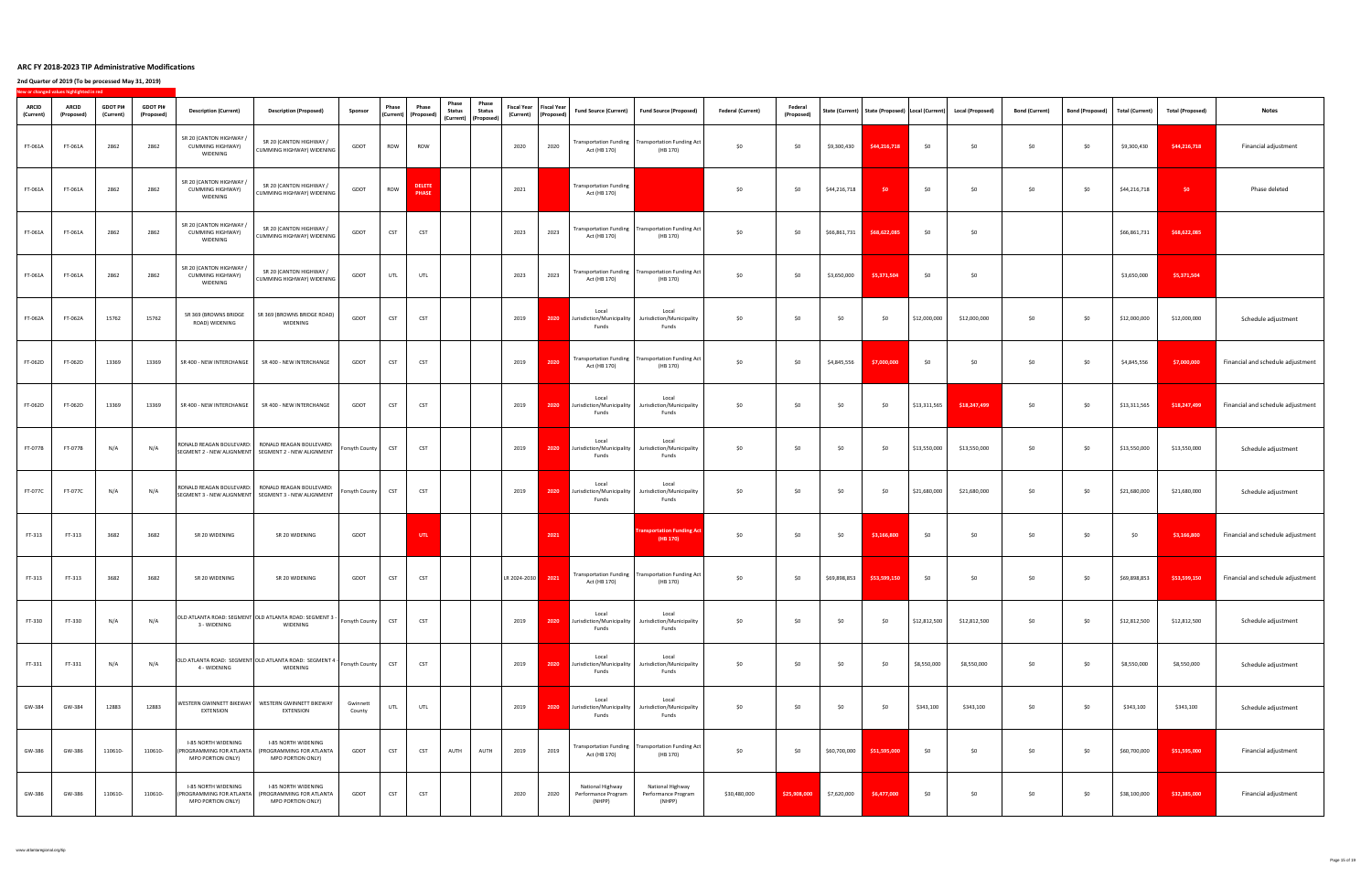|                           | New or changed values highlighted in red |                              |                               |                                                                                |                                                                                      |                         |              |                                                              |                                                                               |                        |                        |                           |                                                                                                |                                                                                                 |                          |                              |              |              |           |                                                                         |                       |                        |                 |                         |                                                     |
|---------------------------|------------------------------------------|------------------------------|-------------------------------|--------------------------------------------------------------------------------|--------------------------------------------------------------------------------------|-------------------------|--------------|--------------------------------------------------------------|-------------------------------------------------------------------------------|------------------------|------------------------|---------------------------|------------------------------------------------------------------------------------------------|-------------------------------------------------------------------------------------------------|--------------------------|------------------------------|--------------|--------------|-----------|-------------------------------------------------------------------------|-----------------------|------------------------|-----------------|-------------------------|-----------------------------------------------------|
| <b>ARCID</b><br>(Current) | <b>ARCID</b><br>(Proposed)               | <b>GDOT PI#</b><br>(Current) | <b>GDOT PI#</b><br>(Proposed) | <b>Description (Current)</b>                                                   | <b>Description (Proposed)</b>                                                        | <b>Sponsor</b>          | <b>Phase</b> | <b>Phase</b><br>$\vert$ (Current) $\vert$ (Proposed) $\vert$ | <b>Phase</b><br><b>Status</b><br>$\vert$ (Current) $\vert$ (Proposed) $\vert$ | Phase<br><b>Status</b> | (Current)   (Proposed) | Fiscal Year   Fiscal Year | <b>Fund Source (Current)</b>                                                                   | Fund Source (Proposed)                                                                          | <b>Federal (Current)</b> | <b>Federal</b><br>(Proposed) |              |              |           | State (Current)   State (Proposed)   Local (Current)   Local (Proposed) | <b>Bond (Current)</b> | <b>Bond (Proposed)</b> | Total (Current) | <b>Total (Proposed)</b> | <b>Notes</b>                                        |
| GW-388                    | GW-388                                   | 12698                        | 12698                         | I-85 NORTH - NEW<br>INTERCHANGE                                                | I-85 NORTH - NEW INTERCHANGE                                                         | Gwinnett<br>County      | ROW          | ROW                                                          |                                                                               | <b>AUTH</b>            | 2018                   | 2018                      | <b>Georgia Transportation</b><br>Infrastructure Bank                                           | Georgia Transportation<br>Infrastructure Bank                                                   | \$0                      | \$0                          | \$2,000,000  | \$2,000,000  | \$0       | \$0                                                                     | \$0\$                 | \$0\$                  | \$2,000,000     | \$2,000,000             | Phase authorized                                    |
| GW-388                    | GW-388                                   | 12698                        | 12698                         | I-85 NORTH - NEW<br>INTERCHANGE                                                | I-85 NORTH - NEW INTERCHANGE                                                         | Gwinnett<br>County      | UTL          | UTL                                                          |                                                                               | <b>AUTH</b>            | 2019                   | 2019                      | Local<br>urisdiction/Municipality<br>Funds                                                     | Local<br>Jurisdiction/Municipality<br>Funds                                                     | \$0                      | \$0                          | \$0          | \$0          | \$82,000  | \$82,000                                                                | \$0                   | \$0                    | \$82,000        | \$82,000                | Phase authorized                                    |
| GW-388                    | GW-388                                   | 12698                        | 12698                         | I-85 NORTH - NEW<br>INTERCHANGE                                                | 1-85 NORTH - NEW INTERCHANGE                                                         | Gwinnett<br>County      | <b>CST</b>   | <b>CST</b>                                                   |                                                                               | <b>AUTH</b>            | 2019                   | 2019                      | Act (HB 170)                                                                                   | Transportation Funding   Transportation Funding Act  <br>(HB 170)                               | \$0                      | \$0                          | \$1,300,000  | \$1,300,000  | \$0       | ר ל∩                                                                    | \$0\$                 | \$0\$                  | \$1,300,000     | \$1,300,000             | Phase authorized                                    |
| GW-388                    | GW-388                                   | 12698                        | 12698                         | I-85 NORTH - NEW<br>INTERCHANGE                                                | 1-85 NORTH - NEW INTERCHANGE                                                         | Gwinnett<br>County      | <b>CST</b>   | <b>CST</b>                                                   |                                                                               | <b>AUTH</b> 2019       |                        | 2019                      | National Highway<br>Performance Program  <br>(NHPP)                                            | National Highway<br>Performance Program<br>(NHPP)                                               | \$9,835,869              | \$9,835,869                  | \$2,458,967  | \$2,458,967  | \$0       |                                                                         | \$0\$                 | \$0                    | \$12,294,836    | \$12,294,836            | Phase authorized                                    |
| GW-394                    | GW-394                                   | 0013897                      | 0013897                       |                                                                                | <b>SR 316 INTERCHANGE</b>                                                            | Gwinnett<br>County      | PE           | PE                                                           | <b>AUTH</b>                                                                   | <b>AUTH</b>            | 2017                   | 2017                      | Act (HB 170)                                                                                   | Transportation Funding   Transportation Funding Act  <br>(HB 170)                               | \$0                      | \$0                          | \$300,000    | \$1,016,000  | \$300,000 | \$0                                                                     |                       |                        | \$600,000       | \$1,016,000             | Financial adjustment                                |
| GW-394                    | GW-394                                   | 0013897                      | 0013897                       |                                                                                | <b>SR 316 INTERCHANGE</b>                                                            | Gwinnett<br>County      | PE           | <b>DELETE</b><br><b>PHASE</b>                                |                                                                               |                        |                        |                           | <b>Transportation Funding</b><br>Act (HB 170)                                                  |                                                                                                 | \$0\$                    | \$0                          | \$700,000    | $\sqrt{50}$  | \$700,000 | \$0                                                                     |                       |                        | \$1,400,000     | 50 <sup>°</sup>         | Financial adjustment; state funded<br>phase deleted |
| GW-394                    | GW-394                                   | 0013897                      | 0013897                       |                                                                                | <b>SR 316 INTERCHANGE</b>                                                            | Gwinnett<br>County      | UTL          | <b>UTL</b>                                                   |                                                                               |                        | 2023                   | LR 2024-<br>2030          | Act (HB 170)                                                                                   | Transportation Funding   Transportation Funding Act  <br>(HB 170)                               | \$0                      | \$0                          | \$4,000,000  | \$4,000,000  | \$0       | ר ל∩                                                                    |                       |                        | \$4,000,000     | \$4,000,000             | Schedule adjustment                                 |
| GW-394                    | GW-394                                   | 0013897                      | 0013897                       |                                                                                | <b>SR 316 INTERCHANGE</b>                                                            | Gwinnett<br>County      | <b>CST</b>   | <b>CST</b>                                                   |                                                                               |                        | 2023                   | LR 2024-<br>2030          | Act (HB 170)                                                                                   | Transportation Funding   Transportation Funding Act  <br>(HB 170)                               | \$0                      | \$0                          | \$47,000,000 | \$47,000,000 | \$0       | \$0                                                                     |                       |                        | \$47,000,000    | \$47,000,000            | Schedule adjustment                                 |
| GW-395                    | GW-395                                   | <b>TBD</b>                   | TBD                           |                                                                                | BUFORD HIGHWAY WIDENING   BUFORD HIGHWAY WIDENING                                    | Gwinnett<br>County      | DE.          | PE                                                           |                                                                               |                        | 2019                   | 2020                      | Local<br>Jurisdiction/Municipality<br>Funds                                                    | Local<br>Jurisdiction/Municipality<br>Funds                                                     | \$0                      | \$0                          | \$0          | \$0          | \$850,000 | \$850,000                                                               | \$0                   | \$0                    | \$850,000       | \$850,000               | Schedule adjustment                                 |
| GW-402                    | GW-402                                   | 14160                        | 14160                         | ROGERS BRIDGE CONNECTION                                                       | ROGERS BRIDGE CONNECTION                                                             | City of Duluth          |              | <b>PE</b>                                                    |                                                                               | <b>AUTH</b>            | 2019                   | 2019                      | Transportation<br><b>Alternatives (Section</b><br>133(h)) - Urban (>200K)<br>(ARC)             | <b>Transportation Alternatives</b><br>(Section 133(h)) - Urban<br>(>200K) (ARC)                 | \$160,000                | \$160,000                    | \$0          | \$0          | \$40,000  | \$40,000                                                                | \$0\$                 | \$0\$                  | \$200,000       | \$200,000               | Phase authorized                                    |
| GW-412                    | GW-412                                   | 16067                        | 16067                         | NORCROSS LCI GREENWAY -<br>PRIORITY ONE NETWORK<br><b>SEGMENTS</b>             | NORCROSS LCI GREENWAY -<br>PRIORITY ONE NETWORK<br>SEGMENTS                          | <b>City of Norcross</b> | PE           | <b>PE</b>                                                    | <b>AUTH</b>                                                                   | <b>AUTH</b>            | 2019                   | 2019                      | <b>Surface Transportation</b><br><b>Block Grant (STBG)</b><br>Program - Urban (>200K)<br>(ARC) | <b>Surface Transportation</b><br>Block Grant (STBG) Program {<br>Urban (>200K) (ARC)            | \$380,000                | \$720,000                    | \$0          | \$0          | \$95,000  | \$180,000                                                               | \$0                   | \$0                    | \$475,000       | \$900,000               | Financial adjustment                                |
| GW-414B                   | GW-414B                                  | <b>TBD</b>                   | 0016404                       | SR 13 (BUFORD HIGHWAY) ITS<br><b>ENHANCEMENTS</b>                              | SR 13 (BUFORD HIGHWAY) ITS<br><b>ENHANCEMENTS</b>                                    | Gwinnett<br>County      | <b>CST</b>   | <b>CST</b>                                                   |                                                                               |                        | 2021                   | 2021                      | Air Quality Improvement<br>(CMAQ)                                                              | Congestion Mitigation &   Congestion Mitigation & Air  <br><b>Quality Improvement</b><br>(CMAQ) | \$690,299                | \$690,299                    | \$0          | \$0          | \$172,575 | \$172,575                                                               | \$0\$                 | \$0\$                  | \$862,874       | \$862,874               | Financial adjustment                                |
| GW-414C                   | GW-414C                                  | <b>TBD</b>                   | 0016405                       | ROAD ITS ENHANCEMENTS                                                          | ARCADO RROAD/KILIAN HILL   ARCADO RROAD/KILIAN HILL ROAD <br><b>ITS ENHANCEMENTS</b> | Gwinnett<br>County      | <b>CST</b>   | <b>CST</b>                                                   |                                                                               |                        | 2021                   | 2021                      | Air Quality Improvement<br>(CMAQ)                                                              | Congestion Mitigation &   Congestion Mitigation & Air  <br><b>Quality Improvement</b><br>(CMAQ) | \$652,985                | \$652,985                    | \$0          | \$0          | \$163,246 | \$163,246                                                               | \$0\$                 | \$0\$                  | \$816,231       | \$816,231               | Financial adjustment                                |
| GW-414D                   | GW-414D                                  | <b>TBD</b>                   | 0016406                       | WEST LAWRENCEVILLE AREA ITS WEST LAWRENCEVILLE AREA ITS<br><b>ENHANCEMENTS</b> | ENHANCEMENTS                                                                         | Gwinnett<br>County      | <b>CST</b>   | <b>CST</b>                                                   |                                                                               |                        | 2021                   | 2021                      | <b>Air Quality Improvement</b><br>(CMAQ)                                                       | Congestion Mitigation &   Congestion Mitigation & Air  <br><b>Quality Improvement</b><br>(CMAQ) | \$820,896                | \$820,896                    | \$0          | \$0          | \$205,224 | \$205,224                                                               | \$0\$                 | \$0\$                  | \$1,026,120     | \$1,026,120             | Financial adjustment                                |
| GW-414E                   | GW-414E                                  | <b>TBD</b>                   | 0016407                       | <b>SUGARLOAF PARKWAY ITS</b><br><b>ENHANCEMENTS</b>                            | <b>SUGARLOAF PARKWAY ITS</b><br><b>ENHANCEMENTS</b>                                  | Gwinnett<br>County      | <b>CST</b>   | <b>CST</b>                                                   |                                                                               |                        | 2021                   | 2021                      | Air Quality Improvement<br>(CMAQ)                                                              | Congestion Mitigation &   Congestion Mitigation & Air  <br><b>Quality Improvement</b><br>(CMAQ) | \$1,082,090              | \$1,082,090                  | \$0          | \$0          | \$270,522 | \$270,522                                                               | \$0\$                 | \$0                    | \$1,352,612     | \$1,352,612             | Financial adjustment                                |
|                           |                                          |                              |                               |                                                                                |                                                                                      |                         |              |                                                              |                                                                               |                        |                        |                           |                                                                                                |                                                                                                 |                          |                              |              |              |           |                                                                         |                       |                        |                 |                         |                                                     |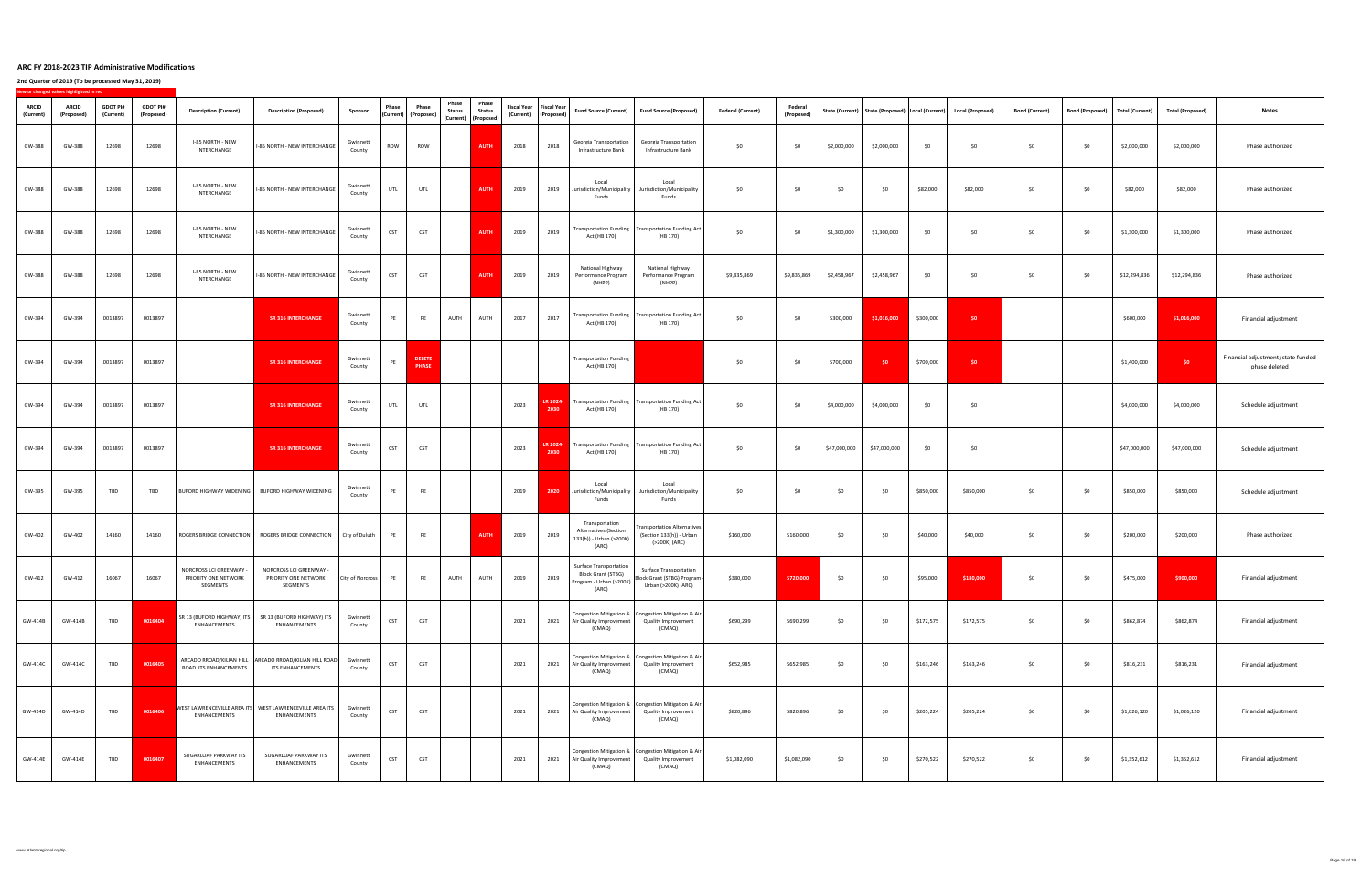|                           | New or changed values highlighted in red |                              |                               |                                                              |                                                                                       |                    |            |                                                                      |                                                                                                         |      |                                                       |                                                                                   |                                                                                                            |                          |                              |              |              |              |                                                                         |                       |                 |                 |                         |                                                             |
|---------------------------|------------------------------------------|------------------------------|-------------------------------|--------------------------------------------------------------|---------------------------------------------------------------------------------------|--------------------|------------|----------------------------------------------------------------------|---------------------------------------------------------------------------------------------------------|------|-------------------------------------------------------|-----------------------------------------------------------------------------------|------------------------------------------------------------------------------------------------------------|--------------------------|------------------------------|--------------|--------------|--------------|-------------------------------------------------------------------------|-----------------------|-----------------|-----------------|-------------------------|-------------------------------------------------------------|
| <b>ARCID</b><br>(Current) | <b>ARCID</b><br>(Proposed)               | <b>GDOT PI#</b><br>(Current) | <b>GDOT PI#</b><br>(Proposed) | <b>Description (Current)</b>                                 | <b>Description (Proposed)</b>                                                         | <b>Sponsor</b>     | Phase      | <b>Phase</b><br>$\big\vert$ (Current) $\big\vert$ (Proposed) $\vert$ | <b>Phase</b><br>Phase<br><b>Status</b><br><b>Status</b><br>$\vert$ (Current) $\vert$ (Proposed) $\vert$ |      | Fiscal Year   Fiscal Year  <br>(Current)   (Proposed) | <b>Fund Source (Current)</b>                                                      | Fund Source (Proposed)                                                                                     | <b>Federal (Current)</b> | <b>Federal</b><br>(Proposed) |              |              |              | State (Current)   State (Proposed)   Local (Current)   Local (Proposed) | <b>Bond (Current)</b> | Bond (Proposed) | Total (Current) | <b>Total (Proposed)</b> | <b>Notes</b>                                                |
| GW-418                    | GW-418                                   | 16071                        | 16071                         | LOT IMPROVEMENTS                                             | INDIAN TRAIL PARK AND RIDE   INDIAN TRAIL PARK AND RIDE LOT<br><b>IMPROVEMENTS</b>    | Gwinnett<br>County |            | <b>CST</b>                                                           |                                                                                                         |      | 2019                                                  |                                                                                   | <b>Surface Transportation</b><br><b>Block Grant (STBG) Program</b><br>- Urban (>200K) (ARC)                | \$0                      | \$460,000                    | \$0          | \$0          | \$0          | \$115,000                                                               | \$0                   | \$0             | \$0             | \$575,000               | Financial adjustment to in progress<br>project; FLEX TO FTA |
| HE-113                    | HE-113                                   | 7856                         | 7856                          | SR 155 WIDENING                                              | SR 155 WIDENING                                                                       | GDOT               | <b>ROW</b> | ROW                                                                  |                                                                                                         | 2021 | 2021                                                  | Act (HB 170)                                                                      | Transportation Funding   Transportation Funding Act  <br>(HB 170)                                          | \$0                      | \$0                          | \$1,398,864  | \$7,602,000  | \$0          | \$0                                                                     | \$0                   | \$0\$           | \$1,398,864     | \$7,602,000             | Financial adjustment                                        |
| HE-113                    | HE-113                                   | 7856                         | 7856                          | SR 155 WIDENING                                              | SR 155 WIDENING                                                                       | GDOT               | UTL        | UTL                                                                  |                                                                                                         | 2023 | LR 2024-<br>2030                                      | Act (HB 170)                                                                      | <b>Transportation Funding   Transportation Funding Act  </b><br>(HB 170)                                   | \$0                      | \$0                          | \$3,300,000  | \$3,300,000  | \$0\$        | \$0\$                                                                   |                       |                 | \$3,300,000     | \$3,300,000             | Schedule adjustment                                         |
| HE-113                    | HE-113                                   | 7856                         | 7856                          | SR 155 WIDENING                                              | SR 155 WIDENING                                                                       | GDOT               | <b>CST</b> | <b>CST</b>                                                           |                                                                                                         | 2023 | 2030                                                  | Act (HB 170)                                                                      | <b>LR 2024-</b> Transportation Funding Transportation Funding Act<br>(HB 170)                              | \$0                      | \$0                          | \$36,121,215 | \$36,121,215 | \$0          | \$0                                                                     |                       |                 | \$36,121,215    | \$36,121,215            | Schedule adjustment                                         |
| M-AR-314                  | M-AR-314                                 | 13146                        | 13146                         | <b>GAS (CNG) BUS ACQUISITION</b>                             | MARTA COMPRESSED NATURAL MARTA COMPRESSED NATURAL<br><b>GAS (CNG) BUS ACQUISITION</b> | <b>MARTA</b>       |            | <b>CST</b>                                                           |                                                                                                         |      | 2019                                                  |                                                                                   | <b>Surface Transportation</b><br><b>Block Grant (STBG) Program</b><br>- Urban (>200K) (ARC)                | \$0\$                    | \$1,000,000                  | \$0          | \$0          | \$0          | \$250,000                                                               | \$0                   | \$0             | \$0             | \$1,250,000             | Financial adjustment to in progress<br>project; FLEX TO FTA |
| <b>NE-105</b>             | <b>NE-105</b>                            | 15095                        | 15095                         | <b>ACCESS ROAD</b>                                           | CROWELL ROAD/ALMON ROAD   CROWELL ROAD/ALMON ROAD<br><b>ACCESS ROAD</b>               | Newton County      | <b>ROW</b> | ROW                                                                  |                                                                                                         | 2020 | 2021                                                  | Local<br>Jurisdiction/Municipality<br>Funds                                       | Local<br>Jurisdiction/Municipality<br>Funds                                                                | \$0                      | \$0                          | \$0          | \$0          | \$751,000    | \$751,000                                                               | \$0\$                 | \$0\$           | \$751,000       | \$751,000               | Schedule adjustment                                         |
| <b>NE-105</b>             | <b>NE-105</b>                            | 15095                        | 15095                         | <b>ACCESS ROAD</b>                                           | CROWELL ROAD/ALMON ROAD   CROWELL ROAD/ALMON ROAD<br><b>ACCESS ROAD</b>               | Newton County      | UTL        | UTL                                                                  |                                                                                                         | 2021 | 2022                                                  | Local<br>Jurisdiction/Municipality<br>Funds                                       | Local<br>Jurisdiction/Municipality<br>Funds                                                                | \$0                      | \$0                          | \$0          | \$0          | \$500,000    | \$500,000                                                               | \$0                   | \$0\$           | \$500,000       | \$500,000               | Schedule adjustment                                         |
| <b>NE-105</b>             | <b>NE-105</b>                            | 15095                        | 15095                         | <b>ACCESS ROAD</b>                                           | CROWELL ROAD/ALMON ROAD   CROWELL ROAD/ALMON ROAD<br><b>ACCESS ROAD</b>               | Newton County      |            | <b>CST</b>                                                           |                                                                                                         | 2021 | 2022                                                  | Local<br>Jurisdiction/Municipality<br>Funds                                       | Local<br>Jurisdiction/Municipality<br>Funds                                                                | \$0                      | \$0                          | \$0          | \$0          | \$3,411,436  | \$3,411,436                                                             | \$0\$                 | \$0\$           | \$3,411,436     | \$3,411,436             | Schedule adjustment                                         |
| <b>NE-105</b>             | <b>NE-105</b>                            | 15095                        | 15095                         | <b>ACCESS ROAD</b>                                           | CROWELL ROAD/ALMON ROAD   CROWELL ROAD/ALMON ROAD<br><b>ACCESS ROAD</b>               | Newton County      |            | <b>CST</b>                                                           |                                                                                                         | 2021 | 2022                                                  | <b>Surface Transportation</b><br><b>Block Grant (STBG)</b><br>Program Flex (GDOT) | <b>Surface Transportation</b><br>Block Grant (STBG) Program<br>Flex (GDOT)                                 | \$400,000                | \$400,000                    | \$100,000    | \$100,000    | \$0          | 50 <sup>°</sup>                                                         | \$0                   | \$0\$           | \$500,000       | \$500,000               | Schedule adjustment                                         |
| <b>PA-036B</b>            | <b>PA-036B</b>                           | 13700                        | 13700                         |                                                              | CEDARCREST ROAD WIDENING   CEDARCREST ROAD WIDENING   Paulding County                 |                    | <b>PE</b>  | <b>PE</b>                                                            | <b>AUTH</b><br>AUTH                                                                                     | 2018 | 2018                                                  | Local<br>Jurisdiction/Municipality<br>Funds                                       | Local<br>Jurisdiction/Municipality<br>Funds                                                                | \$0                      | \$0                          | \$0          | \$0          | \$2,000,000  | \$2,582,898                                                             | \$0                   | \$0             | \$2,000,000     | \$2,582,898             | Financial adjustment                                        |
| PA-036B                   | <b>PA-036B</b>                           | 13700                        | 13700                         |                                                              | CEDARCREST ROAD WIDENING   CEDARCREST ROAD WIDENING   Paulding County   ROW           |                    |            | <b>ROW</b>                                                           |                                                                                                         | 2020 | 2020                                                  | Local<br>Jurisdiction/Municipality<br><b>Funds</b>                                | Local<br>Jurisdiction/Municipality<br>Funds                                                                | \$0                      | \$0                          | \$0          | \$0          | \$11,000,000 | \$4,750,000                                                             | \$0                   | \$0\$           | \$11,000,000    | \$4,750,000             | Financial adjustment                                        |
| PA-061C1                  | PA-061C1                                 | 13702                        | 13702                         | SR 61 (VILLA RICA HIGHWAY):<br><b>SEGMENT 3 - WIDENING</b>   | SR 61 (VILLA RICA HIGHWAY):<br><b>SEGMENT 3 - WIDENING</b>                            | GDOT               | ROW        | ROW                                                                  |                                                                                                         | 2022 | 2019                                                  | Act (HB 170)                                                                      | Transportation Funding   Transportation Funding Act  <br>(HB 170)                                          | \$0                      | \$0                          | \$8,581,000  | \$11,994,000 | \$0\$        | \$0                                                                     | \$0                   | \$0             | \$8,581,000     | \$11,994,000            | Financial and schedule adjustment                           |
| PA-061C1                  | PA-061C1                                 | 13702                        | 13702                         | SR 61 (VILLA RICA HIGHWAY):  <br><b>SEGMENT 3 - WIDENING</b> | SR 61 (VILLA RICA HIGHWAY):<br><b>SEGMENT 3 - WIDENING</b>                            | GDOT               | UTL        | UTL                                                                  |                                                                                                         | 2023 | LR 2024-<br>2030                                      | Act (HB 170)                                                                      | $\blacksquare$ Transportation Funding $\blacksquare$ Transportation Funding Act $\blacksquare$<br>(HB 170) | \$0                      | \$0                          | \$3,719,133  | \$3,719,133  | \$0\$        | \$0\$                                                                   | \$0                   | \$0             | \$3,719,133     | \$3,719,133             | Schedule adjustment                                         |
| PA-061C1                  | PA-061C1                                 | 13702                        | 13702                         | SR 61 (VILLA RICA HIGHWAY):<br><b>SEGMENT 3 - WIDENING</b>   | SR 61 (VILLA RICA HIGHWAY):<br><b>SEGMENT 3 - WIDENING</b>                            | GDOT               | <b>CST</b> | <b>CST</b>                                                           |                                                                                                         | 2023 | LR 2024-<br>2030                                      | Act (HB 170)                                                                      | $\blacksquare$ Transportation Funding $\blacksquare$ Transportation Funding Act $\blacksquare$<br>(HB 170) | \$0                      | \$0                          | \$41,592,199 | \$41,592,199 | \$0\$        | \$0                                                                     | \$0                   | \$0             | \$41,592,199    | \$41,592,199            | Schedule adjustment                                         |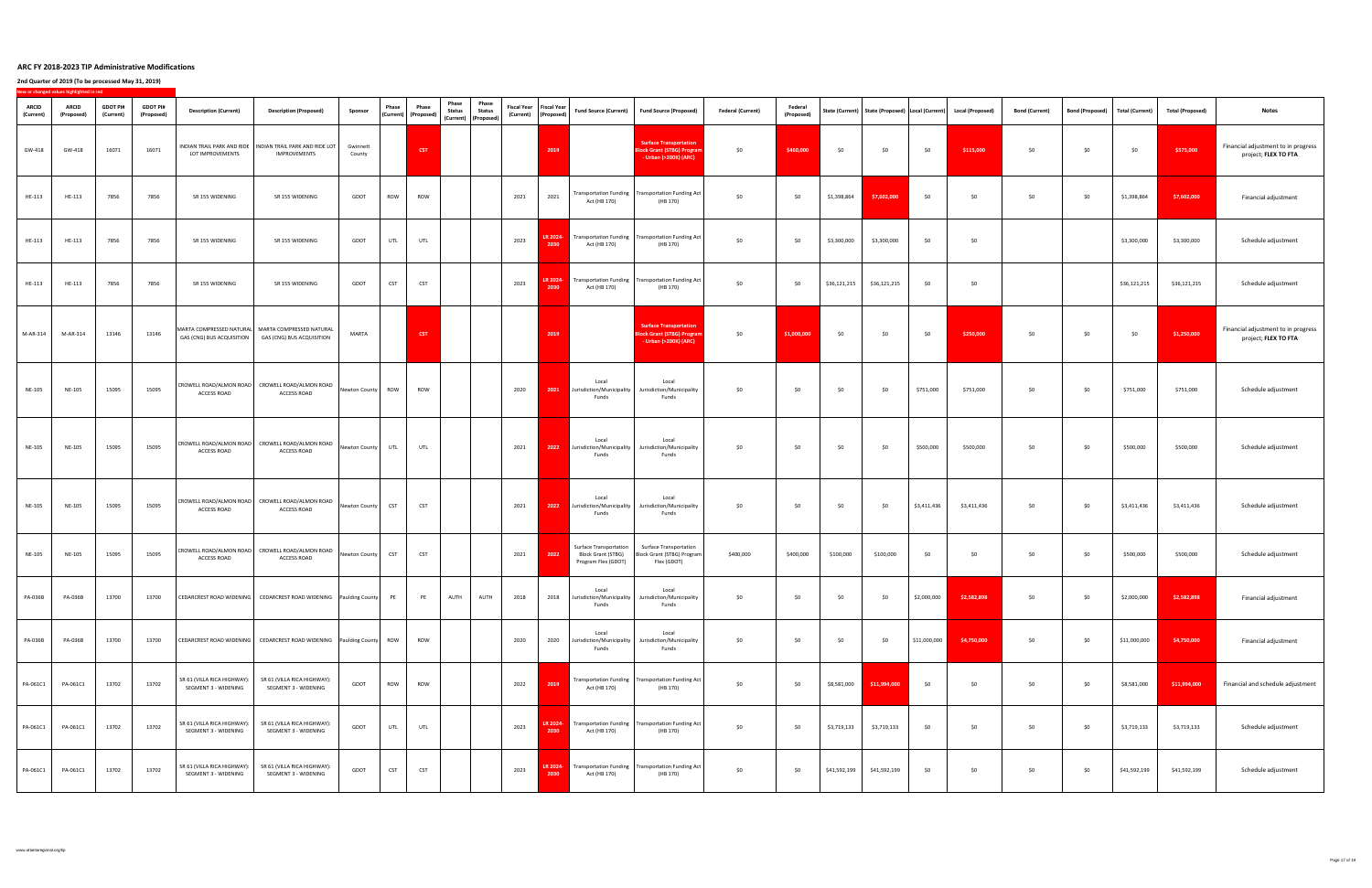| <b>ARCID</b><br>(Current) | New or changed values highlighted in red<br><b>ARCID</b><br>(Proposed) | <b>GDOT PI#</b><br>(Current) | <b>GDOT PI#</b><br>(Proposed) | <b>Description (Current)</b>                 | <b>Description (Proposed)</b>                                                                         | Sponsor               | Phase      | <b>Phase</b><br>$\vert$ (Current) $\vert$ (Proposed) $\vert$ | Phase<br><b>Status</b> | Phase<br><b>Status</b><br>  (Current)   (Proposed) <sup> </sup> |      | Fiscal Year   Fiscal Year  <br>(Current)   (Proposed) |                                                                                    | Fund Source (Current)   Fund Source (Proposed)                                                                      | <b>Federal (Current)</b> | <b>Federal</b><br>(Proposed) |              |              |             | State (Current)   State (Proposed)   Local (Current)   Local (Proposed) | <b>Bond (Current)</b> | <b>Bond (Proposed)</b> | Total (Current) | <b>Total (Proposed)</b> | <b>Notes</b>                      |
|---------------------------|------------------------------------------------------------------------|------------------------------|-------------------------------|----------------------------------------------|-------------------------------------------------------------------------------------------------------|-----------------------|------------|--------------------------------------------------------------|------------------------|-----------------------------------------------------------------|------|-------------------------------------------------------|------------------------------------------------------------------------------------|---------------------------------------------------------------------------------------------------------------------|--------------------------|------------------------------|--------------|--------------|-------------|-------------------------------------------------------------------------|-----------------------|------------------------|-----------------|-------------------------|-----------------------------------|
| PA-100                    | PA-100                                                                 | 12885                        | 12885                         | PHASE <sub>2</sub>                           | DALLAS BATTLEFIELD TRAIL   DALLAS BATTLEFIELD TRAIL PHASE                                             | City of Dallas        |            | <b>PE</b>                                                    |                        | <b>AUTH</b>                                                     | 2019 | 2019                                                  | Transportation<br><b>Alternatives (Section</b><br>133(h)) - Urban (>200K)<br>(ARC) | Transportation Alternatives  <br>(Section 133(h)) - Urban<br>(>200K) (ARC)                                          | \$56,000                 | \$56,000                     | \$0          | \$0          | \$14,000    | \$14,000                                                                | \$0                   | \$0                    | \$70,000        | \$70,000                | Phase authorized                  |
| PA-100                    | PA-100                                                                 | 12885                        | 12885                         | PHASE 2                                      | DALLAS BATTLEFIELD TRAIL   DALLAS BATTLEFIELD TRAIL PHASE                                             | <b>City of Dallas</b> |            | <b>ROW</b>                                                   |                        |                                                                 |      | 2019                                                  |                                                                                    | Surface Transportation<br><b>Block Grant (STBG) Program</b><br>- Urban (>200K) (ARC)                                |                          | \$228,909                    |              | \$0          |             | \$57,227                                                                |                       | \$0\$                  | \$0             | \$286,136               | Financial and schedule adjustment |
| <b>PA-101A</b>            | <b>PA-101A</b>                                                         | 13147                        | 13147                         | SYSTEM EXPANSION - PHASE I                   | PAULDING COUNTY ATMS   PAULDING COUNTY ATMS SYSTEM   Paulding County<br><b>EXPANSION - PHASE I</b>    |                       | <b>CST</b> | <b>CST</b>                                                   |                        |                                                                 | 2020 | 2019                                                  | Air Quality Improvement<br>(CMAQ)                                                  | <b>Congestion Mitigation &amp;   Congestion Mitigation &amp; Air  </b><br><b>Quality Improvement</b><br>(CMAQ)      | \$1,740,749              | \$2,292,253                  | \$0          | \$0          | \$435,187   | \$573,063                                                               | \$0                   | \$0                    | \$2,175,936     | \$2,865,316             | Financial and schedule adjustment |
| <b>PA-101A</b>            | <b>PA-101A</b>                                                         | 13147                        | 13147                         | SYSTEM EXPANSION - PHASE I                   | PAULDING COUNTY ATMS  PAULDING COUNTY ATMS SYSTEM  Paulding County   PE<br><b>EXPANSION - PHASE I</b> |                       |            | PE                                                           | <b>AUTH</b>            | <b>AUTH</b>                                                     | 2015 | 2015                                                  |                                                                                    | $\vert$ STP - Urban (>200K) (ARC) STP - Urban (>200K) (ARC)                                                         | \$197,855                | \$195,126                    | \$0          | \$0          | \$300,268   | \$48,782                                                                | \$0\$                 | \$0\$                  | \$498,123       | \$243,908               | Financial adjustment              |
| <b>PA-101B</b>            | <b>PA-101B</b>                                                         | 13148                        | 13148                         | SYSTEM EXPANSION - PHASE II                  | PAULDING COUNTY ATMS   PAULDING COUNTY ATMS SYSTEM   Paulding County<br><b>EXPANSION - PHASE II</b>   |                       | <b>CST</b> | <b>CST</b>                                                   |                        |                                                                 | 2020 |                                                       | <b>2019</b> Air Quality Improvement<br>(CMAQ)                                      | Congestion Mitigation &   Congestion Mitigation & Air  <br><b>Quality Improvement</b><br>(CMAQ)                     | \$1,326,897              | \$892,315                    | \$0          | \$0          | \$331,724   | \$223,079                                                               | \$0                   | \$0                    | \$1,658,621     | \$1,115,394             | Financial and schedule adjustment |
| <b>PA-101B</b>            | <b>PA-101B</b>                                                         | 13148                        | 13148                         | SYSTEM EXPANSION - PHASE II                  | PAULDING COUNTY ATMS   PAULDING COUNTY ATMS SYSTEM<br><b>EXPANSION - PHASE II</b>                     | Paulding County       |            | <b>PE</b>                                                    | <b>AUTH</b>            | <b>AUTH</b>                                                     | 2015 | 2015                                                  |                                                                                    | STP - Urban (>200K) (ARC) STP - Urban (>200K) (ARC)                                                                 | \$150,338                | \$150,338                    | \$0          | \$0          | \$215,935   | \$227,135                                                               | \$0                   | \$0\$                  | \$366,273       | \$377,473               | Financial adjustment              |
| RO-259                    | RO-259                                                                 | 15100                        | 15100                         | REPLACEMENT                                  | HONEY CREEK ROAD BRIDGE   HONEY CREEK ROAD BRIDGE<br>REPLACEMENT                                      | Rockdale County ROW   |            | ROW                                                          |                        |                                                                 | 2019 |                                                       | Local<br>Funds                                                                     | Local<br><b>2022</b> Jurisdiction/Municipality   Jurisdiction/Municipality<br>Funds                                 |                          |                              |              |              | \$50,000    | \$50,000                                                                |                       |                        | \$50,000        | \$50,000                | Schedule adjustment               |
| RO-259                    | RO-259                                                                 | 15100                        | 15100                         | HONEY CREEK ROAD BRIDGE<br>REPLACEMENT       | <b>HONEY CREEK ROAD BRIDGE</b><br>REPLACEMENT                                                         | Rockdale County       |            | <b>CST</b>                                                   |                        |                                                                 | 2020 | 2023                                                  | Local<br>Jurisdiction/Municipality<br><b>Funds</b>                                 | Local<br>Jurisdiction/Municipality<br>Funds                                                                         | 50 <sup>°</sup>          | \$0                          | \$0          | \$0          | \$2,500,000 | \$2,500,000                                                             | \$0                   | \$0\$                  | \$2,500,000     | \$2,500,000             | Schedule adjustment               |
| RO-AR-138                 | <b>RO-AR-138</b>                                                       | 731048-                      | 731048-                       | <b>I-20 EAST INTERCHANGE</b><br>IMPROVEMENTS | <b>I-20 EAST INTERCHANGE</b><br>IMPROVEMENTS                                                          | <b>GDOT</b>           | ROW        | <b>ROW</b>                                                   |                        |                                                                 | 2022 | 2022                                                  | National Highway<br>Performance Program<br>(NHPP)                                  | National Highway<br>Performance Program<br>(NHPP)                                                                   | \$8,361,866              | \$8,519,378                  | \$2,090,467  | \$2,129,844  | \$0         | \$0                                                                     | \$0                   | \$0                    | \$10,452,333    | \$10,649,222            | Financial adjustment              |
| SP-019                    | SP-019                                                                 | 331910-                      | 331910-                       | JORDAN HILL ROAD BRIDGE<br>REPLACEMENT       | JORDAN HILL ROAD BRIDGE<br>REPLACEMENT                                                                | Spalding County   ROW |            | <b>ROW</b>                                                   | <b>AUTH</b>            | <b>AUTH</b>                                                     | 2011 | 2019                                                  | Local<br>Jurisdiction/Municipality<br>Funds                                        | Local<br>Jurisdiction/Municipality<br>Funds                                                                         | \$0                      | \$0                          | \$0          | \$0          | \$201,000   | \$201,000                                                               | \$0                   | \$0\$                  | \$201,000       | \$201,000               | Schedule adjustment               |
| SP-019                    | SP-019                                                                 | 331910-                      | 331910-                       | JORDAN HILL ROAD BRIDGE<br>REPLACEMENT       | JORDAN HILL ROAD BRIDGE<br><b>REPLACEMENT</b>                                                         | Spalding<br>County    | <b>CST</b> | <b>CST</b>                                                   |                        |                                                                 | 2019 | 2020                                                  | <b>Block Grant (STBG)</b><br>Program Off-System<br><b>Bridge</b>                   | Surface Transportation   Surface Transportation<br><b>Block Grant (STBG)</b><br>Program Off-System<br><b>Bridge</b> | \$762,245                | \$1,016,029                  | \$190,561    | \$254,007    | \$0         | \$0                                                                     | \$0                   | \$0\$                  | \$952,806       | \$1,270,036             | Financial and schedule adjustment |
| <b>WA-003</b>             | WA-003                                                                 | 411                          | 411                           | <b>NEW ALIGNMENT</b>                         | MONROE EAST CONNECTOR - MONROE EAST CONNECTOR - NEW<br>ALIGNMENT                                      | <b>GDOT</b>           | <b>ROW</b> | <b>ROW</b>                                                   |                        |                                                                 | 2020 | 2020                                                  | Act (HB 170)                                                                       | Transportation Funding   Transportation Funding Act  <br>(HB 170)                                                   | \$0                      | \$0                          | \$4,199,000  | \$8,491,000  | \$0         | \$0                                                                     |                       |                        | \$4,199,000     | \$8,491,000             | Financial adjustment              |
| <b>WA-003</b>             | <b>WA-003</b>                                                          | 411                          | 411                           | <b>NEW ALIGNMENT</b>                         | MONROE EAST CONNECTOR - MONROE EAST CONNECTOR - NEW<br>ALIGNMENT                                      | <b>GDOT</b>           | <b>CST</b> | <b>CST</b>                                                   |                        |                                                                 | 2022 | 2022                                                  | Act (HB 170)                                                                       | Transportation Funding   Transportation Funding Act  <br>(HB 170)                                                   | \$0                      | \$0                          | \$20,200,844 | \$25,139,530 | \$0         | \$0                                                                     | \$0                   | \$0                    | \$20,200,844    | \$25,139,530            | Financial adjustment              |